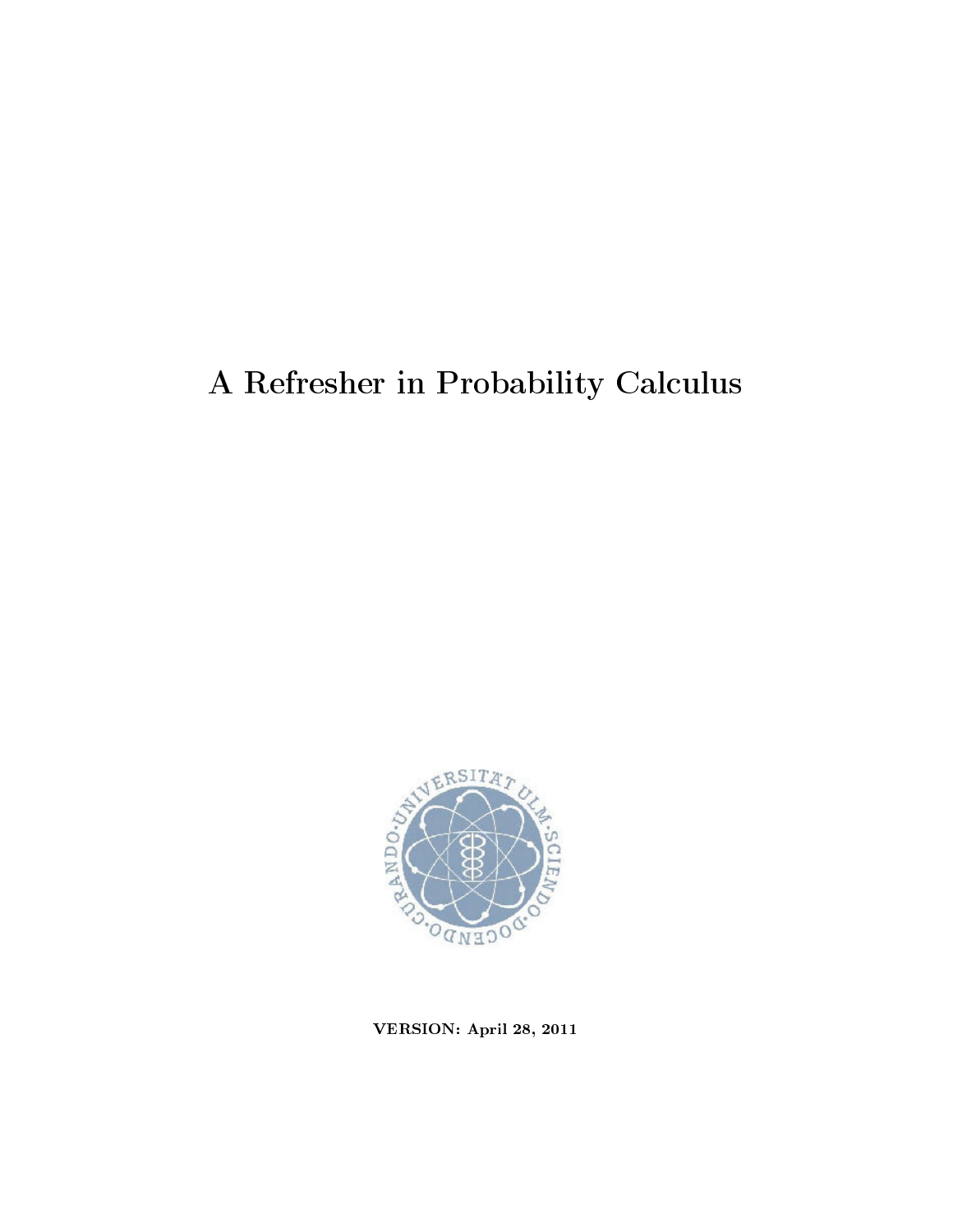## Contents

| 1                  |     | <b>Basic Definitions</b><br>$\boldsymbol{2}$                                                                              |                                                                          |                |  |  |  |
|--------------------|-----|---------------------------------------------------------------------------------------------------------------------------|--------------------------------------------------------------------------|----------------|--|--|--|
|                    | 1.1 |                                                                                                                           |                                                                          | $\sqrt{2}$     |  |  |  |
|                    | 1.2 |                                                                                                                           |                                                                          | $\overline{5}$ |  |  |  |
| $\bf{2}$           |     |                                                                                                                           | <b>Basic Probability Background</b>                                      | 7              |  |  |  |
|                    | 2.1 |                                                                                                                           |                                                                          | 8              |  |  |  |
|                    |     | 2.1.1                                                                                                                     |                                                                          | 9              |  |  |  |
|                    |     | 2.1.2                                                                                                                     |                                                                          | 11             |  |  |  |
|                    |     | 2.1.3                                                                                                                     |                                                                          | 14             |  |  |  |
|                    |     | 2.1.4                                                                                                                     |                                                                          | 16             |  |  |  |
|                    |     | 2.1.5                                                                                                                     | The Central Limit Theorem                                                | 18             |  |  |  |
| 3                  |     |                                                                                                                           | <b>Statistics Background</b>                                             | 20             |  |  |  |
|                    | 3.1 | <b>Basics</b>                                                                                                             |                                                                          | 20             |  |  |  |
|                    |     | 3.1.1                                                                                                                     | Measures of central tendency                                             | 22             |  |  |  |
|                    |     | 3.1.2                                                                                                                     | Comparing measures of central tendency                                   | 23             |  |  |  |
|                    |     | 3.1.3                                                                                                                     |                                                                          | 24             |  |  |  |
|                    |     | 3.1.4                                                                                                                     | Comparing measures of spread                                             | 26             |  |  |  |
|                    |     | 3.1.5                                                                                                                     | Comparing two sets of data                                               | 26             |  |  |  |
|                    |     | 3.1.6                                                                                                                     | Comparing scores from different distributions $.\,.\,.\,.\,.\,.\,.\,.\,$ | 28             |  |  |  |
|                    | 3.2 |                                                                                                                           |                                                                          | 30             |  |  |  |
|                    | 33  | Sampling<br>والمتعاونة والمتعاونة والمتعاونة والمتعاونة والمتعاونة والمتعاونة والمتعاونة والمتعاونة والمتعاونة والمتعاونة |                                                                          |                |  |  |  |
|                    |     | 331                                                                                                                       |                                                                          | 33             |  |  |  |
|                    |     | 332                                                                                                                       | Sample statistics and population parameters                              | 34             |  |  |  |
| $\overline{\bf 4}$ |     |                                                                                                                           | <b>Basic Concepts and Notation</b>                                       | 37             |  |  |  |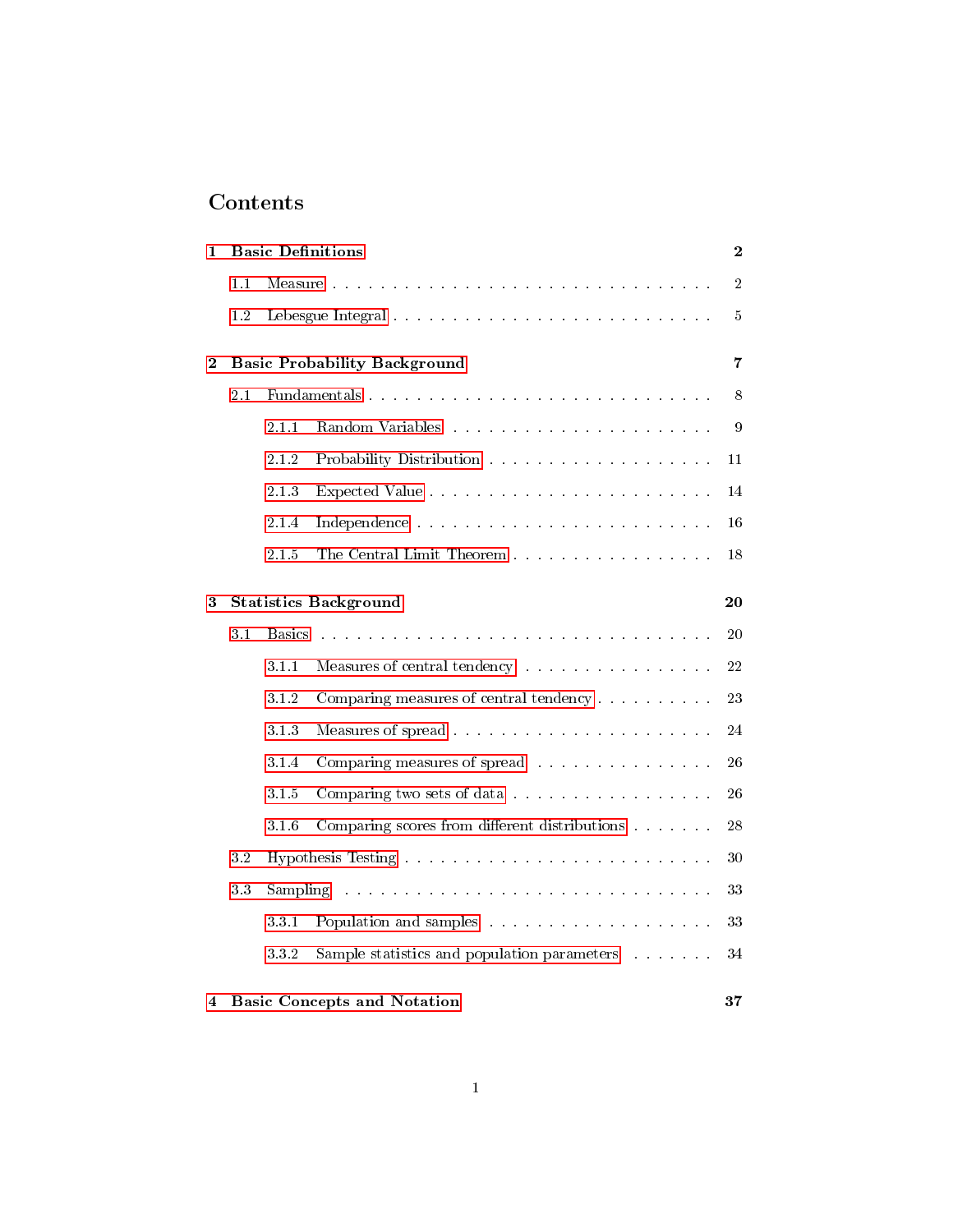## <span id="page-2-0"></span>1 Basic Definitions

This part introduces the concepts of measure theory and Lebesgue integration. While the theory is rather demanding, a general understanding of the subject matter is quite useful when dealing with probability theory. The following text gives an overview of basic concepts and denitions; detailed theory is taught in the Applied Analysis course. We assume most readers are familiar with basic set theory and Riemann integration.

#### <span id="page-2-1"></span>1.1 Measure

The language of modeling financial markets involves that of probability, which in turn involves that of measure theory. This originated with Henri Lebesgue (1875- 1941), in his thesis, `Intégrale, longueur, aire'. Measure theory is the study of measures. It generalises notions such as "length", "area", and "volume", though not all of its applications have to do with physical sizes.

A measure on a set  $\Omega$  is a function which assigns a real number to subsets of  $\Omega$ ; an intuitive way to think about this is that a measure assigns "size" or "volume" for sets.

**Example 1.1.** Let C be a finite set. The counting measure of C is defined by  $\mu(C) = number of elements in C$ 

**Example 1.2.** Let I be the closed interval  $[a, b]$  of real numbers. The measure (length) of the interval is  $\mu(I) = b - a$ . The open interval  $(a, b)$  has the same measure, since the points a and b have measure zero.

**Example 1.3.** The probability measure  $\mathbb P$  is a special kind of measure that tell us the probability of an event to occur. Probability measures are discussed in detail in Section [2.](#page-7-0)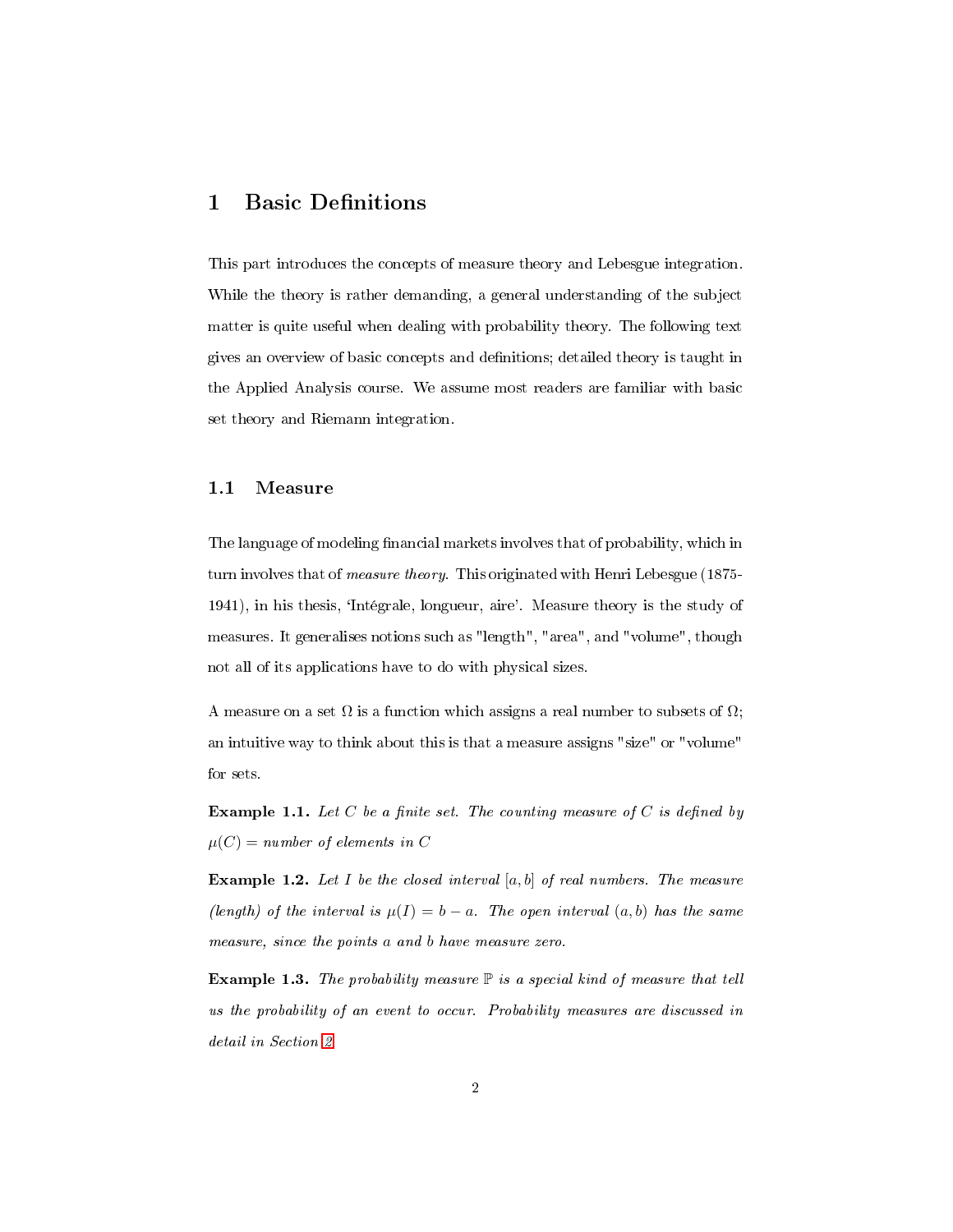<span id="page-3-0"></span>When we define a measure we want to assign such a size to every subset of  $\Omega$  but often this is not possible (i.e. some subsets of  $\Omega$  are not measurable). Instead we focus on a specific collection of subsets of  $\Omega$ , which are called measurable sets, and which are closed under operations that we would expect to preserve measurability. A  $\sigma$ -algebra is such a collection.

**Definition 1.1.** Let  $\mathcal{A}_0$  be a collection of subsets of  $\Omega$  such that

- $\emptyset \in \mathcal{A}_0$
- Any union of countably many elements of  $\mathcal{A}_0$  is an element of  $\mathcal{A}_0$  (i.e. if A<sub>1</sub>, A<sub>2</sub>, A<sub>3</sub>, ... are in A<sub>0</sub>, then so is  $A = A_1 \cup A_2 \cup A_3 \cup ...$ ).
- The complement of any element of  $\mathcal{A}_0$  in  $\Omega$  is an element of  $\mathcal{A}_0$  (i.e. if A is in  $\mathcal{A}_0$ , then so is its complement,  $\Omega/A$ ).

Thus a  $\sigma$ -algebra on  $\Omega$  is a family of subsets of  $\Omega$  closed under any countable collection of set operations. It follows from the definition that any  $\sigma$ -algebra  $\mathcal{A}_0$ in  $\Omega$  also satisfies:

- $\bullet \Omega \in \mathcal{A}_0$ .
- Any intersection of countably many elements of  $\mathcal{A}_0$  is an element of  $\mathcal{A}_0$ .

Elements of the  $\sigma$ -algebra are called *measurable sets*. An ordered pair  $(\Omega, \mathcal{A}_0)$ , where  $\Omega$  is a set and  $\mathcal{A}_0$  is a  $\sigma$ -algebra over  $\Omega$ , is called a *measurable space*.

Example 1.4. (σ-algebras over  $\Omega$ )

- The set  $\{\emptyset, \Omega\}$
- The power set of  $\Omega$  (i.e. the set of all subsets of  $\Omega$ , see Definition [4.4\)](#page-38-0)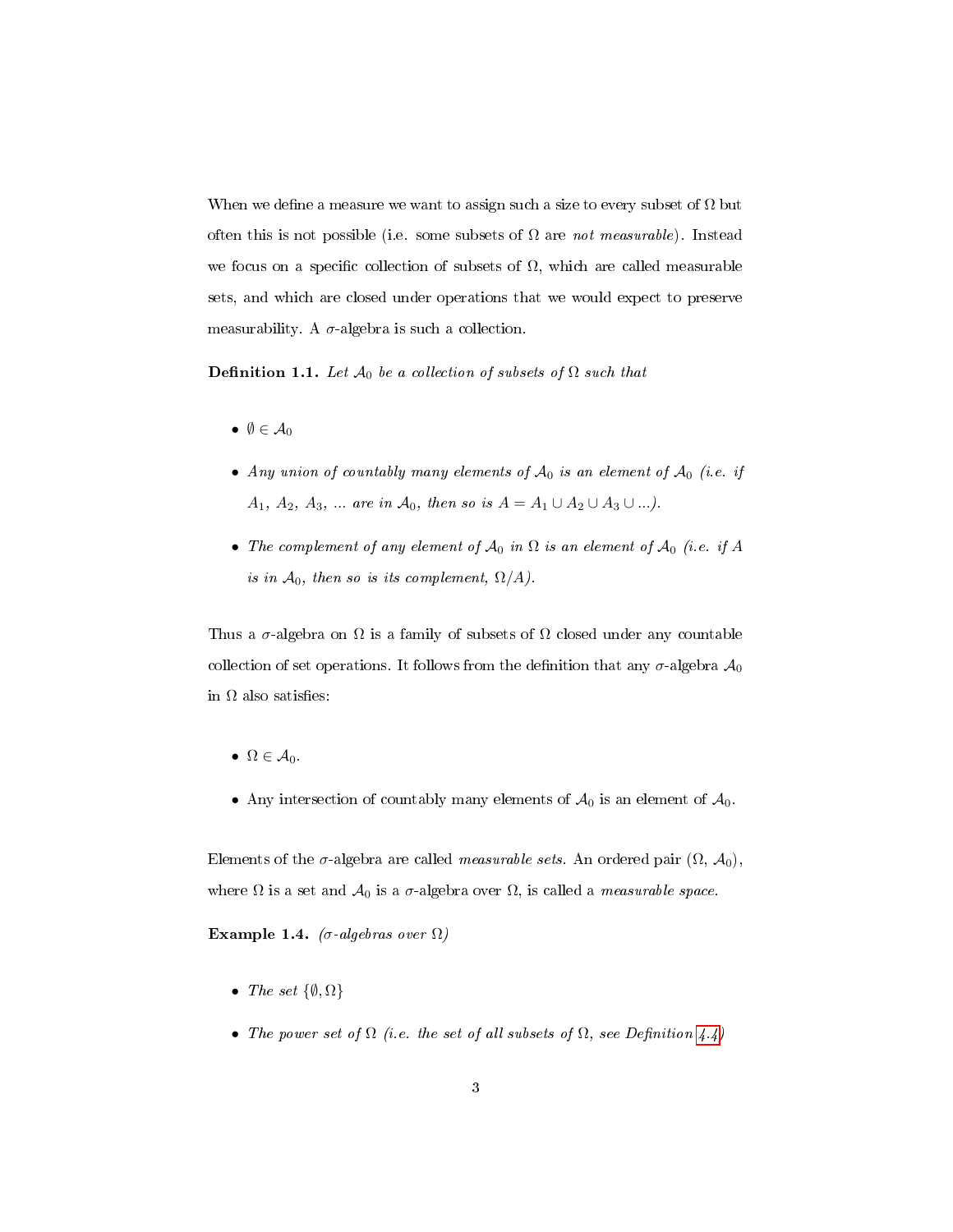• The Borel  $\sigma$ -algebra in  $\mathbb{R}, \mathcal{B} = \mathcal{B}(\mathbb{R})$  is the  $\sigma$ -algebra, generated by the open intervals of  $\mathbb R$  (see Definition [4.6\)](#page-39-0). In other words, the Borel  $\sigma$ -algebra is equal to the intersection of all  $\sigma$ -algebras A of R having the property that every open set of  $\mathbb R$  is an element of  $\mathcal A$ .

As our aim is to define measures on collection of sets we now turn to set functions. In order to qualify as a measure, a function must satisfy a few conditions. One important condition is countable additivity. This condition states that the size of the union of disjoint subsets is equal to the sum of the sizes of the subsets. Intuitively, one may consider any two disjoint subsets [a, b] and [c, d] of R and their union  $I = [a, b] \cup [c, d]$ ; the measure function should guarantee that the sum of the two subsets' sizes is the same as the size of I. To be more rigorous, we give the following definition:

<span id="page-4-0"></span>Definition 1.2. Let  $\Omega$  be a set,  $\mathcal A$  a  $\sigma$ -algebra on  $\Omega$  and  $\mu_0$  a non-negative set function  $\mu_0 : A \to [0, \infty]$  such that  $\mu_0(\emptyset) = 0$ .  $\mu_0$  is called: (i) additive, if  $A, B \in \mathcal{A}, A \cap B = \emptyset \Rightarrow \mu_0(A \cup B) = \mu_0(A) + \mu_0(B)$ ,

(ii) countably additive, if whenever  $(A_n)_{n\in\mathbb{N}}$  is a sequence of pairwise disjoint sets in A with  $\bigcup A_n \in \mathcal{A}$  then

$$
\mu_0\left(\bigcup_{n=0}^{\infty} A_n\right) = \sum_{n=1}^{\infty} \mu_0(A_n).
$$

We are ready to define the measure function.

<span id="page-4-1"></span>**Definition 1.3.** Let  $(\Omega, \mathcal{A})$  be a measurable space. Let  $\mu$  be a countably additive **Important** map given by

$$
\mu: \mathcal{A} \rightarrow [0,\infty]
$$

Then  $\mu$  is called a measure on  $(\Omega, \mathcal{A})$ . The triple  $(\Omega, \mathcal{A}, \mu)$  is called a measure space.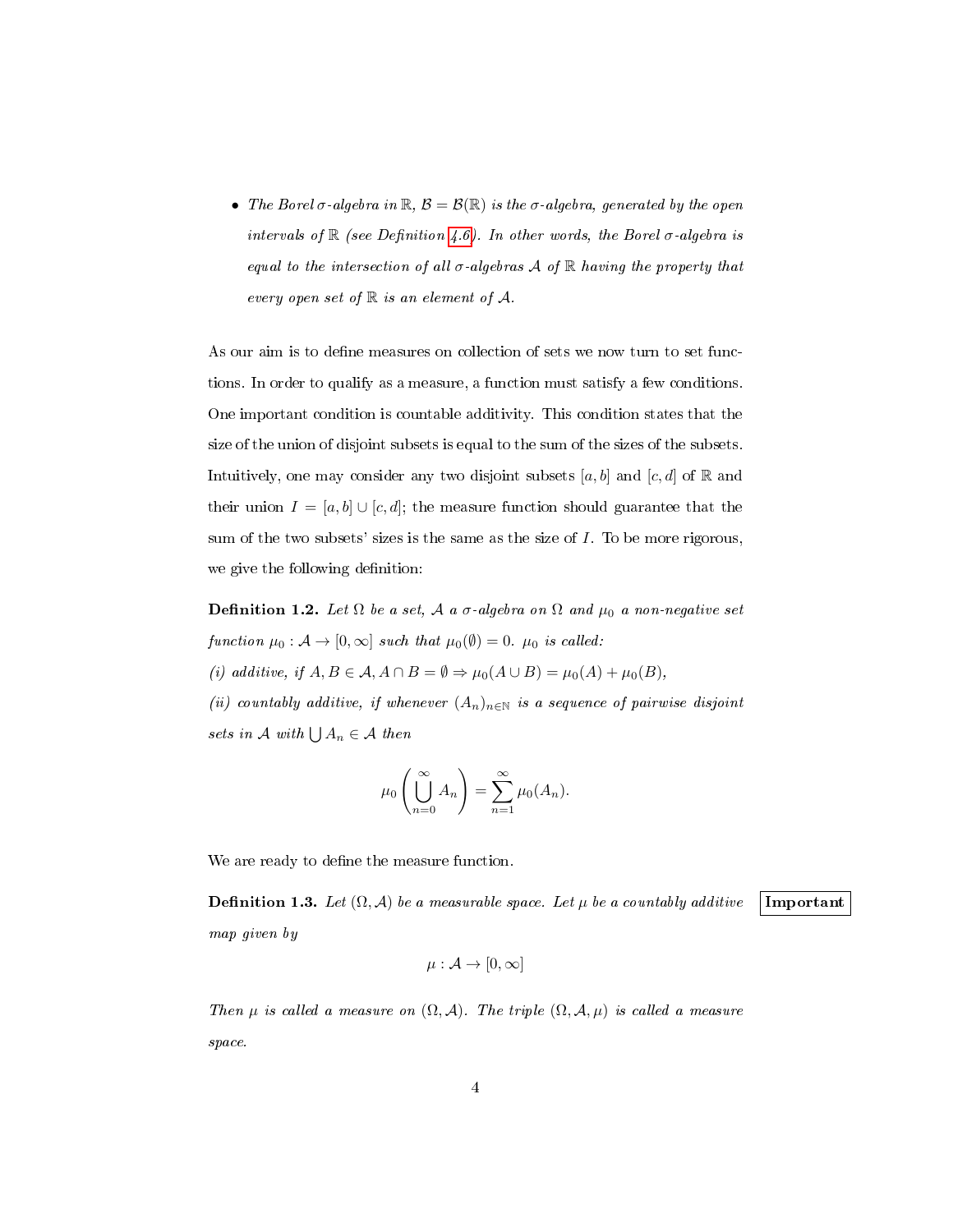<span id="page-5-2"></span>In particular we are interested in a special class of measures - probability measures.

<span id="page-5-1"></span>**Definition 1.4.** A measure P on a measurable space  $(\Omega, \mathcal{A})$  is called a proba- Important bility measure if

$$
\mathbb{P}(\Omega) = 1.
$$

The triple  $(\Omega, \mathcal{A}, \mathbb{P})$  is called a probability space.

**Remark** A probability measure  $\mathbb P$  satisfies:

(i)  $\mathbb{P}(\emptyset) = 0$ ,  $\mathbb{P}(\Omega) = 1$ (ii)  $\mathbb{P}(A_i) \geq 0 \forall i$ (iii) If  $A_1, A_2, \dots$  are disjoint,  $\mathbb{P}(\bigcup_i A_i) = \sum_i \mathbb{P}(A_i)$ 

Probability measure and probability spaces are discussed in detail in section [2.](#page-7-0)

In section [2,](#page-7-0) we will define the expected value - a fundamental concept in probability theory with many practical applications. But in order to define it, we need to introduce the notion of the Lebesgue integral. In this section we discuss Lebesgue integration, named after the French mathematician Henri Lebesgue (1875-1941).

#### <span id="page-5-0"></span>1.2 Lebesgue Integral

The idea of the Lebesgue integral is to extend the class of integrable functions over those that are not Riemann integrable. For functions that are Riemann integrable, Lebesgue theory assigns the same numerical value to  $\int_a^b f(x)dx$  as Riemann theory. On the other hand, functions that are not Riemann integrable might still be Lebesgue integrable. In this sense, Lebesgue theory can be thought of as a kind of completion of the Riemann integration theory.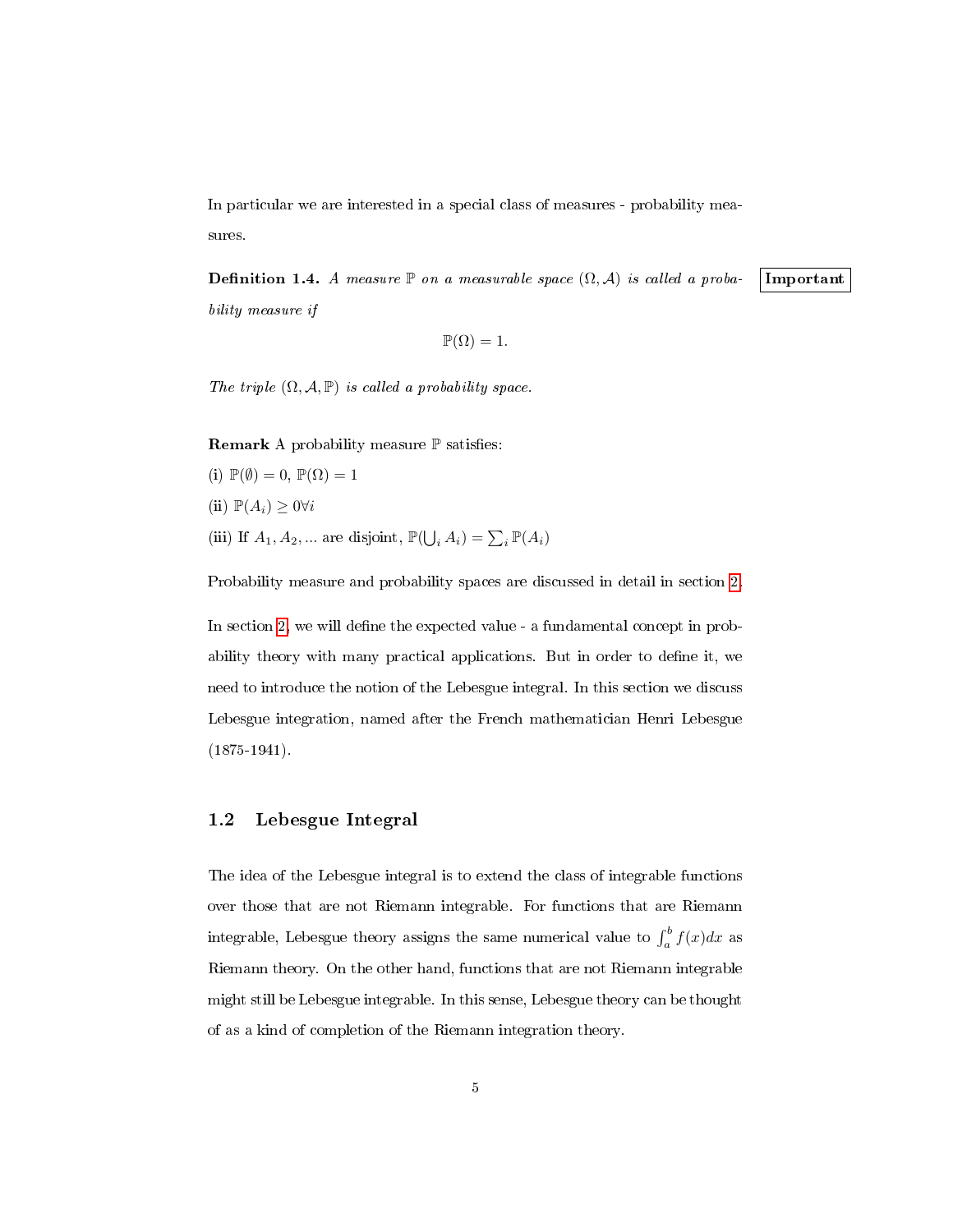<span id="page-6-1"></span>Let  $(\Omega, \mathcal{A})$  be a measurable space and let  $\mu$  be a measure on  $(\Omega, \mathcal{A})$ . We want to define integration for a suitable class of real valued functions with respect to  $\mu$ . In Lebesgue theory, integrals are defined for *measurable functions*.

<span id="page-6-0"></span>**Definition 1.5.** Let  $(\Omega, \mathcal{A})$  be a measurable space and let  $f : \Omega \to \mathbb{R}$ . For  $A \subset \mathbb{R}$  define  $f^{-1}(X) = \{ \omega \in \Omega : f(\omega) \in X \}$ . f is called A-measurable (or simply measurable) if

$$
f^{-1}(B) \in \mathcal{A} \text{ for all } B \in \mathcal{B}.
$$

First we define the integral for simple functions, which are always measurable. Then we extend the definition for nonnegative measurable functions. In the following two definitions, the function  $f$  is always defined as in Definition [1.5.](#page-6-0)

**Definition 1.6.** Let  $f = \sum_{n=1}^{n}$  $i=1$  $a_i\mathbf{1}_\mathcal{A}$  be a nonnegative simple  $\mathcal{A}\text{-}measurable$  function  $(1_A$  is the indicator function, see Definition [4.8\)](#page-39-1). Then the integral of f is defined as

$$
\int f d\mu := \sum_{i=1}^n a_i \mu(\mathcal{A})
$$

We are restricted to nonnegative functions since we admit the case  $\mu(\mathcal{A}) = \infty$ . If we were dealing with a finite measure  $\mu$ , the definition would work for all A-measurable simple functions.

**Example 1.5.** Let  $(\Omega, \mathcal{A}, \mathbb{P})$  be a probability space and let  $X = \sum_{n=1}^{\infty}$  $i=1$  $a_i \mathbf{1}_{\mathcal{A}}$  be a simple random variable. Than the expectation of X is given by  $E(X) :=$  $\int XdP$ . This will be useful later in the probability part, when we want to compute expectations.

We will give precise definition of a random variable and of the expected value in section [2.](#page-7-0) For the sake of the example, one can think of random variable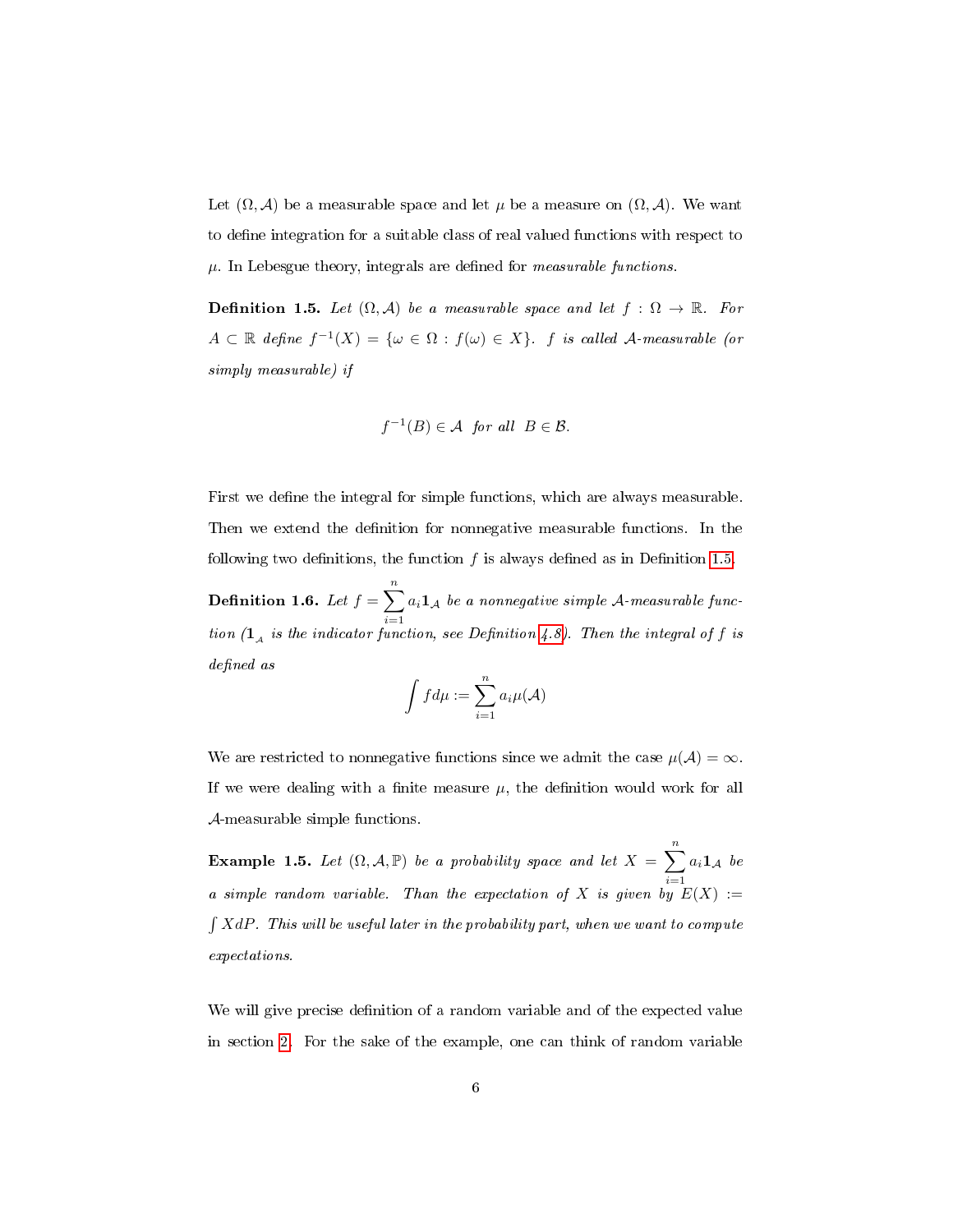as the possible outcomes of some random experiment, such as tossing a coin or a six sided die; the expected value can be regarded as the "average" outcome of this random experiment. Most importantly, we see that to use fundamental concepts such as expectation, we need the notion of the Lebesgue integral.

**Definition 1.7.** Let  $f$  be a nonnegative measurable function (with possible values  $\infty$  at some points) and let h be a simple function, such that  $h(\omega) \leq f(\omega)$ for all  $\omega \in \Omega$ . Then the integral of f is defined as

$$
\int f d\mu := \sup_{\omega \in \Omega} \{ \int h d\mu \}
$$

Now we have defined the integral for every nonnegative measurable function. The value of the integral may be  $\infty$ . In order to define the integral for measurable functions which may take both positive and negative values, we have to exclude infinite integrals.

**Definition 1.8.** A measurable function f is  $\mu$ -integrable if  $\int f^{+}d\mu < \infty$  and  $\int f^- d\mu < \infty$ , where  $f^+ = \max(f, 0)$  and  $f^- = \max(-f, 0)$ . If f is  $\mu$ -integrable then

$$
\int f d\mu := \int f^+ d\mu - \int f^- d\mu
$$

## <span id="page-7-0"></span>2 Basic Probability Background

As we remarked in the introduction of this chapter, the mathematical theory of probability can be traced back to 1654, to correspondence between Pascal (1623 1662) and Fermat  $(1601-1665)$ . However, the theory remained both incomplete and non-rigorous until the 20th century. It turns out that the Lebesgue theory of measure and integral sketched above is exactly the machinery needed to construct a rigorous theory of probability adequate for modeling reality (option pricing, etc.) . This was realised by Kolmogorov (1903-1987), whose classic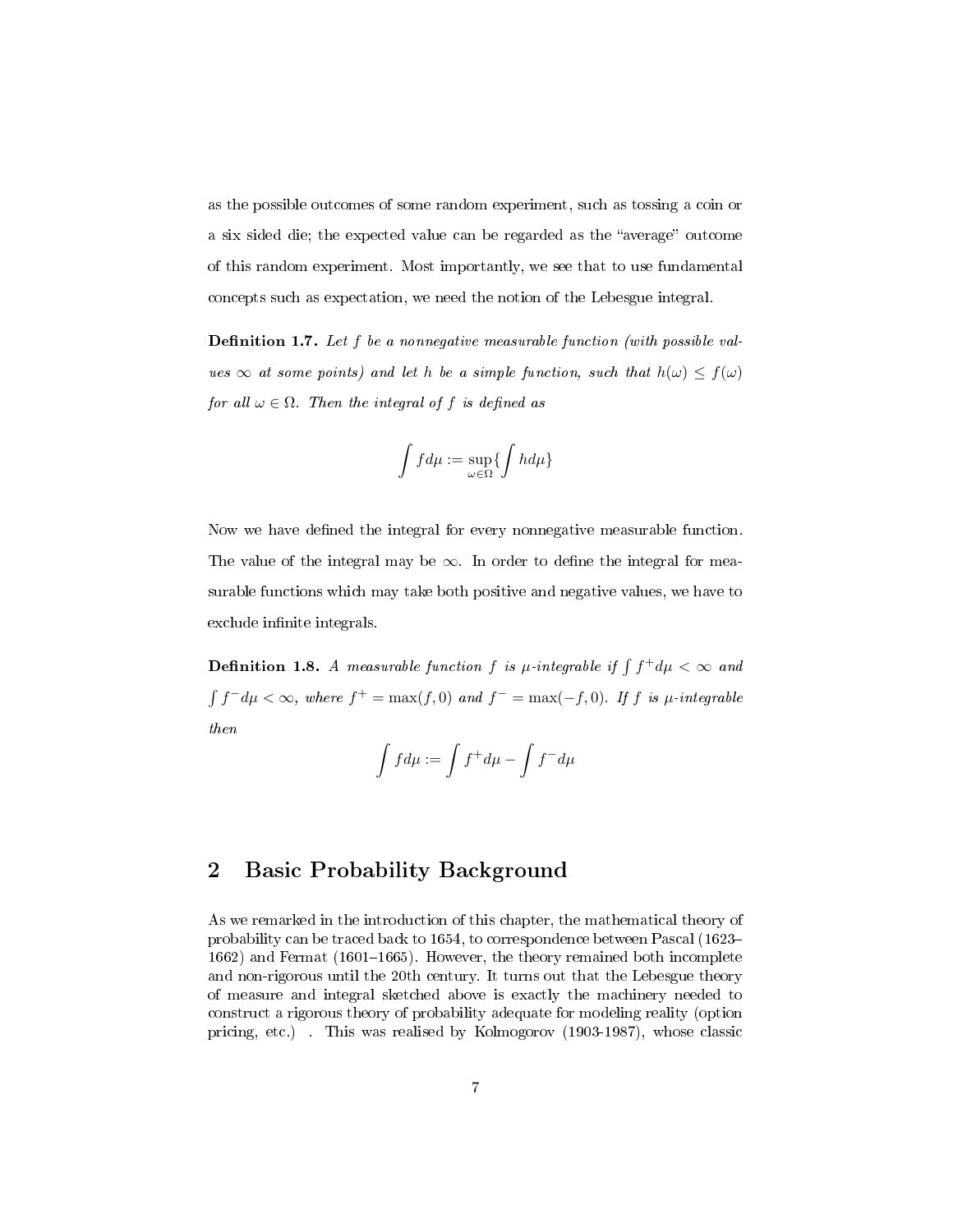<span id="page-8-1"></span>book of 1933, *Grundbegriffe der Wahrscheinlichkeitsrechnung* (Foundations of Probability Theory), inaugurated the modern era in probability.

#### <span id="page-8-0"></span>2.1 Fundamentals

Let  $(\Omega, \mathcal{F}, \mathbb{P})$  be a probability space (recall Definition [1.4\)](#page-5-1). We use probability spaces to model a random experiment. To do so, we use a sample space  $\Omega$  to describe the set of all possible outcomes. An outcome is the result we get from running the experiment once, so depending on the experiment we run and on the set of possible outcomes, we choose different sample spaces.

The  $\sigma$ -algebra F is a set of subsets of  $\Omega$ . Intuitively, this is the set of events, containing zero or more outcomes.

The probability measure  $\mathbb P$  is a function, returning the probability of an event  $A \in \mathcal{F}$ . The probability is a number between 0 (event never happens) and 1 (event happens in every trial).

Example 2.1. Consider tossing a fair coin once. The possible outcomes are only two: H(heads) and T(tails) and the sample space is  $\Omega = \{H, T\}$ . By definition, the σ-algebra contains the empty set and  $\Omega$ . The other possible events are getting heads or tails. Therefore  $\mathcal{F} = \{\emptyset, H, T, \Omega\}.$ 

Since the coin is fair, both heads and tails come with 50% probability, i.e.  $\mathbb{P}(H) = \mathbb{P}(T) = \frac{1}{2}$ . We toss the coin once, so we obtain either heads or tails but certainly something which is in  $\Omega$ , thus  $\mathbb{P}(\Omega) = 1$ . Furthermore, since we obtain something, we cannot get the empty set, namely  $\mathbb{P}(\emptyset) = 0$ .

Note that  $\mathbb{P}(\Omega)$  is the probability of getting either heads or tails.

Example 2.2. Consider the same experiment as above, but with the coin being tossed three times. There are 8 possible outcomes:  $\Omega = \{HHH, HHT, HTH,$ THH,  $HTT$ ,  $THT$ ,  $TTH$ ,  $TTT$ }. Note that for example  $HHT$  is different from HTH, due to the order of the outcomes.

A  $\sigma$ -algebra  $\mathcal F$  on  $\Omega$  can be the set of events, containing all the possible combinations of outcomes:

## $\mathcal{F} = \{ \emptyset, HHH, HHT, ..., \{HHH, HHT\}, \{HHH, HTH\}, ..., \}$ ...,  $\{HHH, HHT, HHH\}, \{HHH, HHT, HHT\},..., \Omega\}$

This  $\sigma$ -algebra contains all the subsets of  $\Omega$  or, equivalently, the  $\sigma$ -algebra  $\mathcal F$  is the power set of  $\Omega$  (see Definition [4.4\)](#page-38-0). Since the set  $\Omega$  contains 8 elements, the power set F of  $\Omega$  contains  $2^8 = 256$  elements (events).

Now consider the case where we know the number of tails after three tosses. There can be either 0, 1, 2 or 3 tails. The set of outcomes we obtain is  $\Omega =$  ${HHH} \cup {HHT, HTH, THH} \cup {HTT, THT, TTH} \cup {TTT};$  accordingly the  $\sigma$ -algebra  $\mathcal F$  has  $2^4 = 16$  events.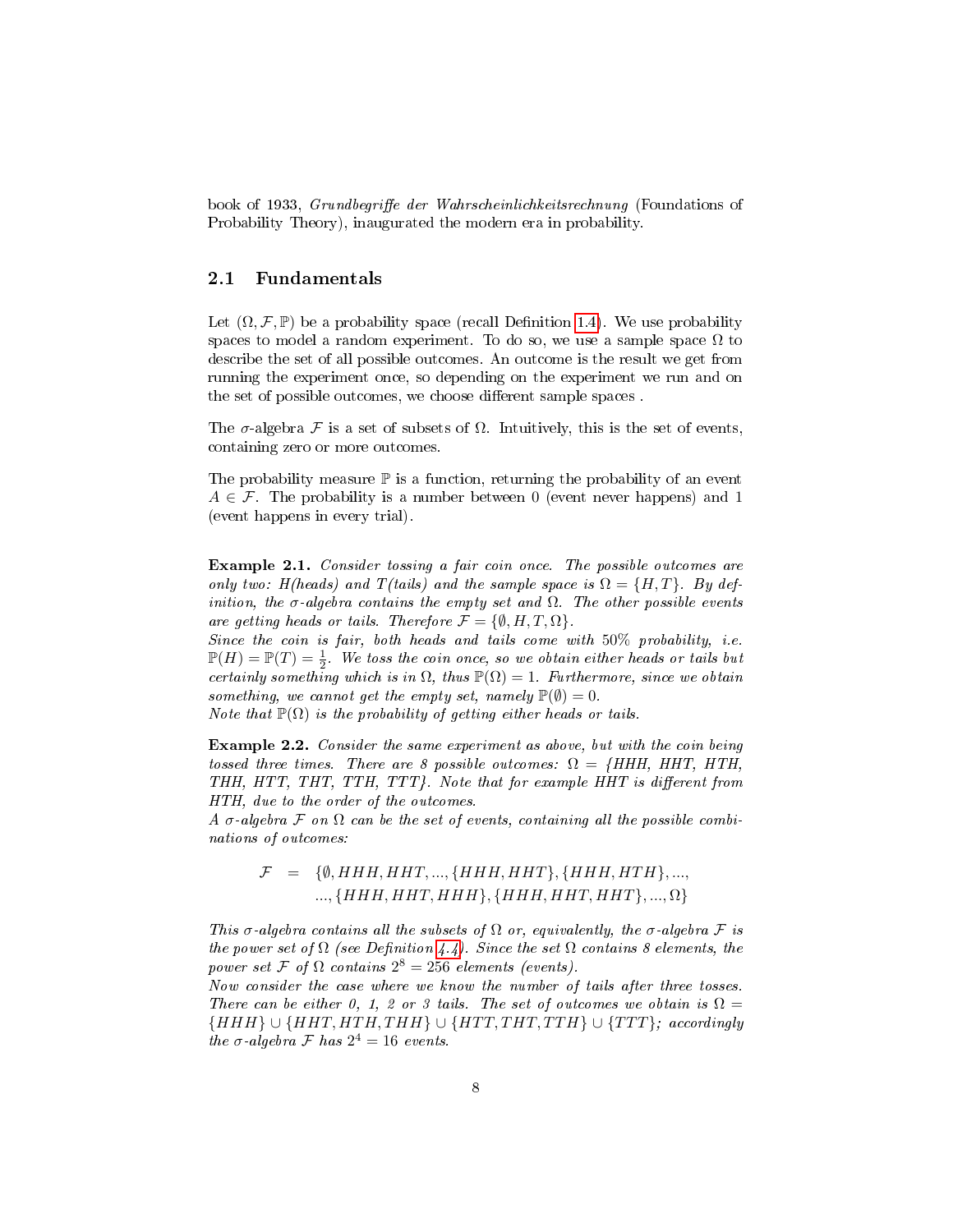<span id="page-9-2"></span>For a set of outcomes  $A_1, A_2, ... \in \Omega$ , we want the probability measure to satisfy: (i)  $\mathbb{P}(\emptyset) = 0$ ,  $\mathbb{P}(\Omega) = 1$ (ii)  $\mathbb{P}(A_i) \geq 0 \forall i$ (iii) If  $A_1, A_2, \dots$  are disjoint,  $\mathbb{P}(\bigcup_i A_i) = \sum_i \mathbb{P}(A_i)$ 

These three conditions are known as the Kolmogorov axioms. The reason we require that from  $\mathbb P$  is the fact that it is a measure and as such it should satisfy all the conditions for a function to be a measure (recall Definition  $1.2$  and Definition [1.3\)](#page-4-1). But even if we observe the axioms intuitively, their motivation should be obvious.

As mentioned in the first example above, when we run an experiment we always get some outcome and never the empty set, so we have (i). Furthermore, it does not make sense for an event to occur with negative probability, hence (ii). Finally, (iii) comes from the countable additivity property. For example, consider rolling a six sided die, where every side has the probability  $\frac{1}{6}$ . Than the probability assigned to  $\{1, 2, 3\}$  is  $\frac{1}{6} + \frac{1}{6} + \frac{1}{6} = \frac{1}{2}$  and to  $\{5, 6\}$  is  $\frac{1}{6} + \frac{1}{6} = \frac{1}{3}$ . This means we get 1, 2 or 3 half of the time and 5, 6 only a third of the time which is what one would expect.

**Definition 2.1.** A probability space, or Kolmogorov triple, is a triple  $(\Omega, \mathcal{F}, \mathbb{P})$ satisfying the Kolmogorov axioms (i), (ii) and (iii) above.

#### <span id="page-9-0"></span>2.1.1 Random Variables

Often we want to assign a value to each possible outcome of some random experiment. Such values can be used for the analysis of the experiment or to make predictions, based on the obtained data. We quantify outcomes  $\omega$  by defining a real-valued function X on  $\Omega$ , i.e.  $X : \Omega \to \mathbb{R}$ . If such a function is measurable it is called a random variable.

Using the definition of a measurable function, given in  $1.5$ , we can provide a precise definition of the above statement.

**Definition 2.2.** Let  $(\Omega, \mathcal{F}, \mathbb{P})$  be a probability space. A random variable (vector)  $X$  is a function  $X:\Omega\to\mathbb{R}$   $(X:\Omega\to\mathbb{R}^k)$  such that  $X^{-1}(B)=\{\omega\in\Omega:X(\omega)\in$  $B\} \in \mathcal{F}$  for all Borel sets  $B \in \mathcal{B}(\mathbb{R})$   $(B \in \mathcal{B}(\mathbb{R}^k))$ .

<span id="page-9-1"></span>**Example 2.3.** Consider the most basic experiment - tossing a fair coin (i.e. the coin has an equal probability of landing "heads" or "tails"). Let us say if it lands "Heads", we assign a value of  $\theta$  and if it lands "Tails" we assign value of 1. The random variable  $X$  is then given by

$$
X = \left\{ \begin{array}{ll} 0 & \textit{if heads} \\ 1 & \textit{if tails} \end{array} \right.
$$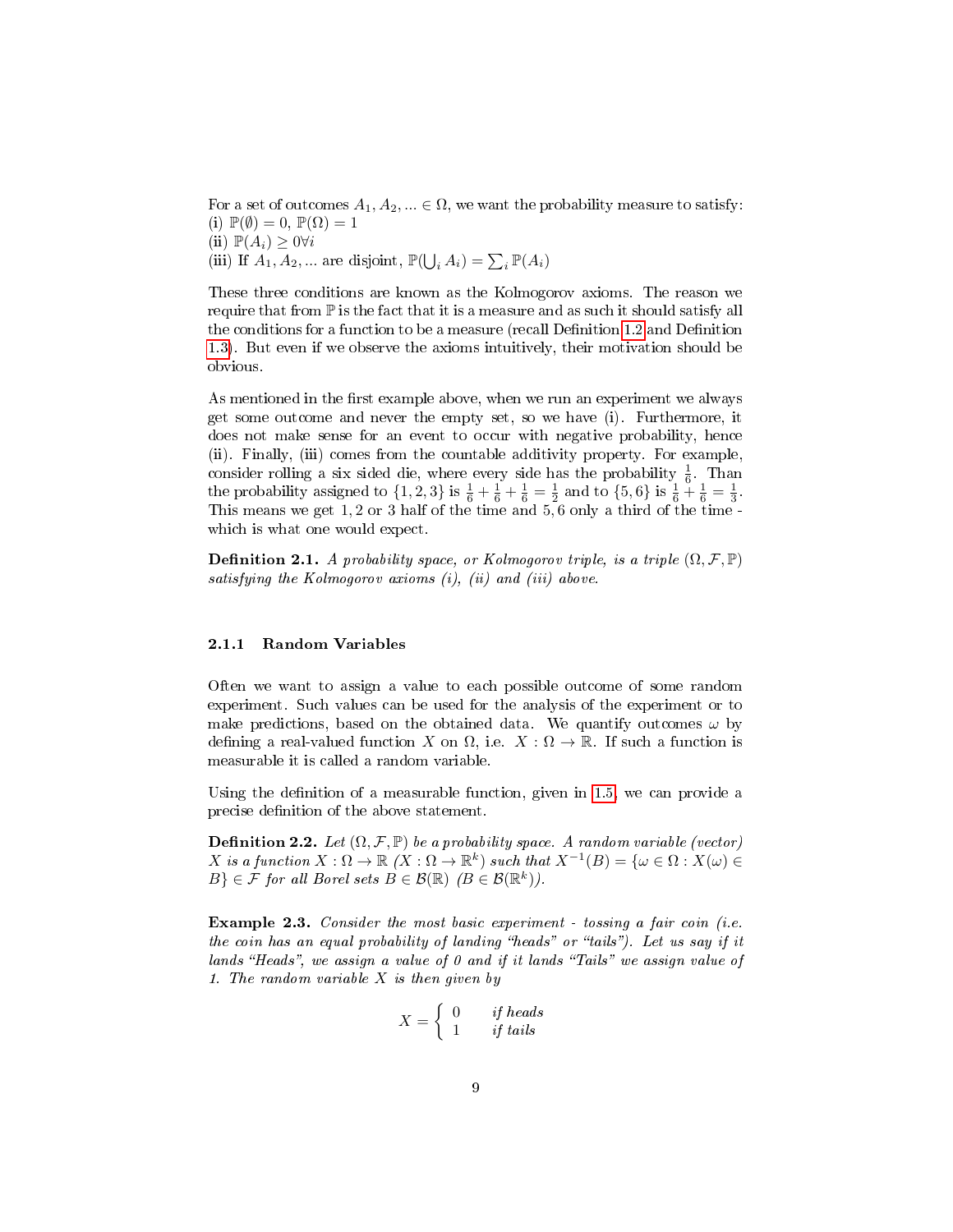Here the values 0 and 1 might be the value of a bet, or any other numerical value used for quantifying the results of the experiment.

There are two types of random variables - discrete and continuous. Intuitively, discrete data is data we can count. Similarly, the discrete random variables takes values we can "count". In example [2.3,](#page-9-1) the random variable  $X$  takes only two values - 0 and 1. These are values we can count, therefore  $X$  is a discrete random variable.

Continuous random variables take infinite number of values (or values we cannot count). For example, the large hand of a clock can take any value between 0 and 60. Let Y be a random variable that takes values  $y \in [0, 60]$ , whenever the large hand of the clock is at y. We can have  $Y = 10$ , when it is ten minutes past, but also  $Y = 10.1$ , or even  $Y = 10.01$ . We cannot count the values Y takes, therefore  $Y$  is a *continuous* random variable.

Perhaps one has a better intuition when dealing with discrete random variables as they take only finite number of distinct values. They include outcomes of simple experiments, such as tossing a coin, rolling a die or drawing a card from a standard deck. Continuous random variables, on the other hand, take an infinite number of possible values. Their value is never an exact point, it is always in the form of an interval, though the interval can be very small. They are usually measurements, such as height, weight, temperature, etc.

A discrete random variable maps outcomes to values of countable sets and each value has a probability greater than or equal to zero. A continuous random variable maps outcomes to values of uncountable set (see Definition [4.3\)](#page-37-1). The probability of any specific value is zero, whereas the probability of some set of values may be positive.

To get an intuition on the types of random variables, consider the following examples.

#### Example 2.4. (Discrete)

Again, consider tossing a fair coin. Now consider a bet that pays you 1 if you toss heads and you pay back 1 if you toss tails. So in case of "heads", we assign a value 1 and in the case of "tails" we assign a value  $-1$ . The random variable X is then given by

$$
X = \left\{ \begin{array}{ll} 1 & \text{if heads} \\ -1 & \text{if tails} \end{array} \right.
$$

#### Example 2.5. (Continuous)

Consider picking a random real number in [0, 1] with all parts in the range being equally likely. Since there are infinitely many real numbers in that interval, any real number has probability zero of being selected and  $X$  cannot be a specific value. However, we can assign positive probability to any range of values. For example choosing the number to be between  $[0, 0.5]$  has a probability  $\frac{1}{2}$ . So in this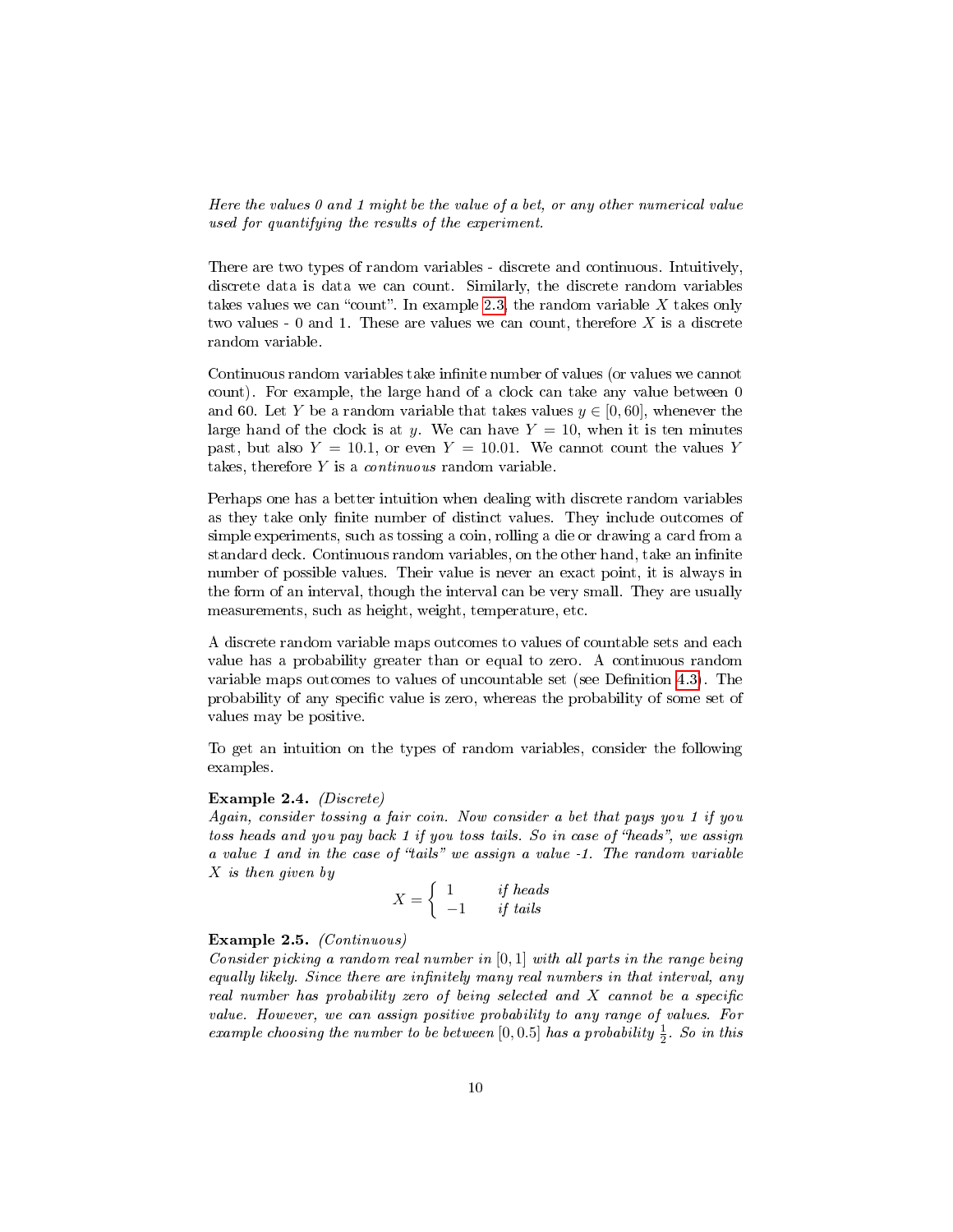<span id="page-11-1"></span>case  $X = selected$  interval, unlike the previous example, where X was always some specific value.

#### <span id="page-11-0"></span>2.1.2 Probability Distribution

Random variables are always associated with some probability. As we observed from the previous examples, in the discrete case each value of  $X$  has some probability of occurring, and in the continuous case the values of  $X$  have some probability of being contained in an interval. In probability theory this is known as the probability distribution.

The probability distribution identifies either the probability of each value of a random variable (discrete) or the probability that the value falls within a particular interval (continuous). We do distinguish these different cases, but ultimately our aim is to define a function that gives us the aforementioned probabilities. For discrete random variables it is called the probability mass function and for continuous random variables, it is called the *probability density* function. Some authors use the latter term to denote both functions, since they describe relatively similar concepts. In this text, we distinguish between the two terms. We denote the probability mass function by  $p(x)$  and the probability density function by  $f(x)$ .

For a discrete random variable, the *probability mass function* gives the probability that the variable is exactly equal to some value. So in the example of tossing a coin and assigning 1 to "heads" and  $-1$  to "tails", the probability mass function should tell us that  $\mathbb{P}(X = 1) = \frac{1}{2}$  and  $\mathbb{P}(X = -1) = \frac{1}{2}$ . Essentially, if other outcomes existed, their probability should also be given by the same function. Precise definition is given below.

**Definition 2.3.** Let  $X$  be a discrete random variable. The probability mass function  $p_X : \mathbb{R} \to [0,1]$  is defined as

$$
p_X(x) = \mathbb{P}(X = x) = \mathbb{P}(\{\omega \in \Omega : X(\omega) = x\})
$$

In the case where  $X$  is a continuous random variable, we interpret the *probability* density function as the relative chance of  $X$  taking values within the infinitesimal interval  $[x, x + dx]$ . The probability for a random variable to fall within a given interval is given by the integral of its density over the set.

**Definition 2.4.** Let  $X$  be a continuous random variable. The random variable has density function f if

$$
\mathbb{P}[a \le X \le b] = \int_{a}^{b} f(x)dx
$$

Some important probability distributions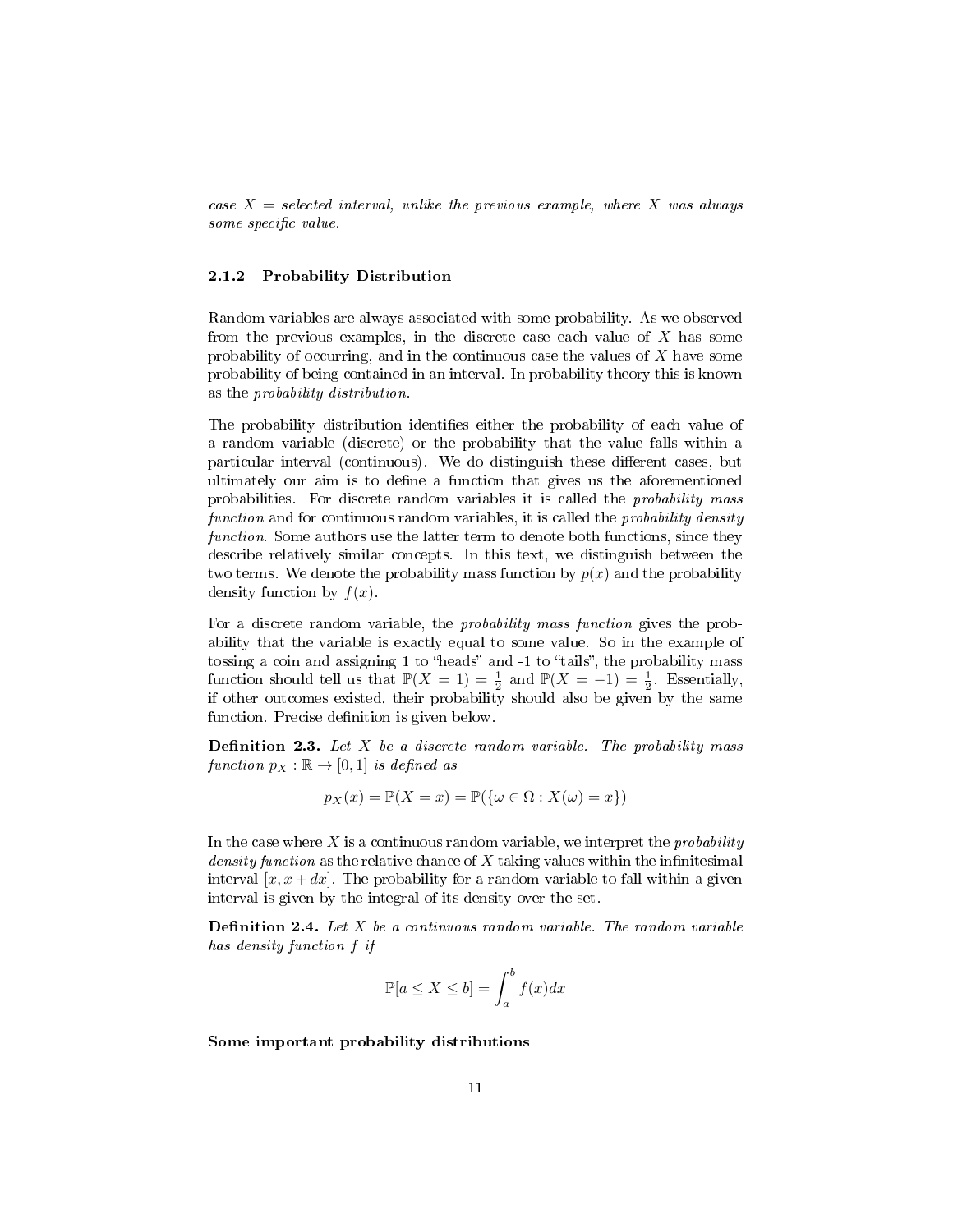<span id="page-12-0"></span>• Binomial distribution: Number of successes of an experiment with  $n$  trials and success probability  $p \in [0, 1]$ 

$$
\mathbb{P}(S_n = k) = \binom{n}{k} p^k (1-p)^{n-k}.
$$

• Geometric distribution: Waiting time

$$
\mathbb{P}(N=n) = p(1-p)^{n-1} \text{ where } n \in \mathbb{N}.
$$

• Poisson distribution:

$$
\mathbb{P}(X = k) = e^{-\lambda} \frac{\lambda^k}{k!} \text{ where } \lambda \ge 0.
$$

• Uniform distribution:

$$
f(x) = \frac{1}{b-a} \mathbf{1}_{\{(a,b)\}}(x).
$$

• Exponential distribution:

$$
f(x) = \lambda e^{-\lambda x} \mathbf{1}_{\{ [0, \infty) \}}(x).
$$

• Normal distribution  $N(\mu, \sigma)$ :

$$
f(x) = \frac{1}{\sqrt{2\pi\sigma^2}} e^{\frac{-(x-\mu)^2}{2\sigma^2}}.
$$

• Standard Normal distribution,  $N(0, 1)$  (a special case of the Standard Normal Distribution with  $\mu = 0$  and  $\sigma = 1$ :

$$
f(x) = \frac{1}{\sqrt{2\pi}} e^{\frac{-x^2}{2}}.
$$

#### Remark

The normal distribution is often used to describe real-valued random variables that tend to cluster around a single mean value. The graph of the associated probability density function is "bell"-shaped, and is known as the Gaussian function or bell curve (see Figure [1\)](#page-13-0). The normal distribution is one of the most fundamental continuous probability distribution due to its role in the central limit theorem, which we discuss in section [2.1.5.](#page-18-0) The standard normal distribution is a special case of the normal distribution with  $\mu = 0$  and  $\sigma^2 = 1$ . It is often used to compare two or more sets of data and to estimate probabilities of events involving normal distributions.

In probability theory the *cumulative distribution function*, denoted by  $F_X(x)$ , gives the probability that a random variable  $X$  takes on a value less than or equal to a number x, that is  $F_X(x) := \mathbb{P}(X \leq x)$ . Intuitively it gives the area below the density functions, up to point  $x$  and thus describes completely the probability distribution of the random variable.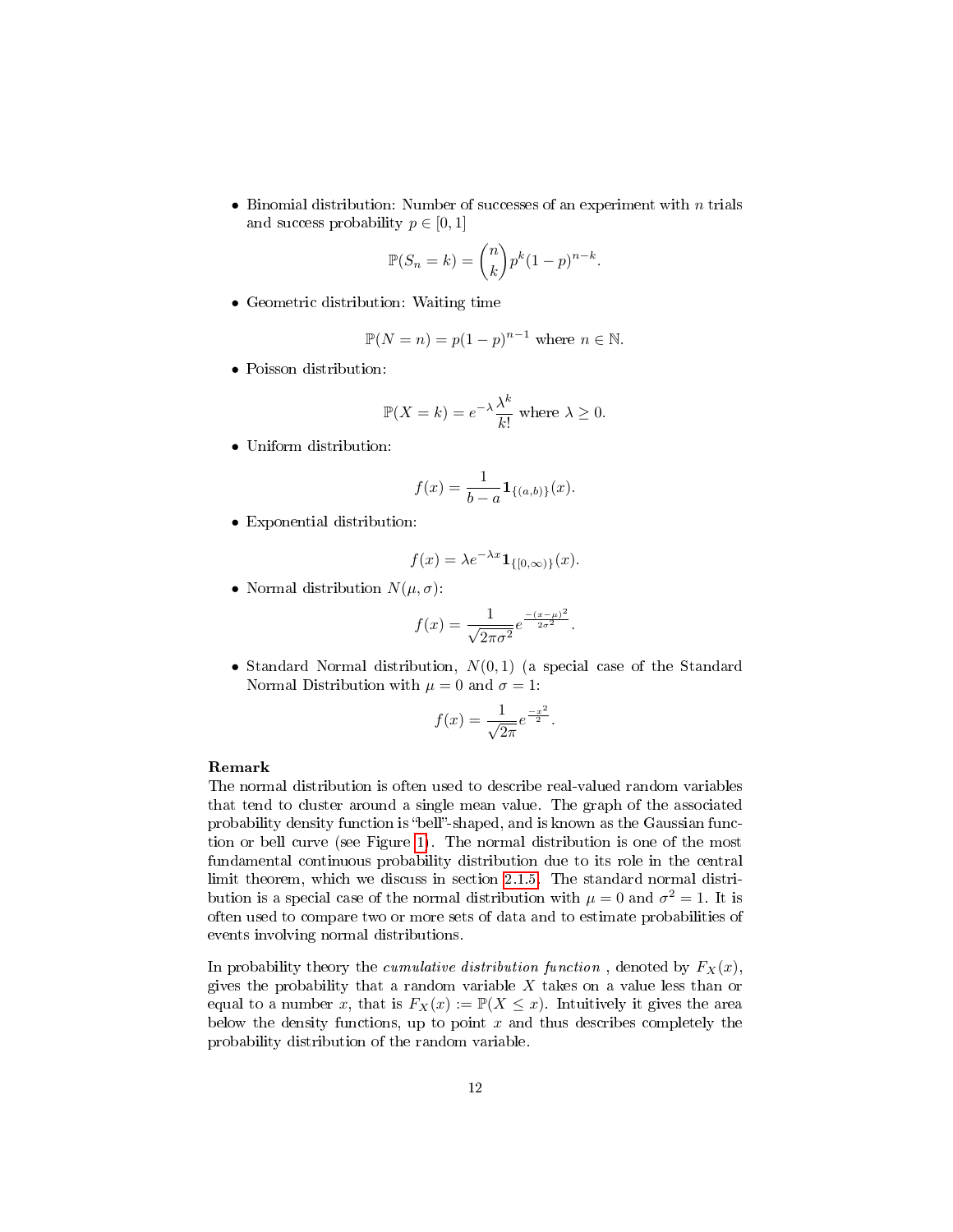<span id="page-13-2"></span>

<span id="page-13-0"></span>Figure 1: Probability Density Function of Normal Distribution

<span id="page-13-1"></span>**Definition 2.5.** For every real number x, the Cumulative Density Function of a real-valued random variable X is given by

$$
x \mapsto F_X(x) := \mathbb{P}(X \le x)
$$

**Example 2.6.** Let X be discrete random variable, taking values 0 and 1 with equal probability. If  $x < 0$ , the probability  $\mathbb{P}(X \leq x)$  is 0, since X can be either 0 or 1 and therefore it is never less than x. On the other hand, if  $x > 1$ , than  $\mathbb{P}(X \leq x) = 1$ , because independent of whether X is 0 or 1, it would always be less than x. Finally, if  $x \in [0,1]$ , X would be less x only when  $X = 0$ ; that occurs only half of the times, since  $X$  takes  $\theta$  and  $1$  with equal probability. Therefore  $\mathbb{P}(X \leq x) = \frac{1}{2}$ . The cumulative density function is given by

$$
F_X(x) = \begin{cases} 0 & \text{if } x < 0\\ \frac{1}{2} & \text{if } 0 \le x < 1\\ 1 & \text{if } x \ge 1 \end{cases}
$$

Example 2.7. Let  $X$  be a continuous random variable with uniform distribution on the interval  $[0, 1]$  (i.e. all intervals of the same length are equally probable). Let us observe the cumulative density function. For any point  $x < 0$ , the probability  $\mathbb{P}(X \leq x)$  is 0, since X only takes value in [0,1]. If  $x \in [0,1]$ than the probability of  $X$  being less or equal to  $x$  is equal to the length of the interval. For example, if  $x = \frac{1}{2}$ , X takes values between 0 and  $\frac{1}{2}$  with probability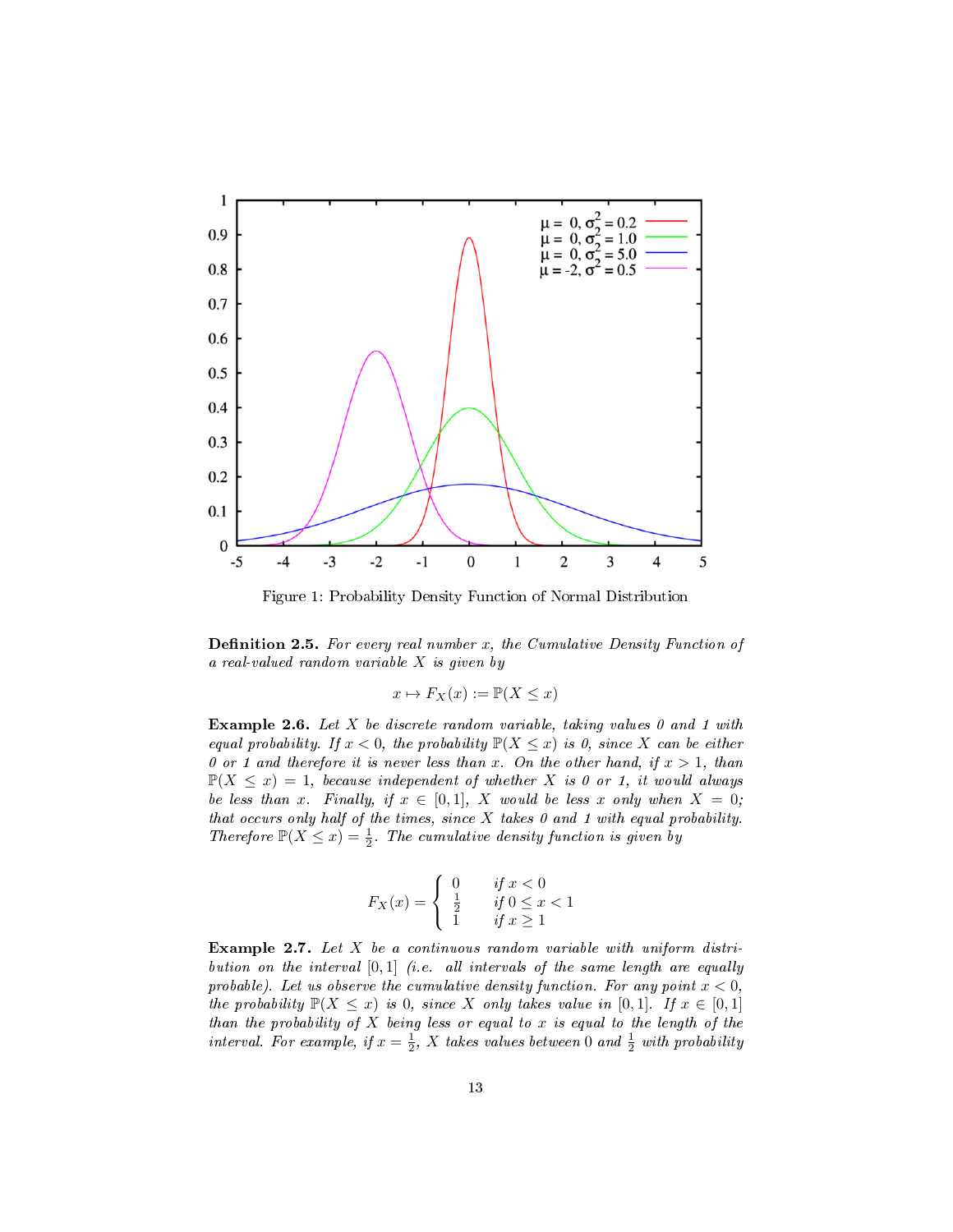$\frac{1}{2}$  and between  $(-\infty,0)$  with probability 0. Finally, if  $x>1$ , than X is smaller, thus yielding probability of 1. This can be written as

$$
F_X(x) = \begin{cases} 0 & \text{if } x < 0\\ x & \text{if } 0 \le x \le 1\\ 1 & \text{if } x > 1 \end{cases}
$$

Note that regardless of whether X is discrete or continuous,  $F_X(x)$  is defined in the same way. Also, note that using definition [2.5](#page-13-1) and definition, we can express  $F_X(x)$  in terms of  $f(x)$ .

If X is a discrete random variable that attains values  $x_1, x_2, ...$  with probability  $\mathbb{P}(x_i)$ , then

$$
F(x) = \mathbb{P}(X \le x) = \sum_{x_i \le x} \mathbb{P}(X = x_i) = \sum_{x_i \le x} p(x_i)
$$

where  $p(x_i)$  is the probability mass function.

If  $X$  is a continuous random variable then

$$
F(x) = \mathbb{P}(-\infty \le X \le x) = \int_{-\infty}^{x} f(x)dx
$$

where f is the probability density function.

#### <span id="page-14-0"></span>2.1.3 Expected Value

The term expected value may be confusing in the sense that it is not used to describe the most probable value. In fact it describes the long-term average outcome of a given experiment. For example, if we get a 1 every time we toss heads and pay 1 every time we toss tails with a fair coin, than after having made 1000 tosses we expect to have about as much heads as tails, i.e. we have an expected result of around 0. However, having some expected value does not mean that we will not end up in a situation where we have a result of say 10 or −23. Intuitively, the more experiments we make, i.e. the larger our data set is, the closer we should be getting to the expected value.

If we consider the mean value of a large set of realizations, than intuitively the expected value is the limit of this mean, as the size of the data set increases to infinity. This comes from an important theorem (Law of Large Numbers) which we will state later.

The expected value is not an outcome of the experiment we would expect. For example, a standard six-sided die has an expected value of 3.5, however we cannot expect to get 3.5 when rolling! But if we roll long enough, on average our result would amount to 3.5. Note that we cannot define exactly how long "long enough" is, as it approaches infinity.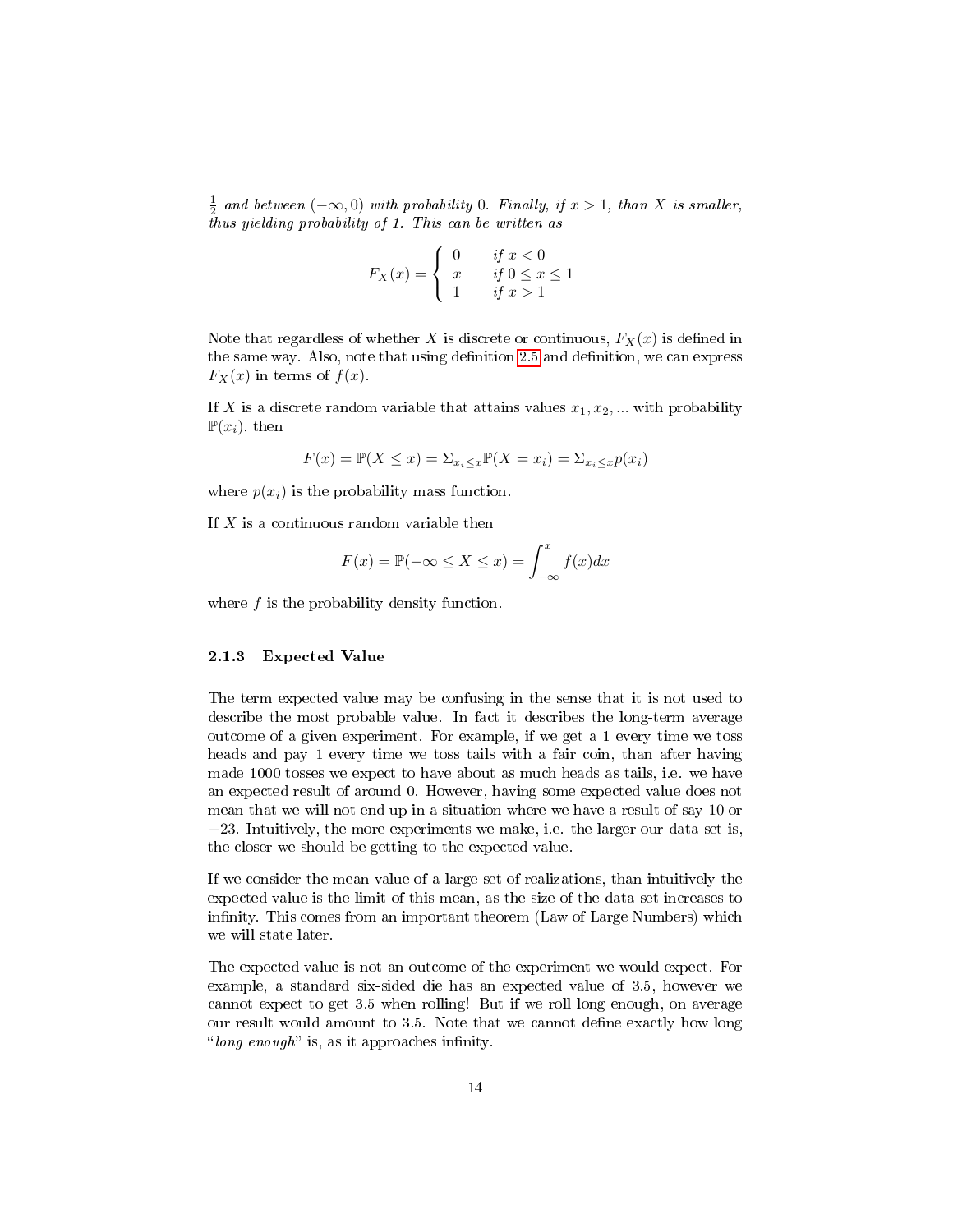<span id="page-15-0"></span>As another example, casino games usually have a negative expected value. The expected winnings from 1\$ bet on a roulette is about −0.05 cents. That does not mean we would always lose; occasionally we can get lucky and win. What the expected value tells us is that the longer we play, the closer our average result would be to the negative 5%.

Now that we have the intuition of what expected value is, we move on to give a proper definition.

A measure determines an integral. A probability measure P, being a special kind of measure determines a special kind of integral, called an expectation or expected value.

**Definition 2.6.** The expectation  $\mathbb{E}[X]$  of a random variable X on  $(\Omega, \mathcal{F}, \mathbb{P})$  is defined by

$$
\mathbb{E}X := \int_{\Omega} X(\omega) d\mathbb{P}(\omega), or \int_{\Omega} X d\mathbb{P}.
$$

If the integral does not exist (does not converge absolutely), than the random variable does not have an expected value.

If X is a discrete random variable, taking values  $x_n(n = 1, 2, ...)$  with probability mass function  $p(x_n)$ , than  $\mathbb{E}X$  is given by

$$
\mathbb{E}X = \sum_{i=1}^{n} x_i p(x_i).
$$

If X is continuous random variable with a density function  $f$ , than  $\mathbb{E} X$  is given by

$$
\mathbb{E}X = \int x f(x) dx
$$

Example 2.8. Let the country Fantasyland assume the following family planning strategy: each family can have children until they either have a girl or two boys. Let X denote the number of boys. We would like to compute the expected number of boys per family

There are three possible outcomes: the first child is a girl (happens with probability 0.5, so  $\mathbb{P}(X = 0) = 0.5$ ; the first child is a boy, the second is a girl (probability is  $0.5 \times 0.5 = 0.25$  and  $\mathbb{P}(X = 1) = 0.25$ ); both children are boys (probability is again  $0.5 \times 0.5 = 0.25$  and  $\mathbb{P}(X = 2) = 0.25$ ). Using the distribution of  $X$ , we can compute the expected value as:

$$
\mathbb{E}X = 0 \times 0.5 + 1 \times 0.25 + 2 \times 0.25 = 0.75
$$

That means out of 100 children, 75 will be boys.

**Example 2.9.** Let  $X$  have a probability density function

$$
f(x) = \begin{cases} \frac{1}{b-a} & \text{if } a \le x \le b \\ 0 & \text{else} \end{cases}
$$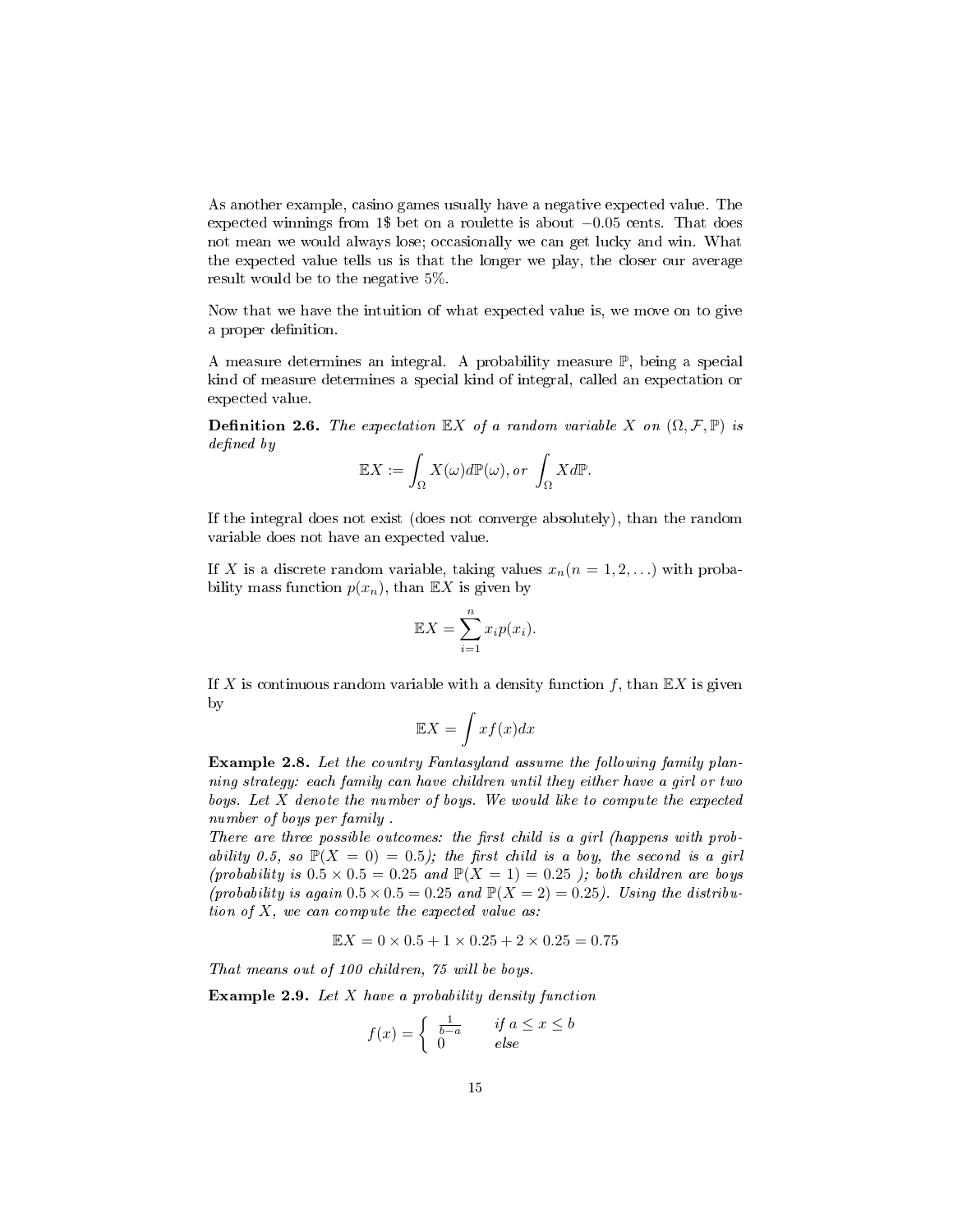<span id="page-16-1"></span>*i.e.* X is uniformly distributed on the interval  $[a, b]$ . Than the expected value of X is given by

$$
\mathbb{E}X = \int_{a}^{b} x f(x) dx = \int_{a}^{b} \frac{x}{b-a} dx = \frac{x^2}{2(b-a)} \Big|_{a}^{b} = \frac{a+b}{2}
$$

The expectation - sometimes called the mean - gives the centre of the distribution of the variable. It describes the location of a distribution (and so is called a location parameter). Information about how far the values lie from the mean (the scale of a distribution) is obtained by considering the variance.

$$
Var(X) := \mathbb{E}X(X - \mathbb{E}(X))^2 = \mathbb{E}X^2 - (\mathbb{E}X)^2
$$
 (1)

Two variables with the same probability distribution will have the same expected value and variance.

#### Some Properties

- Monotonicity: If X and Y are random variables and  $X \leq Y$  almost surely, than also  $\mathbb{E} X \leq \mathbb{E} Y$
- Linearity: For a constant  $a \in \mathbb{R}$ ,  $\mathbb{E}(aX) = a\mathbb{E}X$  and  $\mathbb{E}(X+Y) = \mathbb{E}X + \mathbb{E}Y$

To empirically estimate the expected value of a random variable, one repeatedly measures observations of the variable and computes the arithmetic mean of the results. If the expected value exists, this procedure estimates the true expected value. The law of large numbers demonstrates that, as the size of the sample gets larger, the average of the results should be close to the expected value and will tend to become closer the more trials are performed. We will give a precise statement of the law of large numbers later, after we introduce the concept of independence.

#### <span id="page-16-0"></span>2.1.4 Independence

Intuitively, two random events are independent if occurrence of one event does not make it neither more, nor less probable, that the other event occurs. For example, getting a 3 on the first roll of a six-sided die and getting 6 on the second roll are independent events. On the other hand, the event of getting a 3 on the first roll and the event of getting a total sum of 8 from two rolls are dependent. The standard denitions says two events A and B are independent if and only if  $\mathbb{P}(A \cap B) = \mathbb{P}(A)\mathbb{P}(B)$ 

Considering random variables, let  $X$  be a real-valued random variable and  $A$  be a set of outcomes of some sort (for example the events  $\{X \le a\}$  for  $a \in A$ ). Since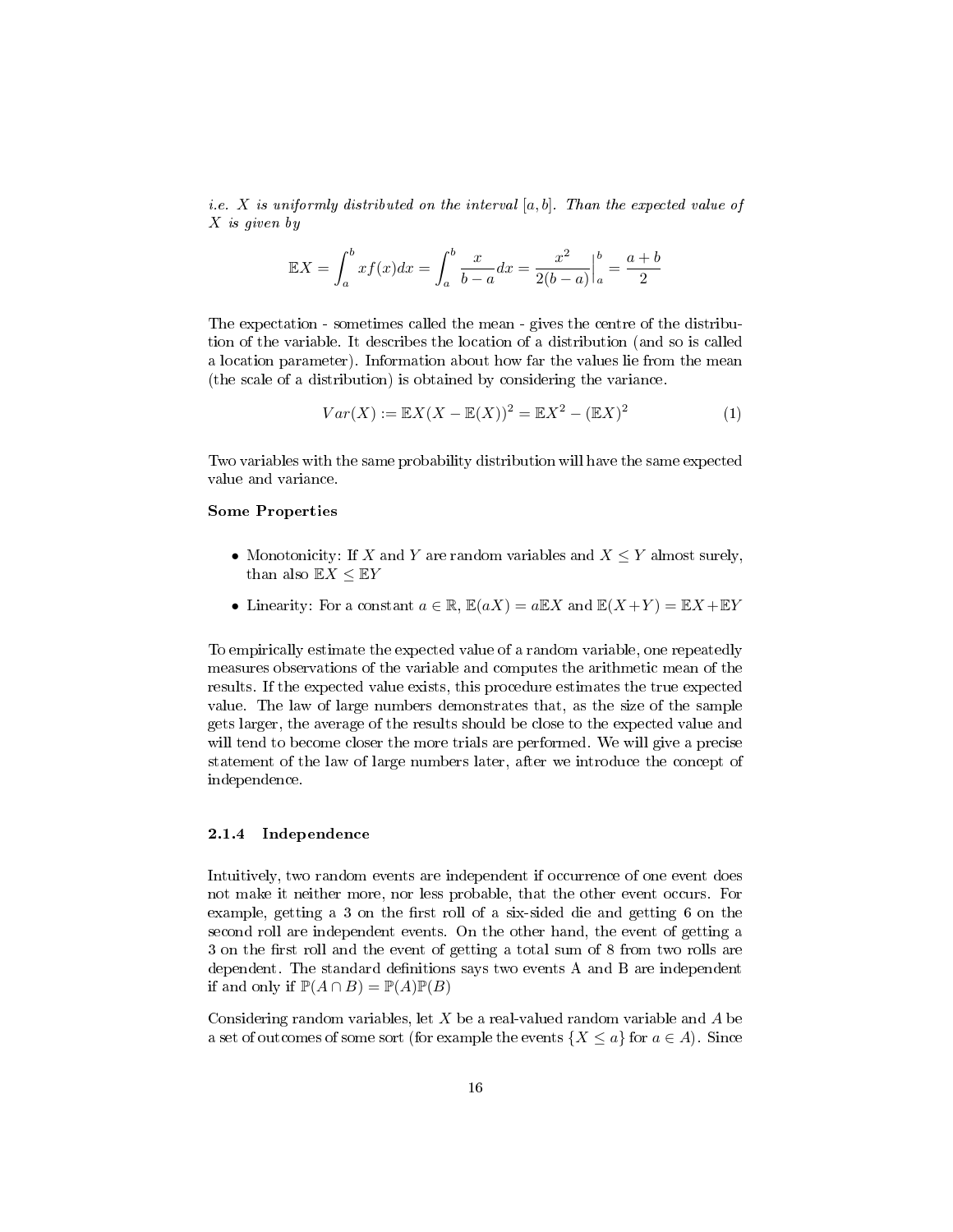<span id="page-17-1"></span>this set has some probability, it makes sense to refer to events of this sort being independent of other events of this sort. That means, two random variables  $X$ and Y with outcome sets  $A_1$  and  $A_2$  are independent if and only if the events  $X \in A_1$  and  $Y \in A_2$  are independent as described above. Mathematically this is defined as follows

**Definition 2.7.** The random variables  $X_1, \ldots, X_n$  are independent if whenever  $A_i \in \mathcal{B}$  (the Borel  $\sigma$ -algebra) for  $i = 1, \ldots n$  we have

$$
\mathbb{P}\left(\bigcap_{i=1}^n \{X_i \in A_i\}\right) = \prod_{i=1}^n \mathbb{P}(\{X_i \in A_i\}).
$$

Example 2.10. Consider the joint event from two experiments: tossing heads with a fair coin and rolling 3 with a standard die. Let X and Y be random variables giving the outcomes of the coin toss and the die roll respectively. Regardless of the order of the experiments, the probability of this event is  $\frac{1}{12}$ , since there are 12 possible outcomes in total, and all of them have equal probability, since both the coin and the die are fair. Separately, each outcome has probability  $\mathbb{P}(X = heads) = \frac{1}{2}$  and  $\mathbb{P}(Y = 3) = \frac{1}{6}$  respectively, whose product gives exactly the probability of the joint event. From the definition, the random variables  $X$ and Y are independent

<span id="page-17-0"></span>**Theorem 2.1** (Multiplication Theorem). If  $X_1, \ldots, X_n$  are independent and  $\mathbb{E}|X_i| < \infty, i = 1, \ldots, n$ , then

$$
\mathbb{E}\left(\prod_{i=1}^n X_i\right) = \prod_{i=1}^n \mathbb{E}(X_i).
$$

Theorem [2.1](#page-17-0) is especially useful in practice, since it allows us to compute the total expectation as a product of smaller expectations, which should be easier the compute.

A collection of random variables is said to be independent identically distributed (often abbreviated i.i.d.) if each random variable has the same probability distribution as the others and all are mutually independent. A precise definition is given below.

**Definition 2.8.** Two random variables  $X$  and  $Y$  are said to be identically distributed if they are defined on the same probability space  $(\Omega, \mathcal{F}, \mathbb{P})$  and the distribution function  $F$  of  $X$  is the same as the distribution function  $F$  of  $Y$ .

**Definition 2.9.** A collection of random variables  $X_i$  is said to be independent *identically distributed if the*  $X_i$ 's are identically distributed and mutually independent (every finite subfamily of  $X$  is independent)

Example 2.11. The outcomes of spins of a roulette are i.i.d. If the roulette ball lands on "red", for example, 20 times in a row, the next spin is no more or less likely to be "black" than on any other spin.

Example 2.12. The outcomes of coin flips and die rolls are i.i.d.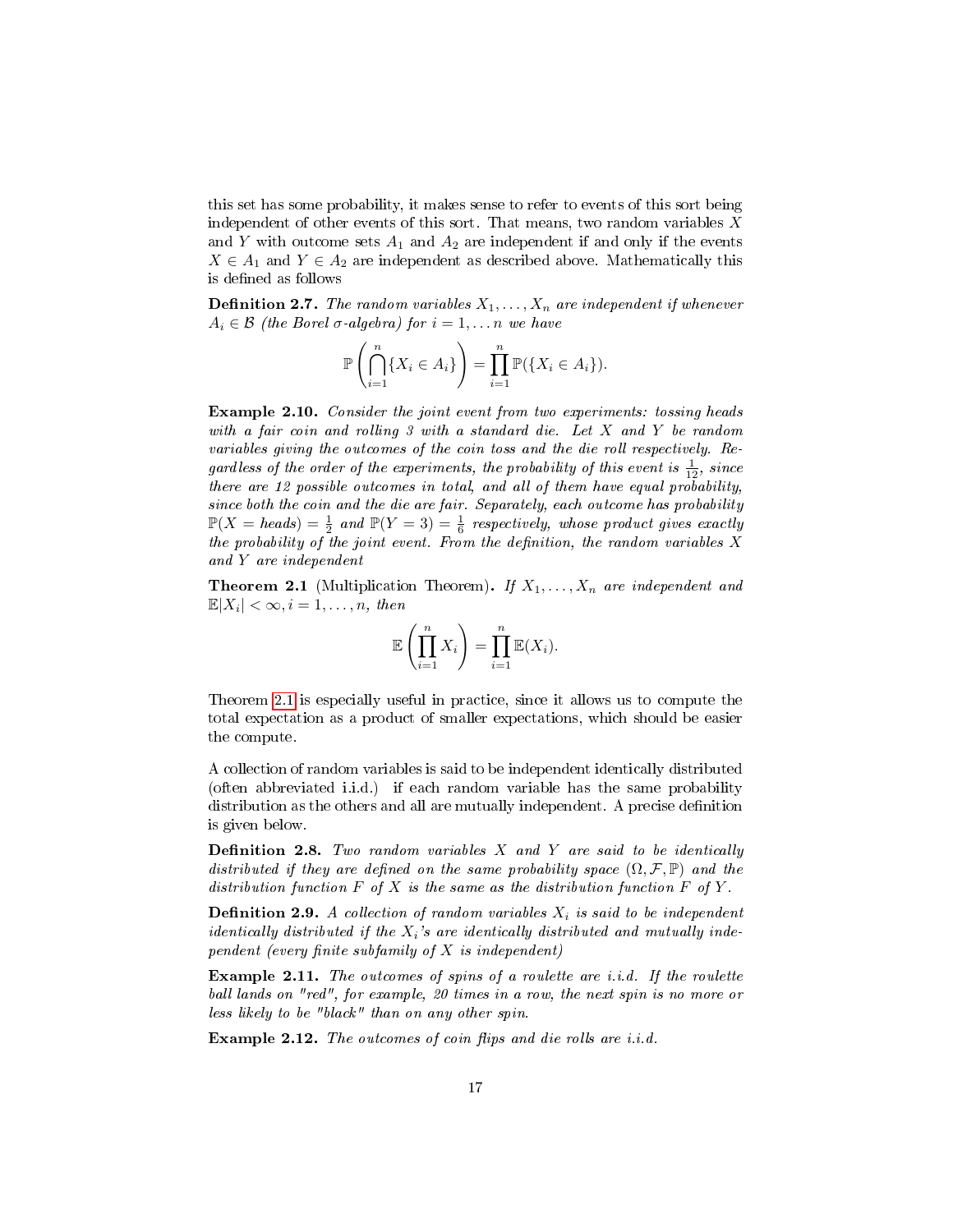#### <span id="page-18-1"></span><span id="page-18-0"></span>2.1.5 The Central Limit Theorem

In this section we introduce the law of larger numbers and the central limit theorem. We use advanced concepts such as almost surely convergence and distribution convergence, which are beyond the scope of this text, therefore we would not define them.

We already have some intuition on the law of large numbers from the discussion in the end of section [2.1.3.](#page-14-0) It is important as it guarantees stable long-term results for random events. It helps predict the estimation of some random variable for a long period of trials via the expected value. As the name suggests, the law of large numbers applies only when a large number of observations are considered. There is no principle that a small number of observations will converge to the expected value.

**Theorem 2.2** (Strong Law of Large Numbers). If  $X_1, X_2, \ldots$  are independent and identically distributed with mean  $\mu$ , then the sample average converges almost surely to the expected value, that is

$$
\frac{1}{n}\sum_{i=1}^{n}X_{i}\rightarrow\mu\ (n\rightarrow\infty)\ almost\ surely.
$$

An alternative way to state that is

$$
\mathbb{P}(\lim_{n \to \infty} \frac{1}{n} \sum_{i=1}^{n} X_i = \mu) = 1
$$

This reads as: there is a 100% probability that the average of the sample approaches the theoretical mean as the number of observations increases to innity.

The main result of this section is the same argument carried one stage further. The central limit theorem is one of the most important results of the theory of probability. In its simplest form, it states a remarkable result: given a distribution with a mean  $\mu$  and a variance  $\sigma^2$ , the distribution of the mean approaches a normal distribution with a mean  $\mu$  and a variance  $\sigma^2/N$  as the sample size N, increases. This results holds even when the distribution from which the average is computed is decidedly non-normal.

For example, suppose an ordinary coin is tossed 100 times and the number of heads is counted. This is equivalent to scoring 1 for a head and 0 for a tail and computing the total score. Thus, the total number of heads is the sum of 100 independent, identically distributed random variables. By the central limit theorem, the distribution of the total number of heads will approximately be normal. This can be illustrated graphically if one repeats the same experiment many times (the closer to infinity, the better) and plotting a histogram of the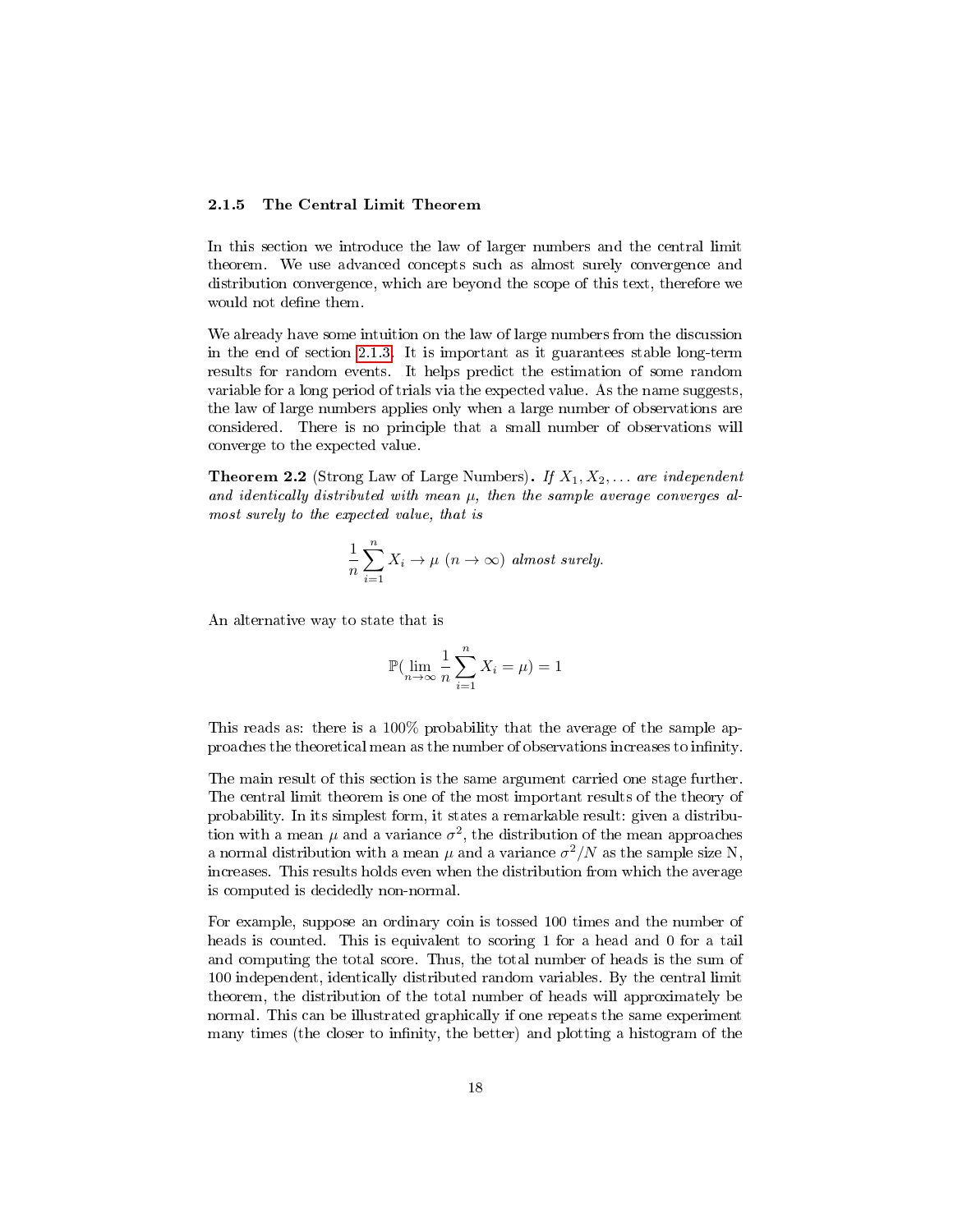<span id="page-19-1"></span>number of heads per trial. After a large number of repetitions, the histogram curve starts to look like the bell-shaped curve of the normal distribution.

We are now ready to properly state the Central Limit Theorem.

<span id="page-19-0"></span>**Theorem 2.3** (Central Limit Theorem). If  $X_1, X_2, \ldots$  are independent and identically distributed with mean  $\mu$  and finite variance  $\sigma^2$ , then

$$
\frac{1}{\sqrt{n}}\sum_{i=1}^{n}(X_i-\mu)/\sigma \to N(0,1) \ (n \to \infty) \ \text{in distribution.}
$$

where  $N(0, 1)$  denotes the standard normal distribution. That is, for all  $x \in \mathbb{R}$ ,

$$
\mathbb{P}\left(\frac{1}{\sqrt{n}}\sum_{i=1}^n (X_i - \mu)/\sigma \le x\right) \to \Phi(x) := \frac{1}{\sqrt{2\pi}} \int_{-\infty}^x e^{-\frac{1}{2}y^2} dy \quad (n \to \infty).
$$

Essentially theorem [2.3](#page-19-0) states that for a sequence of  $n$  i.i.d. random variables, as the sample size increases, the distribution of the sample average of these random variables approaches to the normal distribution with mean  $\mu$  and variance  $\sigma^2/n$ irrespective of the shape of the common distribution of the individual terms  $X_i$ .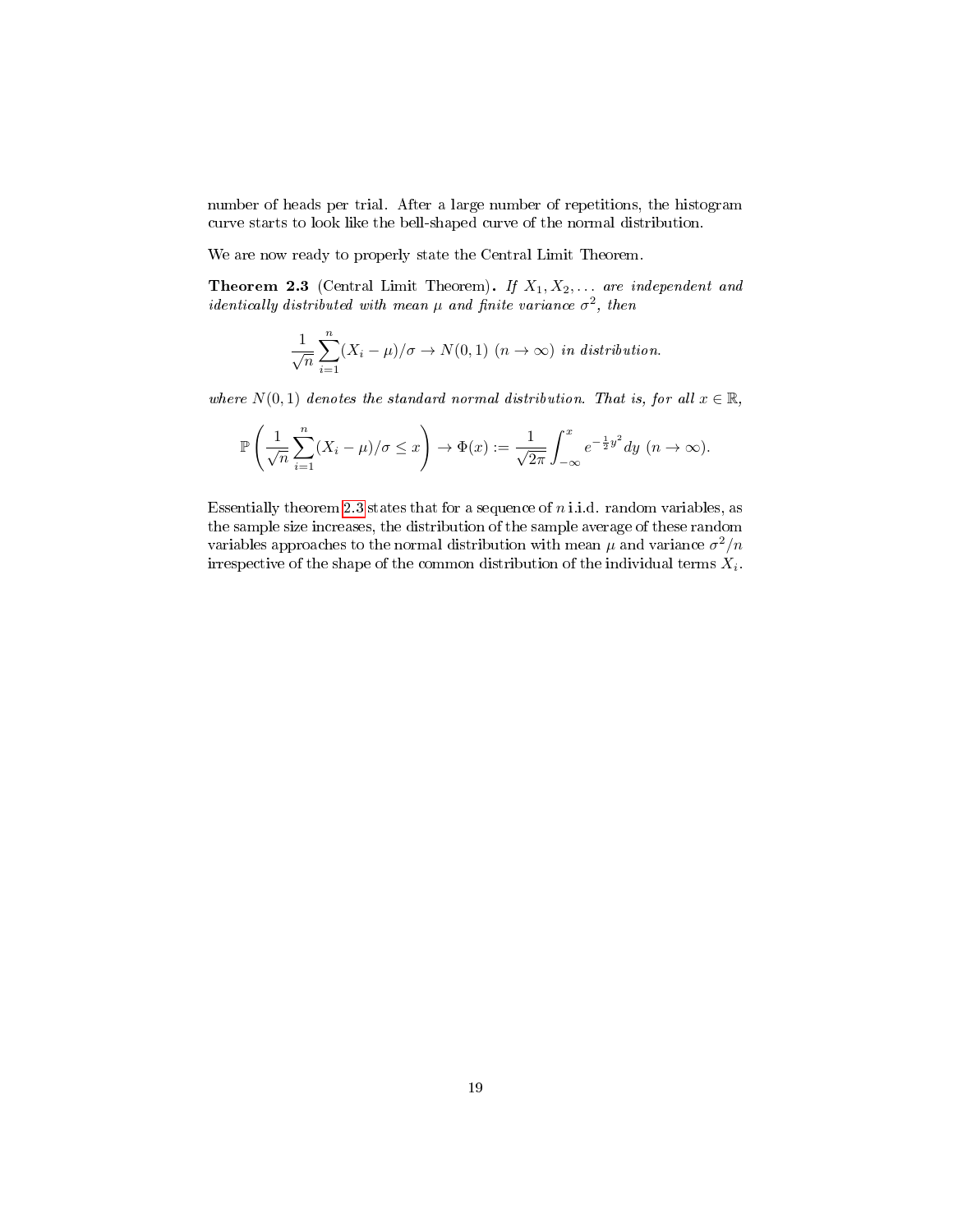## <span id="page-20-0"></span>3 Statistics Background

#### <span id="page-20-1"></span>3.1 Basics

A major reason for using statistics is to describe and summarize a set of data. A mass of numbers is usually not very informative and the larger the data set, the harder it is to interpret. Therefore we need to find ways that allow us to present the data in clear and comprehensible form. We start with a simple example.

One hundred students sit an examination. After the examination, the papers are marked and given a score between one and a hundred. We are presented with the following results:

| 22     | 65 | 49 | 56 | 59 | 34 | 9  | 56 | 48 | 62 |
|--------|----|----|----|----|----|----|----|----|----|
| 55     | 52 | 78 | 61 | 50 | 62 | 45 | 51 | 61 | 60 |
| 54     | 58 | 59 | 47 | 50 | 62 | 44 | 55 | 52 | 80 |
| $51\,$ | 49 | 58 | 46 | 32 | 59 | 57 | 57 | 45 | 56 |
| 90     | 53 | 56 | 53 | 55 | 55 | 41 | 64 | 33 | 0  |
| 38     | 57 | 62 | 15 | 48 | 54 | 60 | 50 | 54 | 59 |
| 67     | 58 | 60 | 43 | 37 | 54 | 59 | 63 | 68 | 60 |
| 46     | 52 | 56 | 32 | 75 | 57 | 58 | 47 | 45 | 52 |
| 55     | 51 | 50 | 50 | 69 | 63 | 64 | 49 | 56 | 52 |
| 37     | 60 | 71 | 26 | 30 | 57 | 56 | 55 | 58 | 61 |

We want to interpret the results of the exam. The sort of questions we want to answer are:

- How can we describe the results
- Is there a single mark that best describes the results?
- How representative of the overall performance is such a mark?
- If we have the results from last year, how does this year's performance compare?

The answers are not immediately obvious from the raw data we are given. We need to calculate some statistics in order to make it clearer. One thing we can easily do is arrange the numbers in ascending order.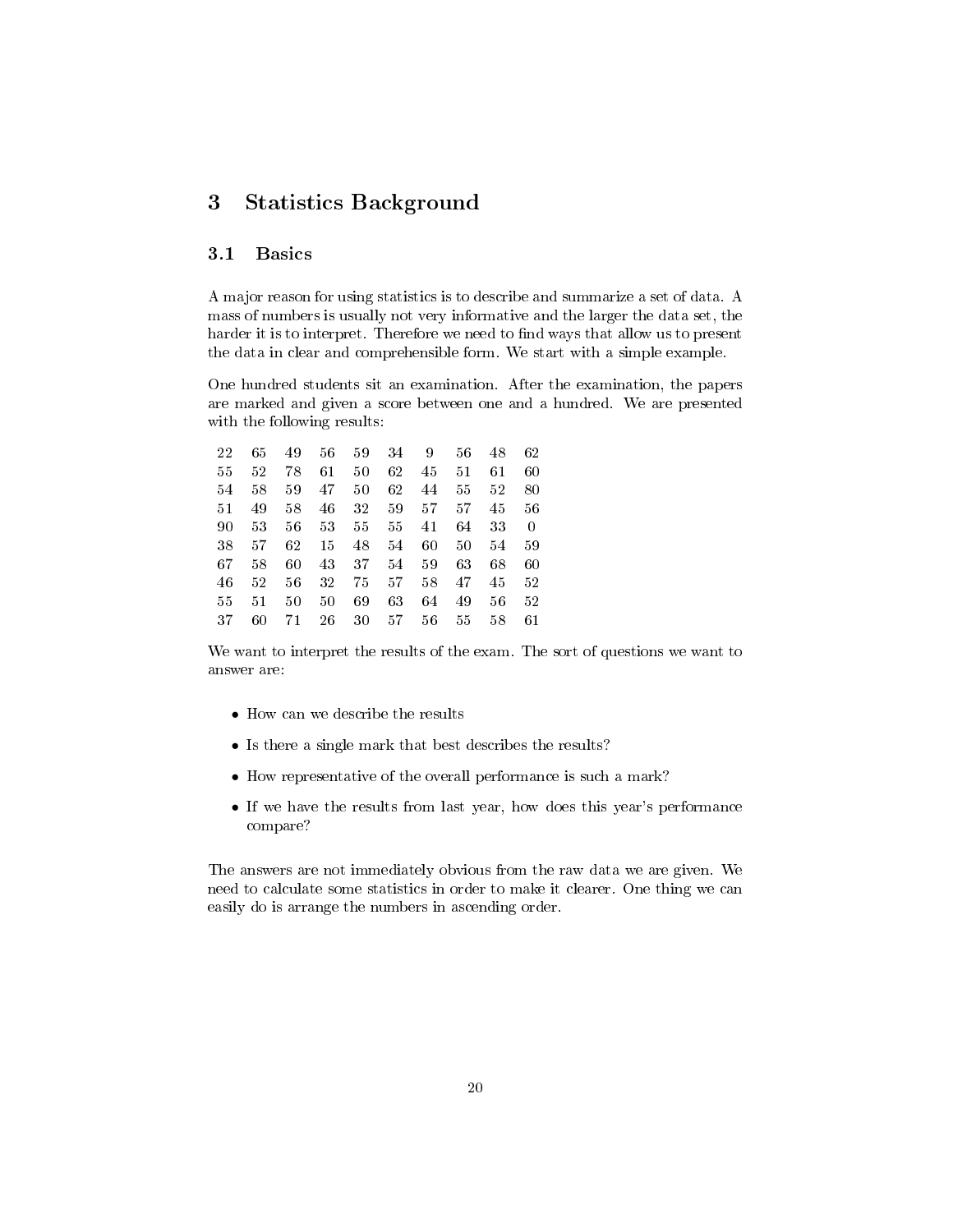| 0  | 9  | 15 | 22 | 26 | 30 | 32 | 32 | 33 | 34 |
|----|----|----|----|----|----|----|----|----|----|
| 37 | 37 | 38 | 41 | 43 | 44 | 45 | 45 | 45 | 46 |
| 46 | 47 | 47 | 48 | 48 | 49 | 49 | 49 | 50 | 50 |
| 50 | 50 | 50 | 51 | 51 | 51 | 52 | 52 | 52 | 52 |
| 52 | 53 | 53 | 54 | 54 | 54 | 54 | 55 | 55 | 55 |
| 55 | 55 | 55 | 56 | 56 | 56 | 56 | 56 | 56 | 56 |
| 57 | 57 | 57 | 57 | 57 | 58 | 58 | 58 | 58 | 58 |
| 59 | 59 | 59 | 59 | 59 | 60 | 60 | 60 | 60 | 60 |
| 61 | 61 | 61 | 62 | 62 | 62 | 62 | 63 | 63 | 64 |
| 64 | 65 | 67 | 68 | 69 | 71 | 75 | 78 | 80 | 90 |

It is now easier to see that the scores are between 0 and 90. What's more, we can observe the frequency of each mark. For example 3 people scored 49 and only one scored 71. When we work this out, we see that  $56$  is the most "popular" mark with frequency of 7. Also, there are some marks that never appear, such as 28, so each of these marks has frequency 0.

We can present this information into a graphical form using a histogram, where the frequency of each mark is represented as a vertical bar.



<span id="page-21-0"></span>Figure 2: Histogram of marks distribution

In the histogram shown in Figure [2](#page-21-0) we list all the possible marks a student could get and draw a bar above each mark with length corresponding to the frequency of the mark. So for mark 56 we draw a bar of length 7 (as 7 students obtained a mark of 56) and for mark 49 we draw a bar of length 3. This gives us a better visual representation of the results. Such frequency distributions are very important in statistical analysis, as they provide the basic representation of the given information.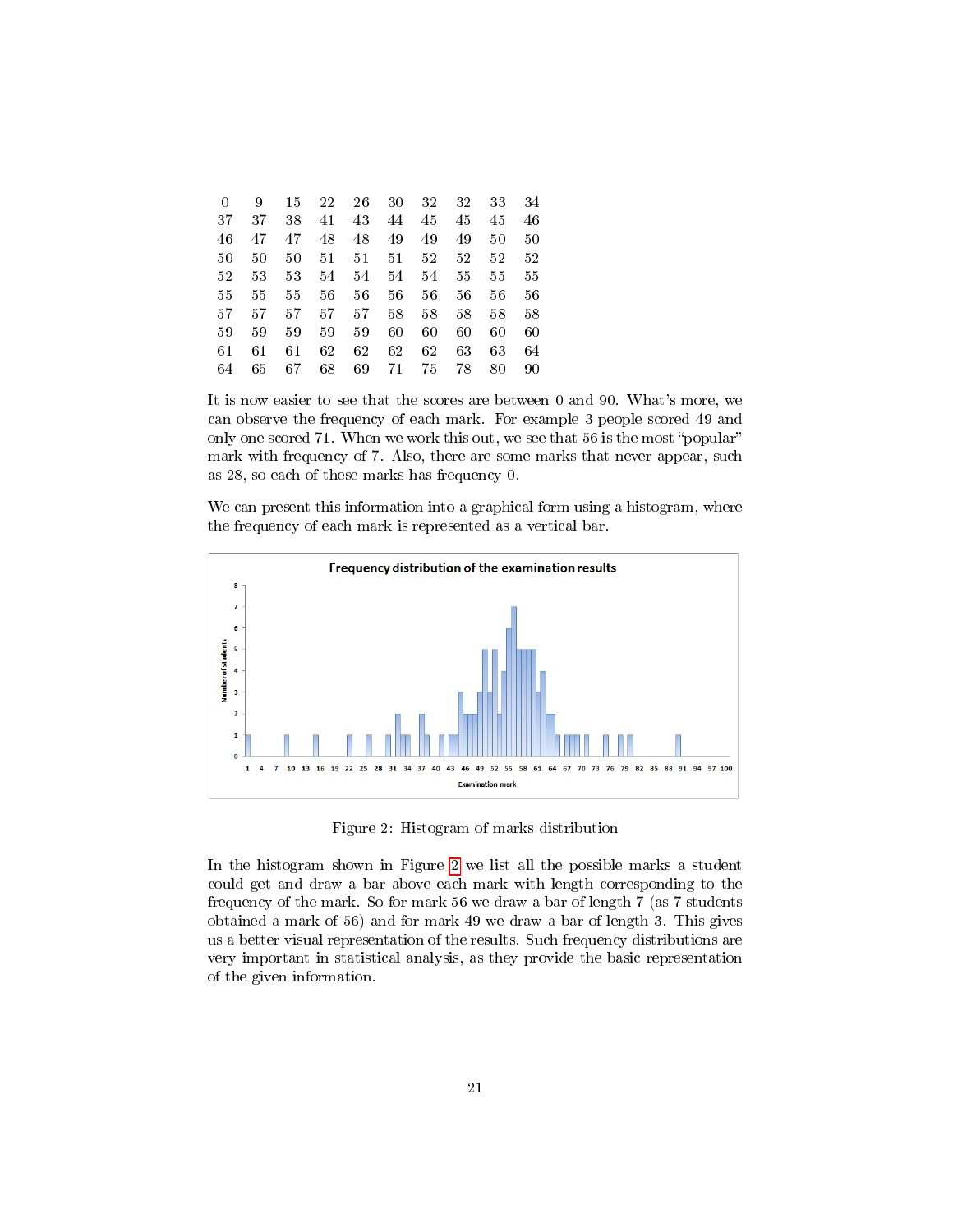#### <span id="page-22-1"></span><span id="page-22-0"></span>3.1.1 Measures of central tendency

Is there a single mark that best describes the results? A reasonable approach is to find a "central" mark, that is, to find the center of our data. What we are looking for here is a measure for central tendency.

One possible answer is to select the most frequent mark, which corresponds to the longest bar in the histogram. This measure is called the mode. In our case, the mode of the distribution is 56 and it appears to be a reasonable estimate of the central mark. However, mode is rarely used for a number of reasons. It might be the case that we have two marks appearing with the same frequency - than we have no way of choosing between them. Also, it is possible that the mode clearly does not represent the central mark. We go back to the mark distribution from out example, but this time imagine that the ten weakest students all scored zero on the exam. The marks would be clustering around 50, still the mode would be 0. In this case the mode is a poor measure of central tendency.

Another measure of central tendency is called the median. It is the score that comes up in the middle of the list when we have ordered it from lowest to highest. For example, if we had only 9 students, the median would have been the fifth mark in our ordered list. If we had 10 students, we would not have a central mark; in this case the median lies halfway between the fifth and the sixth mark. Lying halfway means we are looking for a number that is equally spaced from both marks; to find such a number we add up the marks and divide them by two. In our example, we have 100 students, so the median would be halfway between the fiftieth and fifty-first mark. Since they are both 55, the median is just 55; if they were 55 and 56, the median would have been 55.5.

The median is a good measure of central tendency as it picks the score in the middle position of the distribution. Its weakness is that it takes into account only the central mark (marks), with no regard to the rest of the data. That is, the median does not include all the information given by the marks. If the mark of a student who scored 22, is corrected to 29, the median does not change. It would still not change if more than one marks are changed, as long as marks below the median were not changed to marks higher than the median or vice versa. The median is simply the score where where we cut the list in two halves.

The median can be regarded as a better choice of central value than the mode, there is a third measure of central tendency that takes into account all the information in the list and is used more often than the either of the above measures. This is the *mean* and we denote it by  $\mu$ . In order to compute the mean, we use the formula

$$
\mu = \frac{\sum X}{N} \tag{2}
$$

where X indicates a score (in our example an examination mark) and N is the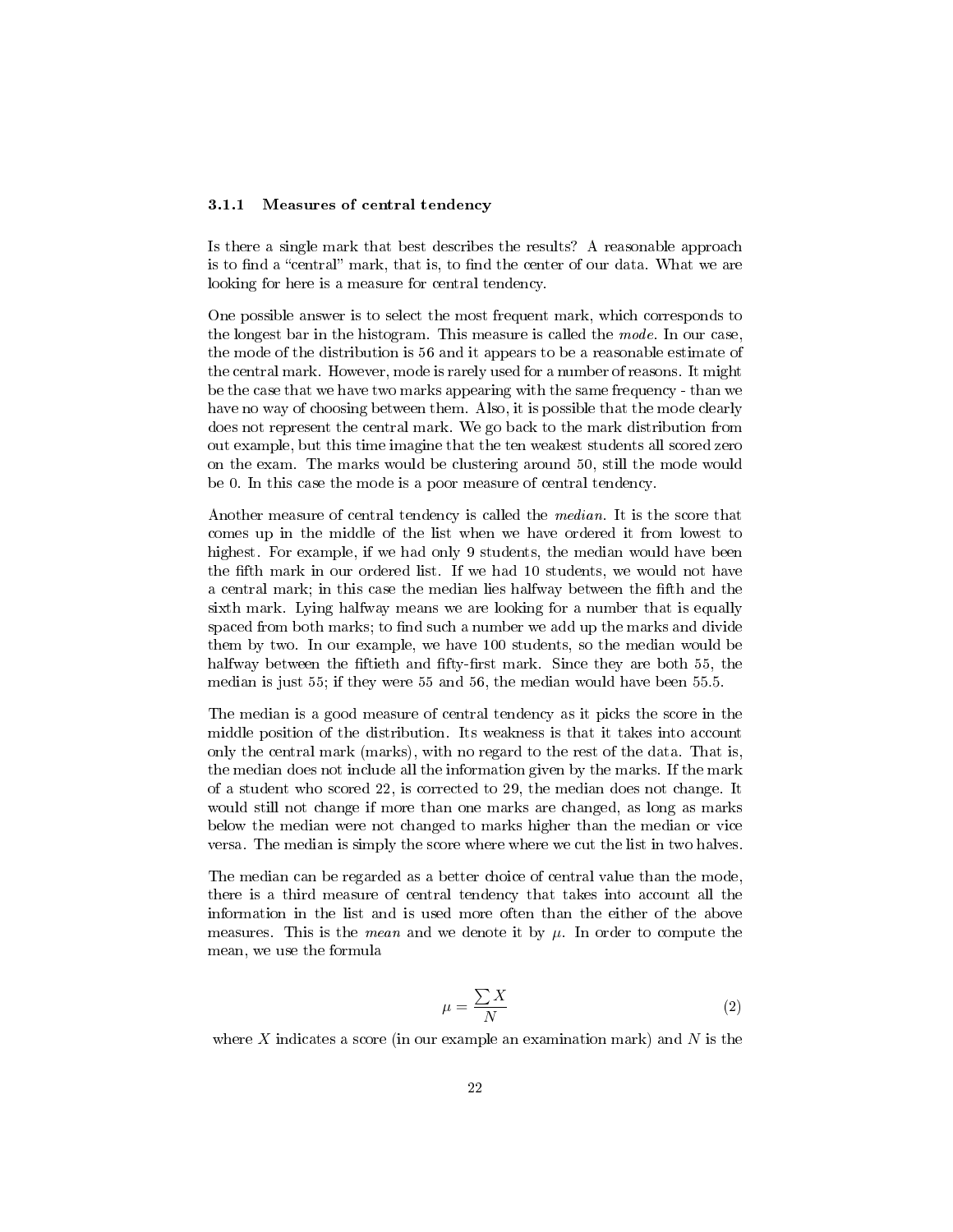<span id="page-23-1"></span>number of scores (in our example the number of marks or students). So in order to find the mean of the distribution in our example, we add up all the marks and divide them by the number of students. This gives us a mean of 52.62.

When we talk of an "average", we are usually referring to the mean. One way to regard the mean is to see it as the value which balances the scores on both sides. Imagine the horizontal axis of the distribution given in Figure [2](#page-21-0) as a long wooden plank with length 100. The students are sitting on the plank at a position specified by their mark; so there is one student sitting on 90, two students sitting on 32, etc. In order to balance the plank perfectly, we have to put a balancing rod exactly at the mean position. If we change any mark (equivalent to moving a student along the plank), than the mean also changed (the position of the rod shifts in order to maintain the balance). Thus the mean is determined by all the scores, unlike the median.

From the plank analogy, we can see that the mean is sensitive to extreme values. A very large or a very small score would have a greater effect on where the supporting rod stays, than a mark in the middle of the distribution would. That is, a balanced plank would tip much easier if a new person sits near either end rather than near the middle.

#### <span id="page-23-0"></span>3.1.2 Comparing measures of central tendency

So far we have three measures of central tendency - mode, median and mean. Which is the one we should choose? The answer is - the one that is most appropriate. We want the one that best represents the central value of our distribution. Usually that results in choosing the mean, but there are occasions when the mode or the median present a better measure.

The mode is quick and easy to determine once we have the distribution, so it might be used as a rough measure without need of any other computations. Also, with some types of data we cannot calculated the mean and the median. For example, when choosing an exam date, a teacher would suggest some range of possible dates and would probably select the date chosen by the largest number of students. Note that in this case it does not make sense to calculate median and mean; a value of, for example, 18th of July is not useful if it is not in the suggested range of possible dates.

A median is often used if there are abnormally large or small values in the frequency distribution, which would result in the mean giving a distorted idea of the central tendency. As an example, five Volkswagen cars have the following maximal speeds:  $190 \text{ km/h}$ ,  $210 \text{ km/h}$ ,  $220 \text{ km/h}$ ,  $250 \text{ km/h}$  and  $400 \text{ km/h}$  (the last one is a sports model). We see most have maximum speed of around 220 km/h, but with the inclusion of the fast sports model gives a mean of 254 km/h. This number might not be appropriate for a central value, as four out of the five cars are slower. Taking the median here is more representative for the central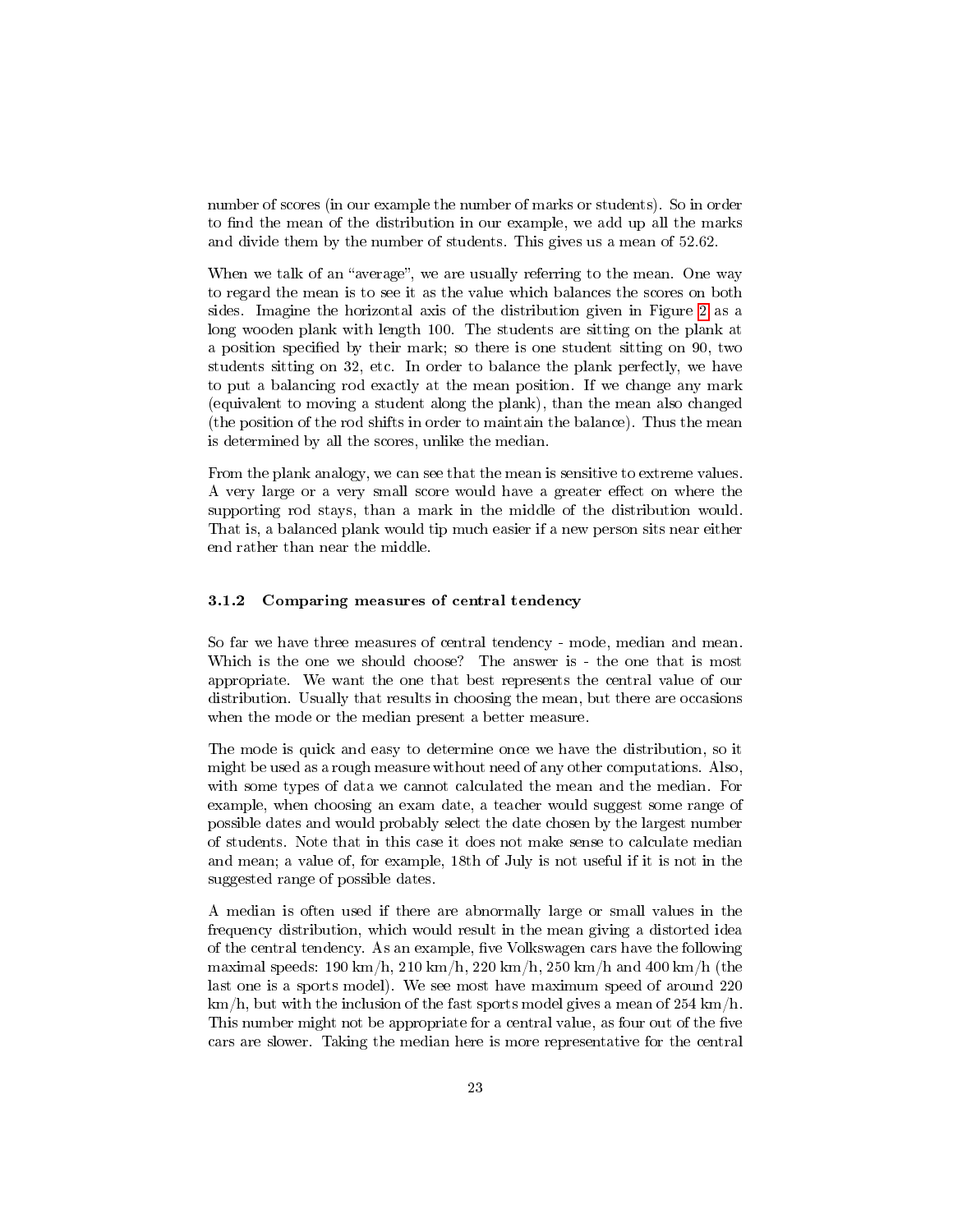<span id="page-24-1"></span>value.

However, in most cases of data collection, the mean is the chosen value as it takes into account all the scores.

#### <span id="page-24-0"></span>3.1.3 Measures of spread

A useful statistic for summarizing data is the measure of spread. It is important to know how spread the scores are. Two groups of students taking the same exam can have different distributions but the same means. In order to express the difference between the two distributions, we need to use the spreads - it is very likely that the marks for one group are more spread out than that of the other. A small spread of the results is normally seen as a good thing - it means that people are behaving similarly and hence the mean value represents the scores well. A large spread indicates that there are large differences between individual scores and the mean is therefore not representative.

The simplest measure of spread is the *range*. It is the difference between the largest and the smallest score. In the example the highest score is the mark 90 and the lowest is 0, thus the range is 90. This measure is crude, it only sets the boundaries of the scores, but tells us nothing about their general spread. Therefore marks spread evenly between 0 and 90 would have the same range as the ones from our example.

Another way to describe the spread is to calculate quartiles. We saw earlier that the median divides the ordered data into halves; the quartiles simply divide it into quarters. The first quartile indicates the score that is one quarter on the way up the list, starting from the lowest score. The second quartile is the score that is two quarters up the list, which is in fact halfway up and is therefore equivalent to the median. The third quartile is the score three quarters up the list and the forth quartiles is the score all the way up the list, namely the highest score. We use  $Q_i$  to denote the  $i^{\text{th}}$  quartile.

In our example, one quarter up the list of a hundred scores lies between the twenty-fth and the twenty-sixth mark, that is between 48 and 49. Therefore, the first quartile is  $Q_1 = 48.5$ . Similarly, the third quartile is  $Q_3 = 59.5$ , that is the mark lying between the seventy-fth and the seventy-sixth mark. We know the second quartiles is  $Q_2 = 55$  as we have already computed the median; the forth quartile is  $Q_4 = 90$ , the highest score.

A slightly more sophisticated measure of spread than the range is the interquartile range - the difference between the first and the third quartile  $(Q_3 - Q_1)$ . This is the range of half the scores, those that are in the middle of the distribution. The reason why it is interesting is that unlike the range, it is not affected by a very high or low score and would therefore represent the spread of the distribution more appropriately.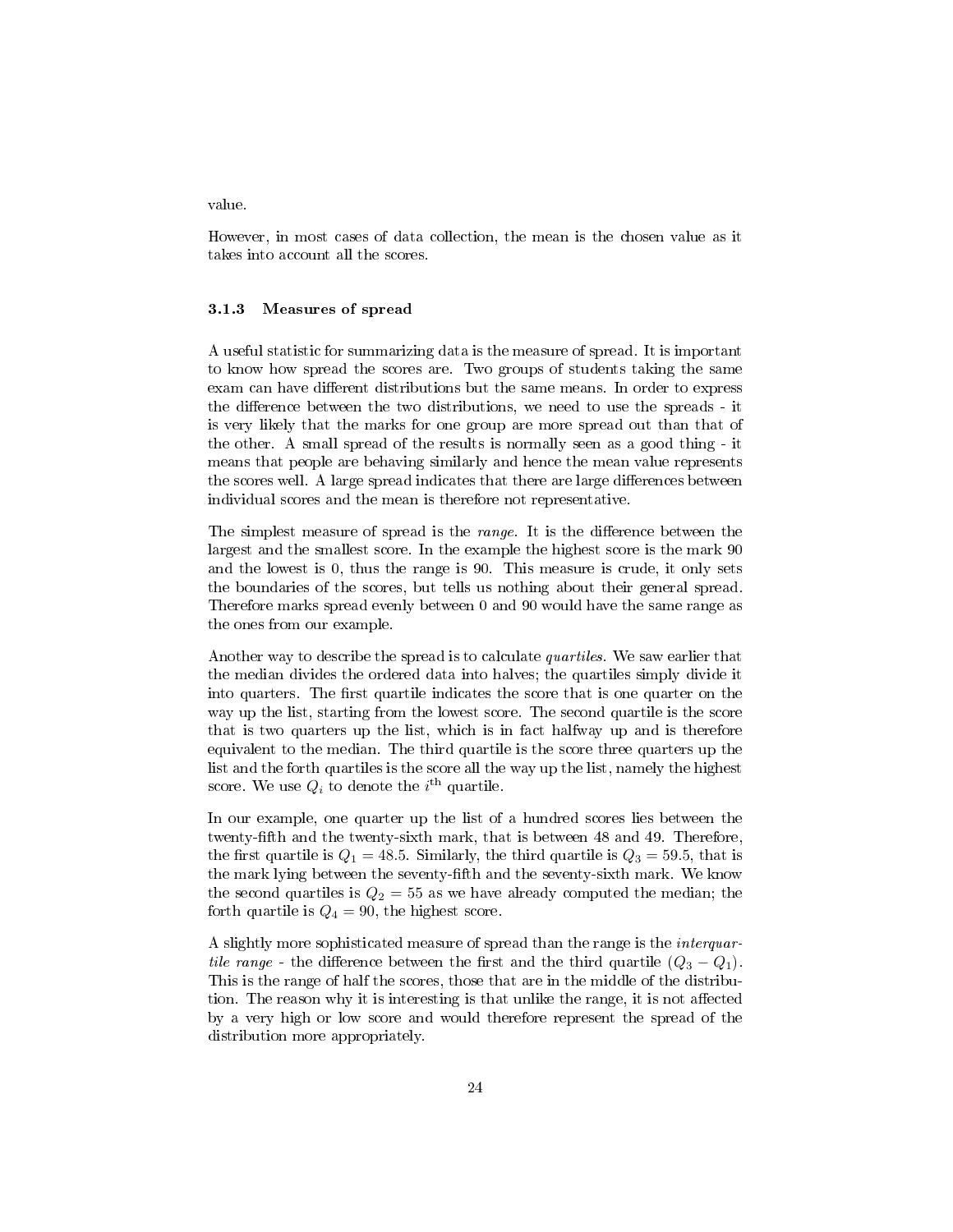<span id="page-25-0"></span>Calculating quartiles does not use all the information available from the scores in the data. As with the median, some of the scores could be different and yet we would arrive at the same interquartile range. The aim is then to devise a measure that takes into account all the available scores. There are a number of measures of spread that have been developed in this direction. Their common feature is that all begin with the mean. Their idea is as follows: if we take the mean as the central position of our distribution we can compare each score to it and find out how far it deviates from it. If we add up the deviation of each of the scores from the mean, we will have a measure of total variability in the data. If we went, we can then divide by the total number of scores, thus finding the average deviation of each score from the mean.

We can calculate the deviation of a score from the mean simply by computing  $X - \mu$ , where X is a score  $\mu$  is the mean. The problem here is that when we add them up, the deviations tend to cancel each other out. In our example, a mark of 55 gives a deviation of  $55 - 52.62 = 2.38$  and a mark of 50 gives a deviation of  $50 - 52.62 = -2.62$ . If we add them up, we get a deviation of −0.24. Both scores are over two marks away from the mean, but they give a total variation less than one. We do not want this - it is not a statistic that represents variability as it really is.

The problem here comes from the minus sign. In fact what it tells us is that the mark is lower than the mean. We are not actually interested in that; what we want to know is how far the score is from the mean. There are two ways to add up deviations so they do not cancel each other out and we end up with a reasonable estimate of the real variability of the scores.

One way is to ignore the negative signs altogether, i.e. to take the absolute *deviation* from the mean, that is  $|X - \mu|$ . Thus each deviation contributes a positive number to the total deviation. To find the average deviation, we add up all the deviations for all scores and divide by the number of scores  $N$ . We call this mean absolute deviation and compute it by the formula  $\frac{\sum |X - \mu|}{N}$  $\frac{1-\mu}{N}$ . In our example, the mean absolute error is 9.15.

An alternative way to taking absolute values is to square the deviations since the square of a number is always positive. We add up the square of each of the deviations. Then we can divide by the number of scores to find the average of the squared deviations. This value is called variance:

$$
Variance = \frac{\sum (X - \mu)^2}{N}
$$

In our example the variance is 176.52. The variance does what we want - it gives a large figure when the scores are spread out and a smaller one when they are closer together. Since we are dealing with squared deviations, values that are away from the mean would have more weight than values that are closer to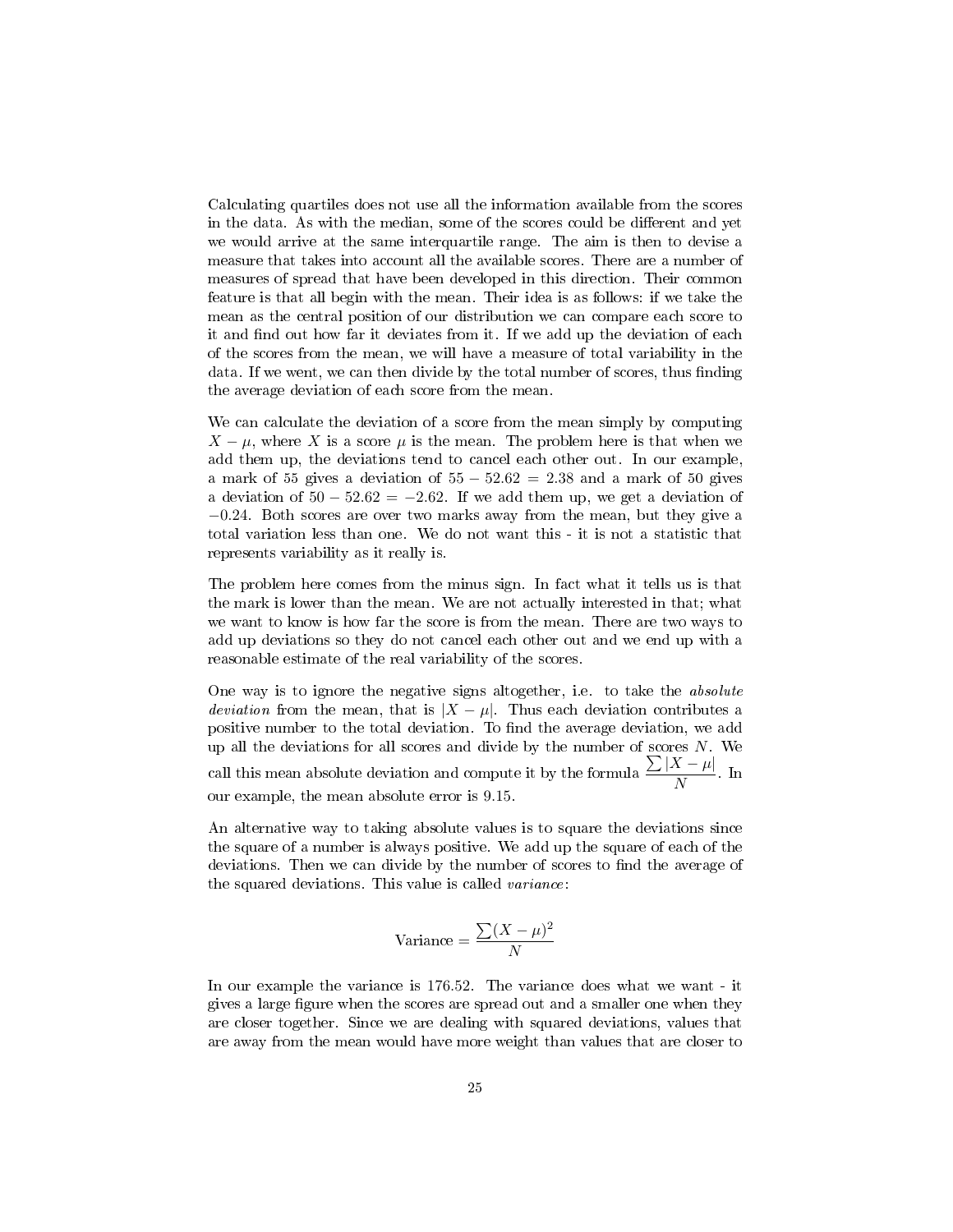<span id="page-26-3"></span>it. For example, if a score deviates by 2 from the mean, in contributes 4 to the variance; however, a score deviating by 4 would contribute 16, so even though the second score is only twice as far as from the mean as the first, it contributes four times as much to the variance.

The variance provides a good measure of variability. But note that in our example, the variance we calculated cannot be placed on the frequency distribution as a distance from the mean. This is because the variance is the average of the squared deviations. We need to undo the squaring in order to go back to the terms we started with. That is we take a square root of the variance and call this statistic the *standard deviation*  $\sigma$ .

<span id="page-26-2"></span>
$$
\sigma = \sqrt{\frac{\sum (X - \mu)^2}{N}} \tag{3}
$$

In our example, the standard deviation of the one hundred marks is 13.29. The standard deviation gives us a measure of the spread about the mean. In many cases, most of the scores would lie within one standard deviation form the mean, that is in the range  $X - \sigma$  to  $X + \sigma$ 

#### <span id="page-26-0"></span>3.1.4 Comparing measures of spread

As with the measures of central tendency, the measure of spread that is most useful depends on the reasons for calculating it. The range and the interquartile range are both easy to calculate, giving limited but potentially adequate measures of the spread. Their weakness is that they do not take into account all the scores and may not represent the true variability of the scores.

The variance is a good measure of variation of the data - it takes into account all the scores and gives a small number if the scores are clustered together and a large number if they are spread out. However, when describing a set of data, the variance might not be particularly useful, as it produces a number that is of different order than the scores.

The mean absolute deviation and the standard deviation are both good descriptive statistics of the spread of a set of scores. They both use all the available information and produce a value that expresses the average deviation from the mean in terms that we want (in our example - marks). As they are expressed in the same terms as the scores, both are easy to handle.

#### <span id="page-26-1"></span>3.1.5 Comparing two sets of data

So far we have managed to briefly describe the given data, but in most cases we would like to use that information to make a certain point. In our example we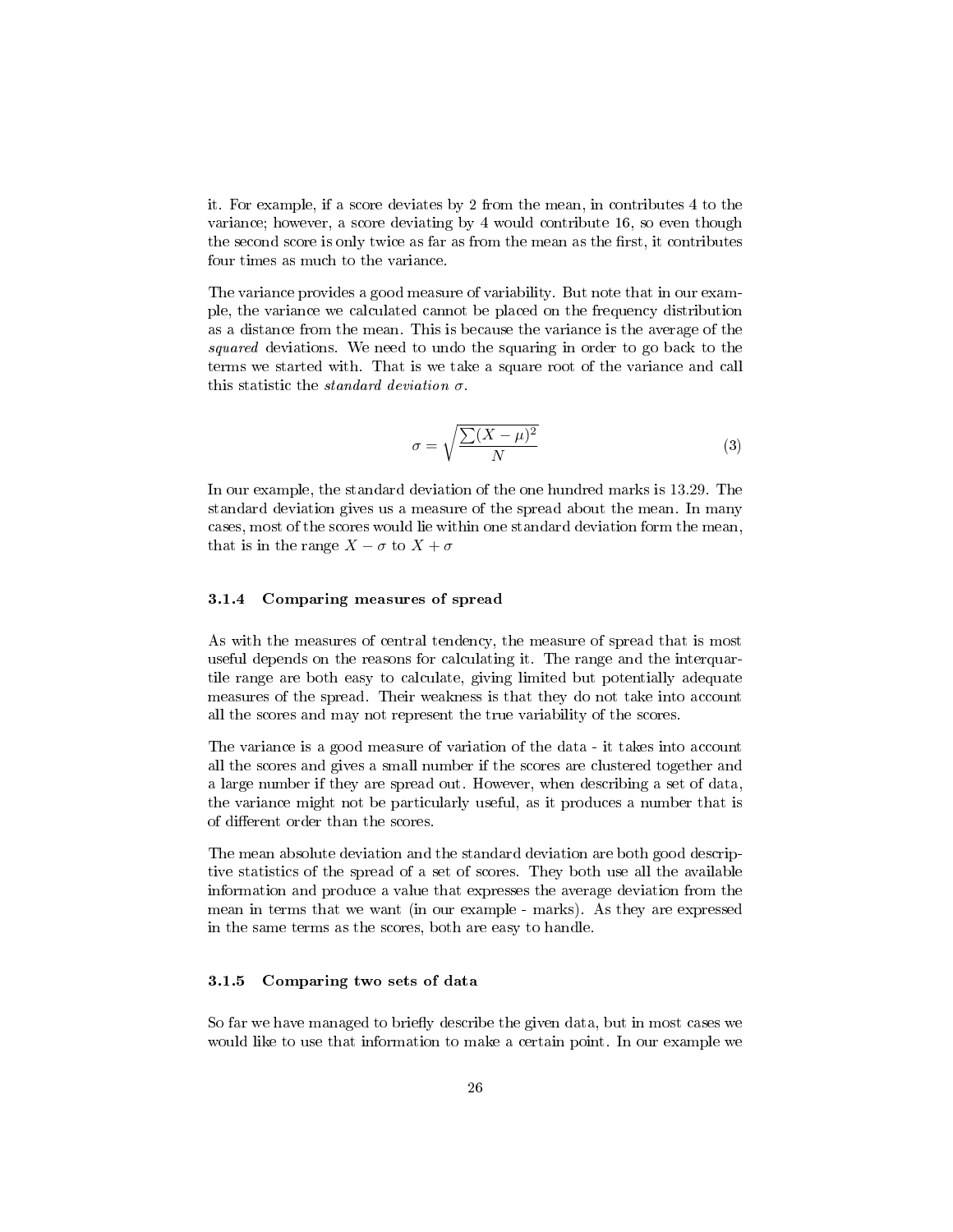might be concerned that students perform worse, which might be due to failing standards of education, stricter grading or poor selection criteria. The statistics we have so far can help us make a decision about such question. This, of course, requires a comparison with the previous year's results. The calculation of statistics is often used not only for description but to allow us to answer specific research question and thus involves comparing two sets of results.

To extend our example, assume we are given the results or last year's exam, where again 100 students sat the exam (table of results is not given here). We already know we can order the data in increasing order and create a frequency distribution. If we compare the results from the two years just by looking at Figure [2](#page-21-0) and Figure [3](#page-27-0) we note that the distribution looks similar over the two years. This can be important observation, indicating a consistency in the performance between consecutive years. However, just by looking at the distributions, we cannot tell how similar they are and we might miss many subtle differences between them.



<span id="page-27-0"></span>Figure 3: Histogram of last year's marks distribution

We can use the measures of central tendency to compare the two years directly.

|        | Last year | This year |
|--------|-----------|-----------|
| Mode   | 58        | 56        |
| Median | 56.5      | 55.0      |
| Mean   | 54.25     | 52.62     |

We can see that all three measures have dropped a little since the last year. The change in the mode could easily have been caused by just a few students, so in this case it is not the most useful measure. The median indicates that the central point was higher last year. Most importantly, the mean value shows a drop of 1.63 marks. It is important to recall that the mean takes into account all the students, so that means there is a drop of 1.63 marks per student. This could be due to a number of reasons that are worth investigating - perhaps the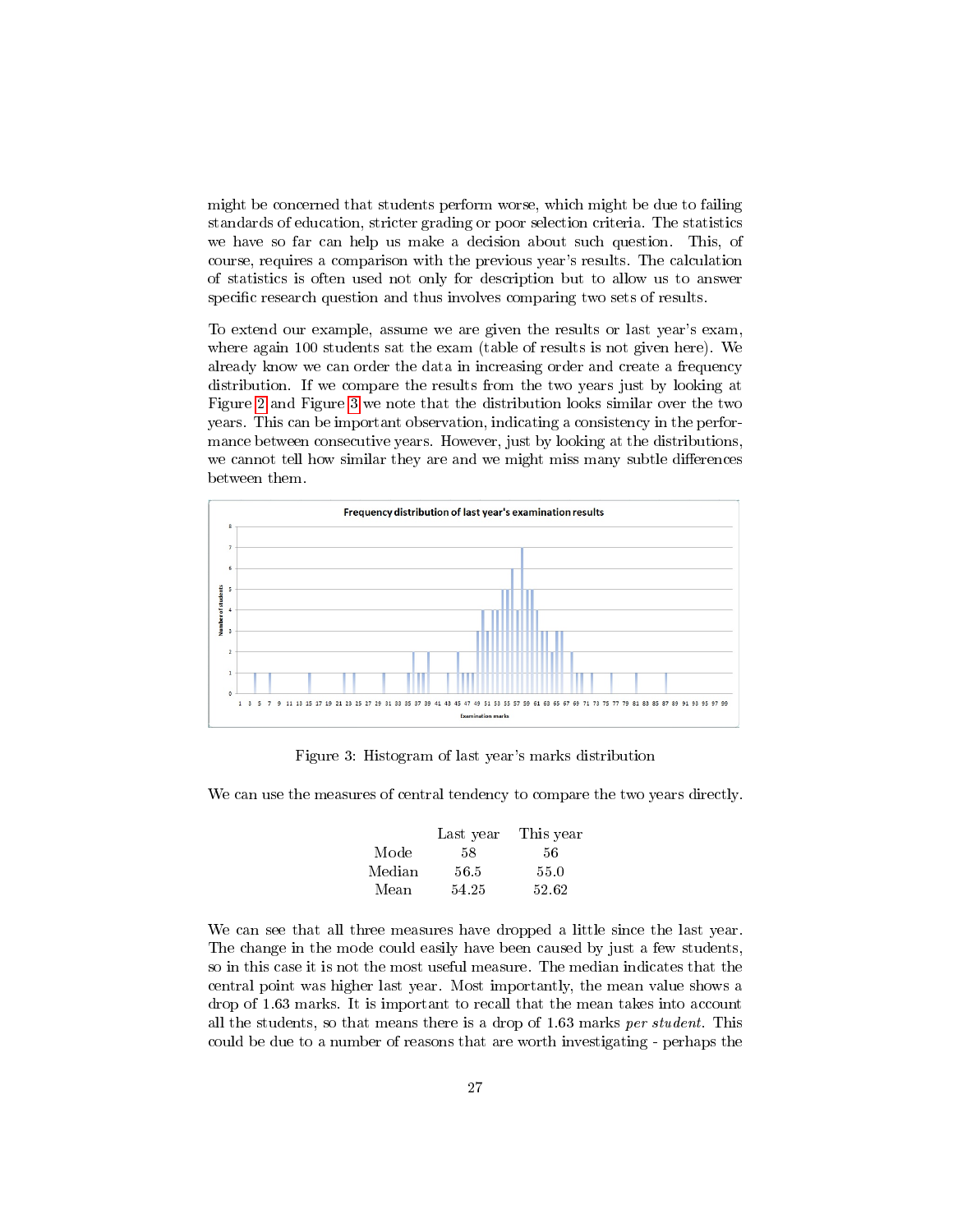<span id="page-28-1"></span>exam was easier last year; or students were better last year; or perhaps there were a few particularly good students last year or a few poor students this year, which would change the mean, but would not indicate that the standards are failing. To check the last hypothesis, we need to compare the measures of spread

|                         | Last year | This year |
|-------------------------|-----------|-----------|
| Range                   | 83        | 90        |
| Interquartile range     | 10.5      | 11.0      |
| Mean absolute deviation | 8.82      | 9.15      |
| Variance                | 169.93    | 176.52    |
| Standard deviation      | 13.04     | 13.29     |

There was a narrower range last year with no one scoring as low as 0 and as high as 90. However, there is not much difference in the interquartile range and, more importantly, in the standard deviation. It might be worth researching further to see why there was reduction in the mean performance. Note that the results alone tell us a difference has occurred, they do not tell us what the reasons for that difference are. Interpretation of the results is up to one's own judgement.

#### <span id="page-28-0"></span>3.1.6 Comparing scores from different distributions

If a student took an exam and scored 59, how good had he done, relative to his classmates? Was he among the best or the worst? If we know the mean and the standard deviation, we can begin answering that question. For example, if the mean is 50 and the standard deviation is 5, than the score was one of the best. However, if the mean is 60 with standard deviation 3, the score is slightly lower than the mean; however, the results are clustered around 60, so probably there are a lot of other students with similar grades.

If a student took two exams, and receive 58 in Mathematics and 49 in Finance, which mark would the student be happier with? 58 is numerically higher so that might be a good first guess. However, if the student finds out most of the students who took Mathematics scored more than 60 and most of those who took Finance scored no more than 45, than things look different. The distributions of the two sets are different, making 49 in Finance a very high mark, compared with the rest of the class and 58 in Mathematics a very low mark.

Assume the student finds out that for the Mathematics exam the mean is 61 and the standard deviation is 6, and for Finance exam the mean is 45 and the standard deviation is 4. To compare the two scores, we need to standardise them. To do so, we compute the *standard score* or *z*-score. This expresses the score relative to the mean in terms of the standard deviation. So for example, a score of 58 is 3 marks away from the mean of 61. The standard deviation is 6 marks, so the score is 3/6th, or half a standard deviations away from the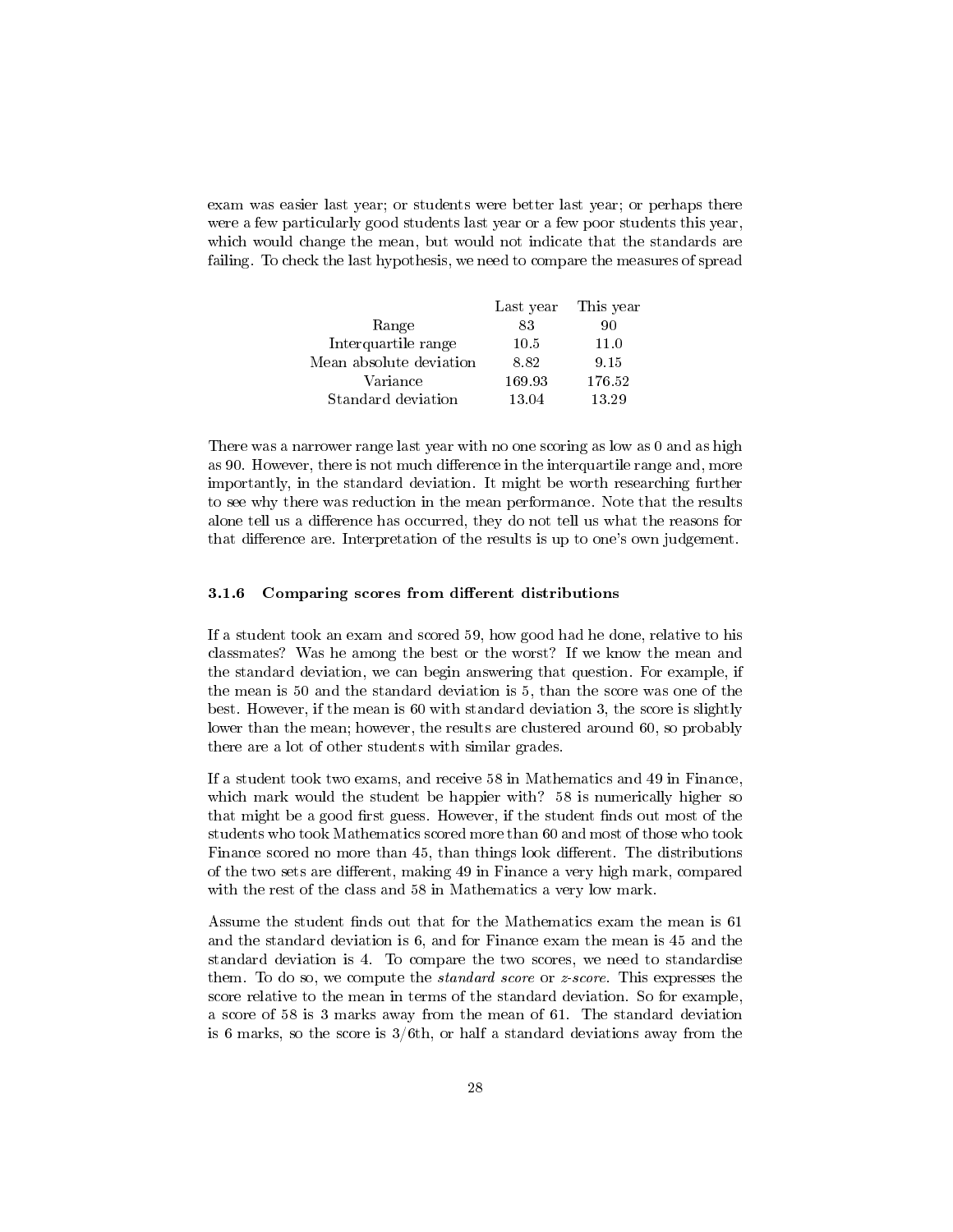mean. Essentially, the standard score tells us how many standard deviations the score is from the mean of the distribution. We use the following formula for the standard score:

$$
z=\frac{X-\mu}{\sigma}
$$

where X is the score we want standardised,  $\mu$  is the mean and *sigma* is the standard deviation of the distribution.

We can compare standard scores, because no matter what distribution we start with, converting the scores to z-scores results in distribution with mean of 0 and standard deviation of 1. We compare the standard scores and see which result is higher.

In Mathematics  $X = 58$ ,  $\mu = 61$ ,  $\sigma = 6$ 

$$
z = \frac{X - \mu}{\sigma} = \frac{58 - 61}{6} = -0.5
$$

In Finance,  $X = 49$ ,  $\mu = 45$ ,  $\sigma = 4$ 

$$
z = \frac{X - \mu}{\sigma} = \frac{49 - 45}{4} = 1
$$

In Mathematics the student is half a standard deviation below the mean (due to the negative sign) and in Finance the student is a standard deviation above the mean. The higher z-score in Finance means that the student is higher in the class results for Finance that for Mathematics.

In the previous example we compared two sets of examination results, from this year and from last year. For this year a score of 59 yields the following z score:

$$
z = \frac{59 - 52.62}{13.29} = 0.48
$$

For last year's distribution, a score of 59 produces

$$
z = \frac{59 - 54.25}{13.04} = 0.36
$$

From the two z-scores we can see a score of 59 is higher up the distribution this year, than it was last year, so 59 is a better score this year.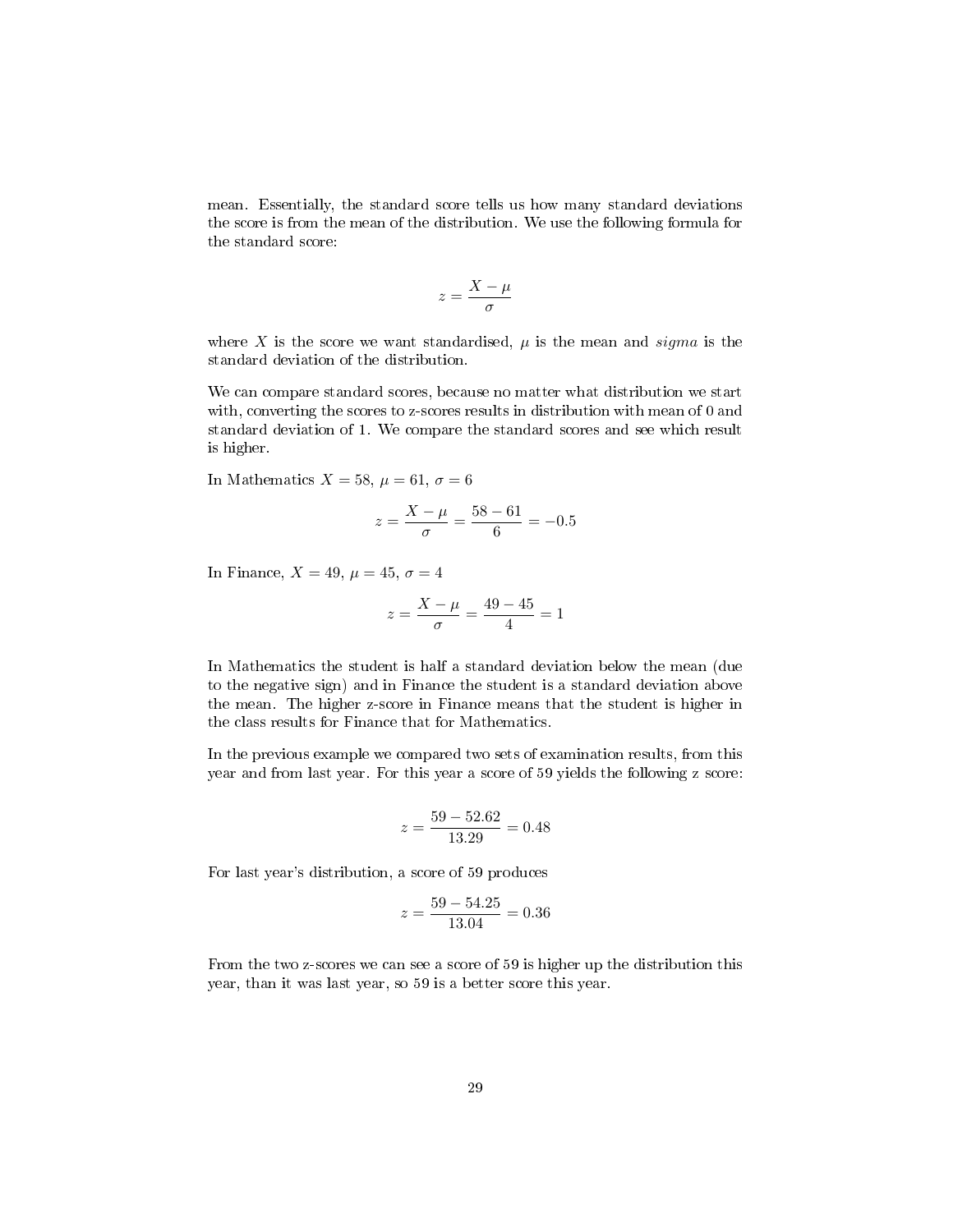#### <span id="page-30-1"></span><span id="page-30-0"></span>3.2 Hypothesis Testing

So far we have seen that frequency distributions can be described by choosing appropriate statistics, usually the mean and the standard deviation. Furthermore, we can compare scores from different distributions using standard scores. Now we need to see how to use this information to help us answer the question we wish our research to answer. In this chapter we move from simply describing the data to how we can use it to test hypotheses.

A hypothesis is a supposition - we state something we suppose to be true and then collect evidence towards proving it. Imagine we are given a coin and asked to determine whether it is fair or biased. If we flipped the coin 100 times and it came heads 55 times, it is likely to say the coin is fair. If the coin landed heads only 4 times, we would be inclined to think it is biased towards tails. Both statements are hypotheses we want to test. To do that we need a procedure called hypothesis testing. Hypothesis testing is a way of systematically quantifying how certain we are of the result of a statistical experiment. It follows a logical sequence of stages from proposing to hypothesis to deciding whether to reject it.

The hypothesis we want to test is also called the *null hypothesis* and is denoted by  $H_0$ . It is the statement that is believed to be correct throughout the analysis. The main goal of hypothesis testing is to tell us whether we have enough evidence to reject the null hypothesis. Rejecting the null hypothesis tells us the alternative should be true. In our example, we want to test whether the coin is biased or not, so our null hypothesis should be "the coin is fair". If we manage to reject it, we can assume the alternative - the coin is not fair.

It is important to note, that if we cannot reject the null hypothesis, it does not mean we can automatically accept it and claim with certainty that the coin is fair. Not being able to reject the null means we have not found enough evidence in our data, which certainly is different from demonstrating that the null hypothesis is true. What we can do is test the alternative, that is test whether the coin is fair or not. Then the null hypothesis would become "the coin is not fair. If we manage to reject it, we can safely assume the coin is in fact fair.

Let us go back to the example. Our null hypothesis is "the coin is fair". We flip the coin 100 times and it comes up heads 51 times. Our intuition tells us the coin is probably fair, but nothing more. The expected number of heads is 50 and 51 is close enough. But what if we had flipped the coin 100 000 times and it came up heads 51 000 times? In both cases we have 51% heads, but in the second case the coin seems more likely to be biased.

Let us try to quantify our intuition. Let  $X$  be a random variable, describing the outcome of a coin toss. It lands heads with probability  $p$  and tails with probability  $1 - p$ . X takes a value of 1 if the coin lands heads, and 0 if the coin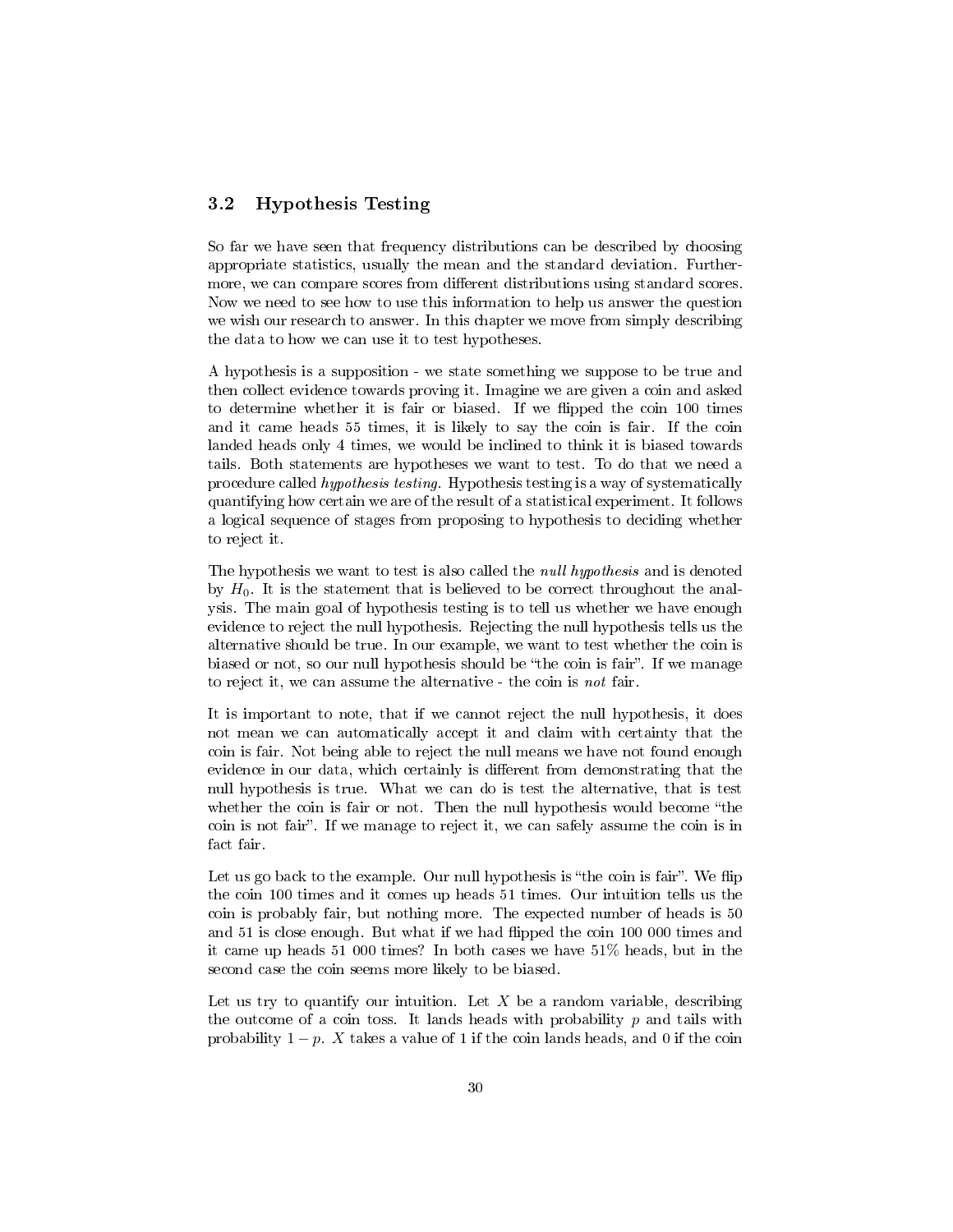<span id="page-31-0"></span>lands tails. This is equivalent to writing

$$
\mathbb{P}(X=1) = 1 - \mathbb{P}(X=0) = p
$$

Now assume we have made 100 coin flips. If  $X_i$  is the outcome of the  $i^{th}$  coin flip, the random variable

$$
Y = \sum_{i=1}^{100} X_i
$$

represents the number of heads in the 100 flips.

Let us denote the set of outcomes from the 100 coin flips as  $O$ . What we want to calculate is the probability that we observed  $O$ , given the null hypothesis is true, or  $\mathbb{P}(O|H_0)$ . If this probability is sufficiently small, it would mean the outcomes are very unlikely to occur if the null hypothesis is true; therefore we can conclude that the null hypothesis is false. So for example, the probability of observing only 1 head out of 100 coin tosses, given the coin is fair, is very low (it is  $0.5^{100}$ ), much lower than 1%. Therefore, with certainty higher than  $99\%$ we can reject the null hypothesis and claim the coin is not fair.

The certainty with which we reject the null hypothesis is called *level of confi*dence. We can use whatever level of confidence we want before rejecting the null hypothesis, but most often we use 90%, 95%, or 99%. If we choose a 95% confidence level, we reject the null hypothesis if

$$
\mathbb{P}(O|H_0) \le 1 - 0.95 = 0.05
$$

The Central Limit theorem plays a main part here. Let us briefly recall the idea of Theorem [\(2.3\)](#page-19-0): the sum of any number of independent and identically distributed random variables approximates the standard normal distribution. Let  $p = \frac{Y}{N}$  be the proportion of heads in the sample of 100 coin flips. In our case  $p = 0.51$  or 51%. But by the central limit theorem, p approximates the standard normal distribution, as  $p$  is in fact sum of the i.i.d.  $X_i$ 's. This means we can estimate the standard deviation of  $p$  as

$$
\sigma = \sqrt{\frac{p-p^2}{N}}
$$

Our null hypothesis is that the coin is fair, or in other words  $p_0 = 50\%$ . Let us look at the normal curve:

A 95% level of confidence means we reject the null hypothesis if  $p < 0.05$  or equivalently if  $p$  falls outside  $95\%$  of the area of the normal curve. Looking at that chart we see that this area corresponds to approximately 1.96 standard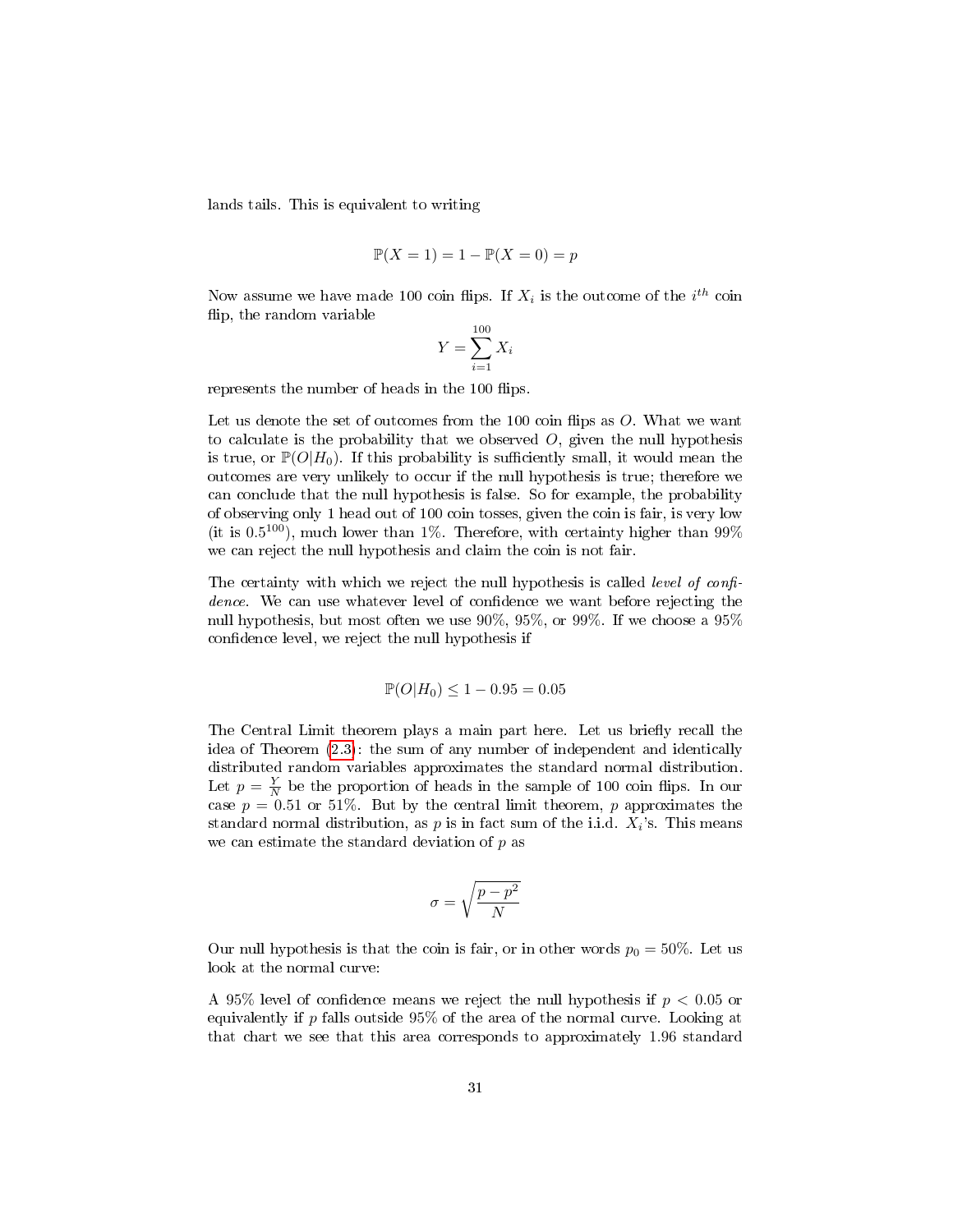

Figure 4: Normal Distribution

deviations. Therefore, if  $p$  is more than 1.96 standard deviations away from  $p_0$ , we can reject the null hypothesis with 95% confidence. If we want, we can use 99.9% level of confidence. In this case we reject the null hypothesis if  $p$ falls outside 99.9% of the area of the normal curve, which is approximately 3 standard deviations.

To check how many standard deviations away from  $p_0$  our p is, we need to compute the z-score. Recall that  $p_0 = 0.5$  and the standard deviation of  $p_0$ is computed as  $\sqrt{\frac{p_0(1-p_0)}{N}}$ . We compute the z-score the same way we did in section [3.1.6:](#page-28-0)

$$
z = \frac{p - 0.5}{\sqrt{\frac{0.5(1 - 0.5)}{N}}}
$$

We can now compute that for hundred coin flips and 51 heads or  $N = 100$  and  $p = 0.51$ , we get a z-score of 0.2, meaning p is 0.2 standard deviations away from  $p_0$ . This is not greater that 1.96, therefore we cannot reject the null hypothesis. If we had two more coins from which we have obtained 60 and 70 heads in 100 coin flips, we would get z-scores of 2 and 4 respectively. Than with  $95\%$ confidence, we could reject the null hypothesis that the coin is fair and conclude that they are biased. Note that in the case of getting 70 heads, we could reject the null hypothesis with even higher confidence - 99.9%, since  $p$  is more than 3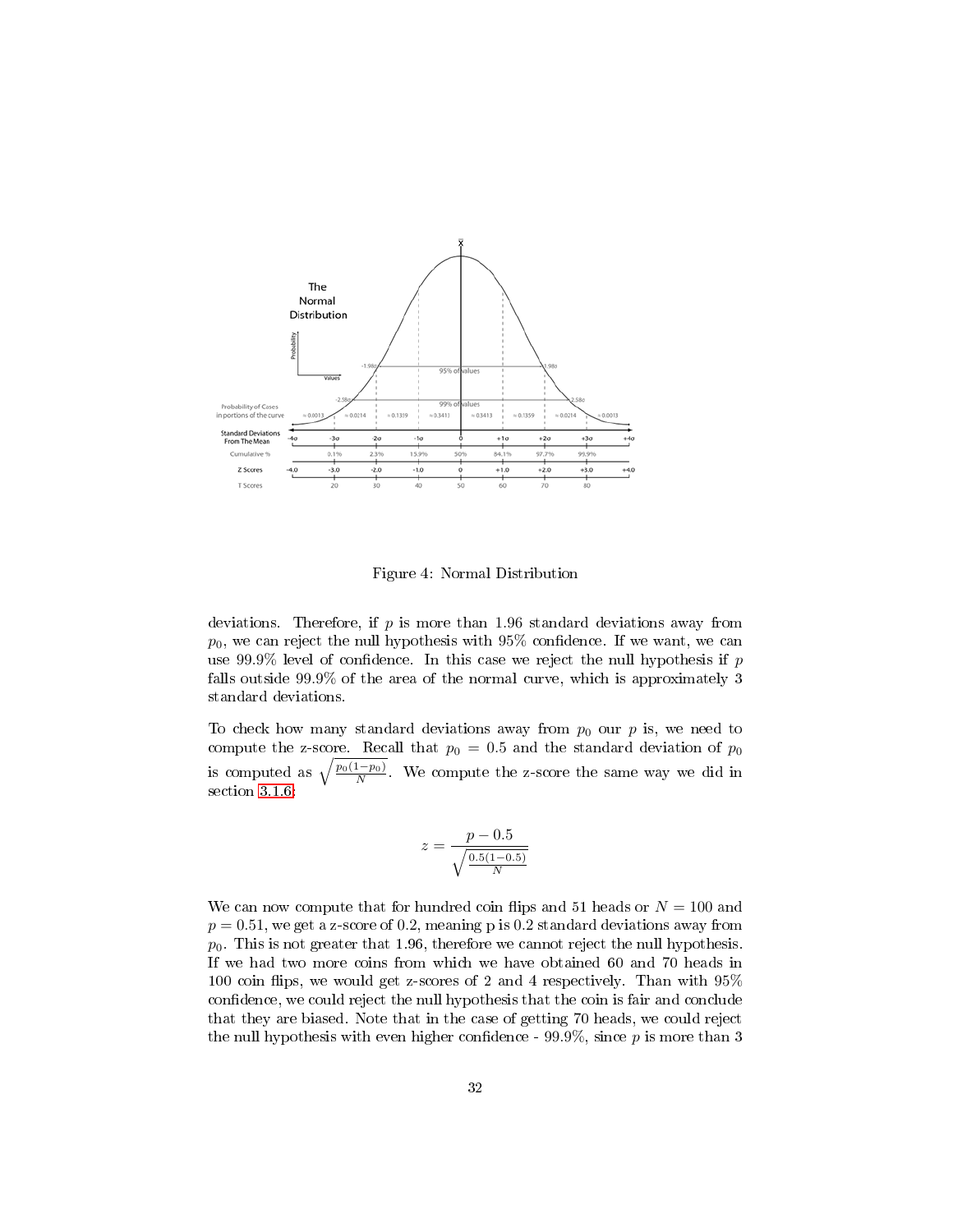<span id="page-33-3"></span>

| Coin                   | Flips | Heads | Z-score | $95\%$ confidence | $+99.9\%$ confidence |
|------------------------|-------|-------|---------|-------------------|----------------------|
| Coin 1                 | 100   | 51    | 0.2     | not rejected      | not rejected         |
| $\operatorname{Coin}2$ | 100   | 60    |         | rejected          | not rejected         |
| $\binom{1}{1}$         | 100.  |       |         | rejected          | rejected             |

<span id="page-33-2"></span>Table 1: Results for 100 flips of a coin

standard deviations away from  $p_0$ . These results are summarized in Table [1](#page-33-2) This concludes our hypothesis testing.

#### <span id="page-33-0"></span>3.3 Sampling

#### <span id="page-33-1"></span>3.3.1 Population and samples

So far we have only considered what is know as populations , that is the complete set of things we are interested in. The frequency distribution have included all the scores we are interested in, such as the scores of all students who took the exam in the example of section [3.1.5.](#page-26-1) A population is not necessarily a collection of people; it can be a complete set of anything, such as the  $IQ$  of fifteen-year olds living in Ulm, the number of goals scored in each football league on a particular Sunday or the number of books in each library in Europe. The population is simply every member of a certain category that we wish to study.

Often due to the vast size of the population, we cannot study it all. In this case we select a sample . A sample is a subset of the population. Usually we want to know about populations rather than about samples, but in most cases it is only possible to test samples. This is a fundamental problem in statistical analysis - how can we generalise the information a sample gives us to the entire population? We illustrate the difficulty with an example.

A doctor wishes to know the risk of developing respiratory problems in German man over the age of 50 years. This is a very large population and it is quite difficult to test them all. Therefore, a sample must be tested instead. But what the doctor is not interested in the sample itself, but in what it tells him about the population. If it is not possible to estimated details of the population from the sample, than it is not worth studying it. What the doctor needs to find is sample information that is useful for estimating details about the population.

One of the difficulties of using samples to represent population is selecting the sample members. In most cases we want our sample to truly represent the population, so we can generalise our findings to the population and claim the population will behave like the sample. When conducting a survey on a sample of the voting population, we should make sure that we have, for example, the same proportion of men and women in the sample as they are in the population.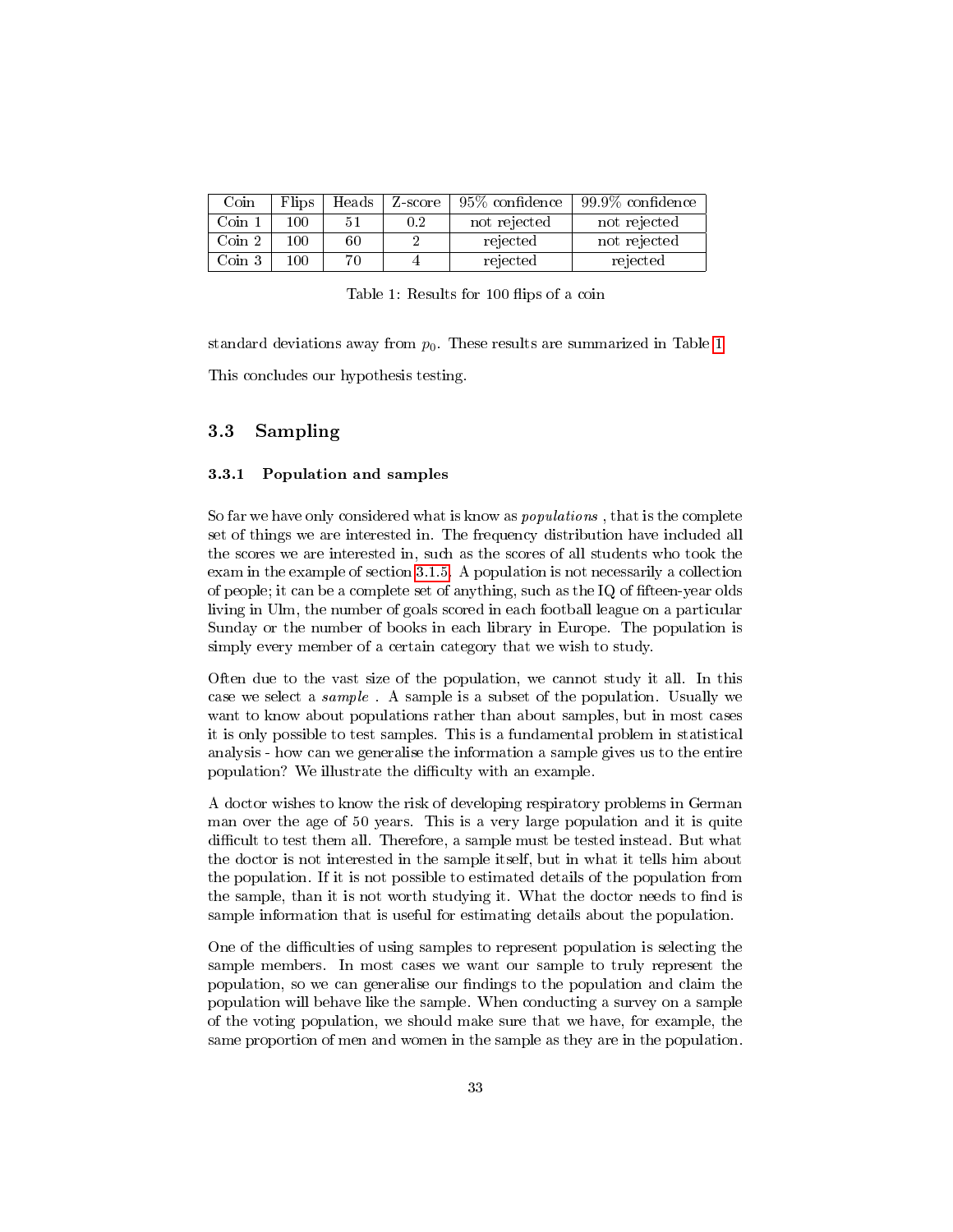<span id="page-34-1"></span>Consider the example of respiratory problems. Would any group of men over 50 be an acceptable sample? If we took only man from hill top villages, where the air is clear, or from mining towns polluted with coal dust, we are likely to have a biased sample, as not all members of the population live in such places. We would need to take the sample from a range of locations. We need to consider age as well. If our sample contained only men between 50 and 60, would it be representative for men over 60 in the population?

Any difference between the sample and the population can lead to a problem in generalisation: location, age, whether they smoke or not, occupation and so on. It is almost impossible to obtain a truly representative sample, where every characteristic of the sample matches the population characteristics. Here researchers should do the best with what they have and try to be aware of any difference between the sample and population. Here the judgement is not entirely statistical but also depends on the researcher's expertise in the subject. A doctor would know that certain factors are important with respect to respiratory problems and will try to select a sample representative of the population on these key factors.

An alternative way of selecting the sample to represent the population is through random selection. With a random sample , the sample members are selected at random from the entire population with each member having an equal chance of being selected. For example, when doing a survey, we might select names at random from the phone book. We have no idea who the people are, we leave it all to chance. By random selection, we make sure the sample is not deliberately biased, so any differences between the sample and the population are random and therefore not systematically influencing the data.

However, even the random sampling might not be so random. If we perform a survey in the streets on random passers by, we exclude all those people not passing by. If we perform the survey at 10 a.m., we exclude all the people whose occupation keep them at work at this time. Selecting randomly people listed in the telephone book excludes all that are not listed. Often it is hard to collect a truly random sample, but again it we must do the best we can by deciding on the key factors and selecting randomly within those factors.

#### <span id="page-34-0"></span>3.3.2 Sample statistics and population parameters

Of the various measures of spread, the mean absolute deviation and the standard deviation both use information from all the scores. However, it has been found that the sample mean absolute deviation is an unstable estimator of the population gure, that is, there is no consistent relationship between the measure for the mean and for the population. On the other hand the standard deviation is a much more reliable estimator of the population value. Therefore when we do not know the population standard deviation, we use the sample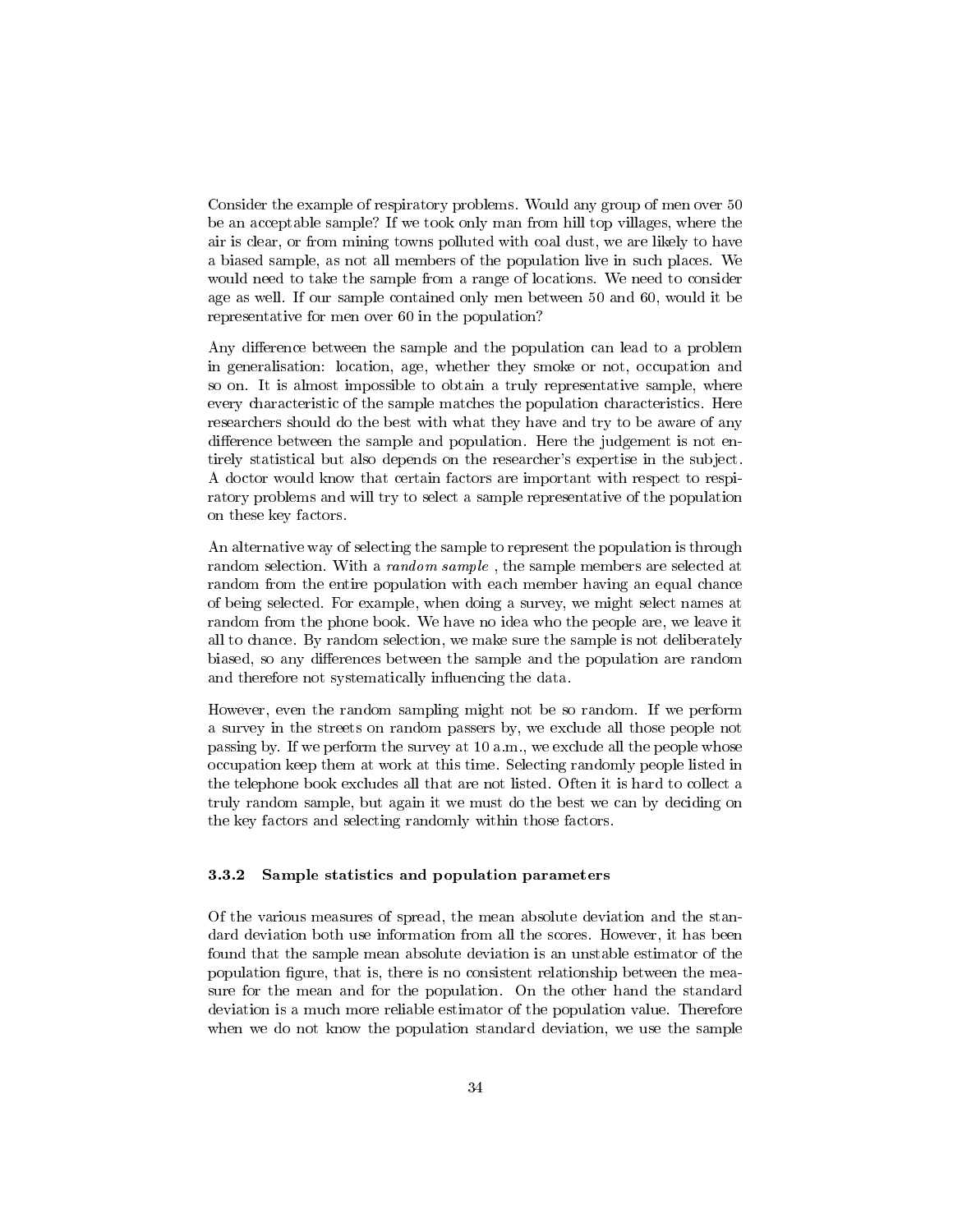standard deviation to estimate it.

The formula for the standard deviation is given by equation [\(3\)](#page-26-2). However, when applied to the sample scores, this formula underestimates the population value. To improve the estimate we change the formula for the sample standard deviation:

Sample standard deviation 
$$
(s) = \sqrt{\frac{\sum (X - \bar{X})^2}{n - 1}}
$$
, (4)

where *n* is the sample size,  $\overline{X}$  is the sample mean and *s* is the sample standard deviation (to distinguish from the population mean  $\mu$  and standard deviation σ).

We also want to know the central figure in a population, but when we only have sample, rather than details on the population, we have to estimate it. Of the various measures of central tendency, the sample mean is the best estimate of the population value. But how good an estimate of  $\mu$  is the sample mean X depends on the size of the sample. The larger it is, the better the sample mean is as an estimate of the population mean. We can see from a simple example.

The population of IQ scores is normally distributed with mean 100 and standard deviation of 15. If we took 20 people's IQ scores, would their mean be 100? The answer is probably not. We might have taken a sample of very smart people only, then the sample mean would be higher than 100. So sample mean will have different values, depending on the sample we have selected.

Now imagine we are able to select every possible sample of 20 IQ scores and compute their sample means. If we plot those means as a frequency distribution, we get the distribution of the sample means. Note that we are not interested in the individual scores, but in the mean of every sample of size 20. It turns out that the distribution of the sample means has some very useful characteristics.

First, we find that as we obtain more samples, the mean of the sample means get closer to the population mean. When we have collected all the possible samples, we find that their mean is the same as the population mean. So if we collect all samples of 20 IQ scores, then the mean of the samples is 100. We denote this mean by  $\mu_{\bar{X}}$ .

Second, the distribution of sample means will tend to be a normal distribution. If the population of scores is normally distributed, than the distribution of sample means would definitely be normally distributed. Even if the distribution of scores is not normally distributed the distribution of sample means will still look rather like a normal distribution. The larger the samples we select, the closer the distribution approaches normal distribution. This is a consequence of the Central Limit theorem (Theorem [2.3\)](#page-19-0). This is an extremely useful piece of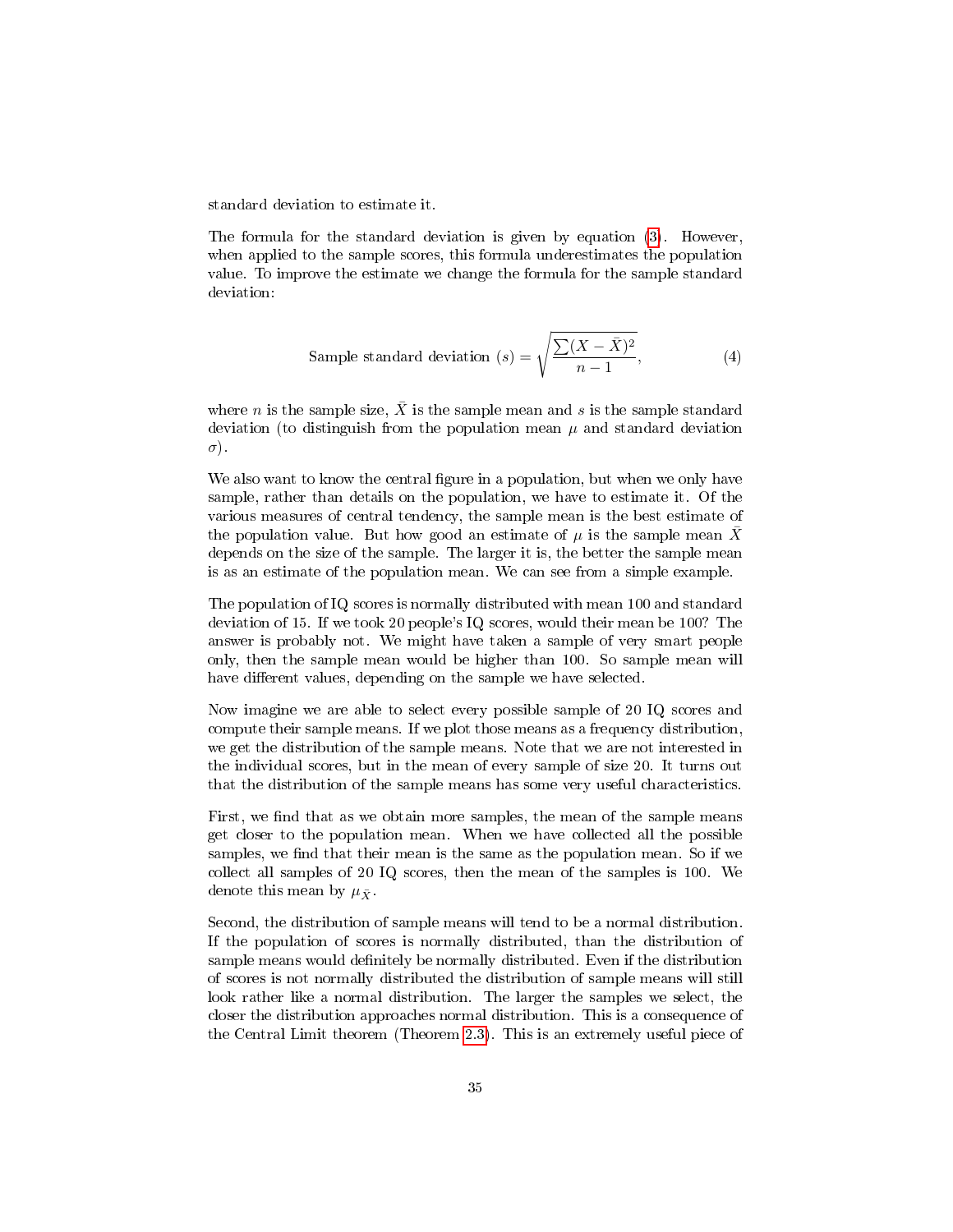<span id="page-36-0"></span>information in our statistical analysis.

Third, as the distribution of the sample means is approximately normally distributed, we can compute the probability of finding a sample with a particular mean by calculating a z-score for our sample.

Finally, we can easily compute the standard deviation of the distribution of sample means using the standard deviation of the individual scores. We call this new standard deviation the standard error of the mean and denote it by  $\sigma_{\bar{X}}$ . The standard error provides us with the standard deviation of a sample mean from the population mean.

$$
\sigma_{\bar{X}} = \frac{\sigma}{\sqrt{n}}
$$

where  $\sigma$  is the standard deviation of the population and n is the sample size.

The standard error of the mean is precisely the distance that the sample mean is from the population mean. It tells us how good an estimate the sample mean is of the population mean. Notice that as the sample size  $(n)$  gets larger, the standard error gets smaller

The distribution of the sample means is now something we know a lot about without having to calculate the means for all the samples. The distribution of the sample means is normal distribution with mean  $\mu_{\bar{X}}$ , the same as the population mean  $\mu$  and a standard deviation  $\sigma_{\bar{X}}$ , equal to the population standard deviation divided by the square root of the sample size.

In the IQ example, the distribution for samples of 20 scores will be normal with mean 100 and a standard error of  $\frac{15}{\sqrt{20}} = 3.35$ . As we have a normal distribution with known mean and standard deviation, we can calculate the z-scores and work out probability values. Suppose we have obtained a sample mean of 95 in our sample of 20 IQ scores. We compute the z-score:

$$
z = \frac{\bar{X} - \mu_{\bar{X}}}{\sigma_{\bar{X}}} = \frac{95 - 100}{3.35} = -1.49
$$

We can look up the probability of the z-score in standard normal distribution tables as our sampling distribution is normally distributed and we get a probability of 6.80%. This tells us that the probability of obtaining a sample mean as low as 95 from our sample of 20 IQ scores is only 6.80%. If we used a larger sample size, say 30 instead of 20, this probability decreases to 3.39%. This is what we need for hypothesis testing.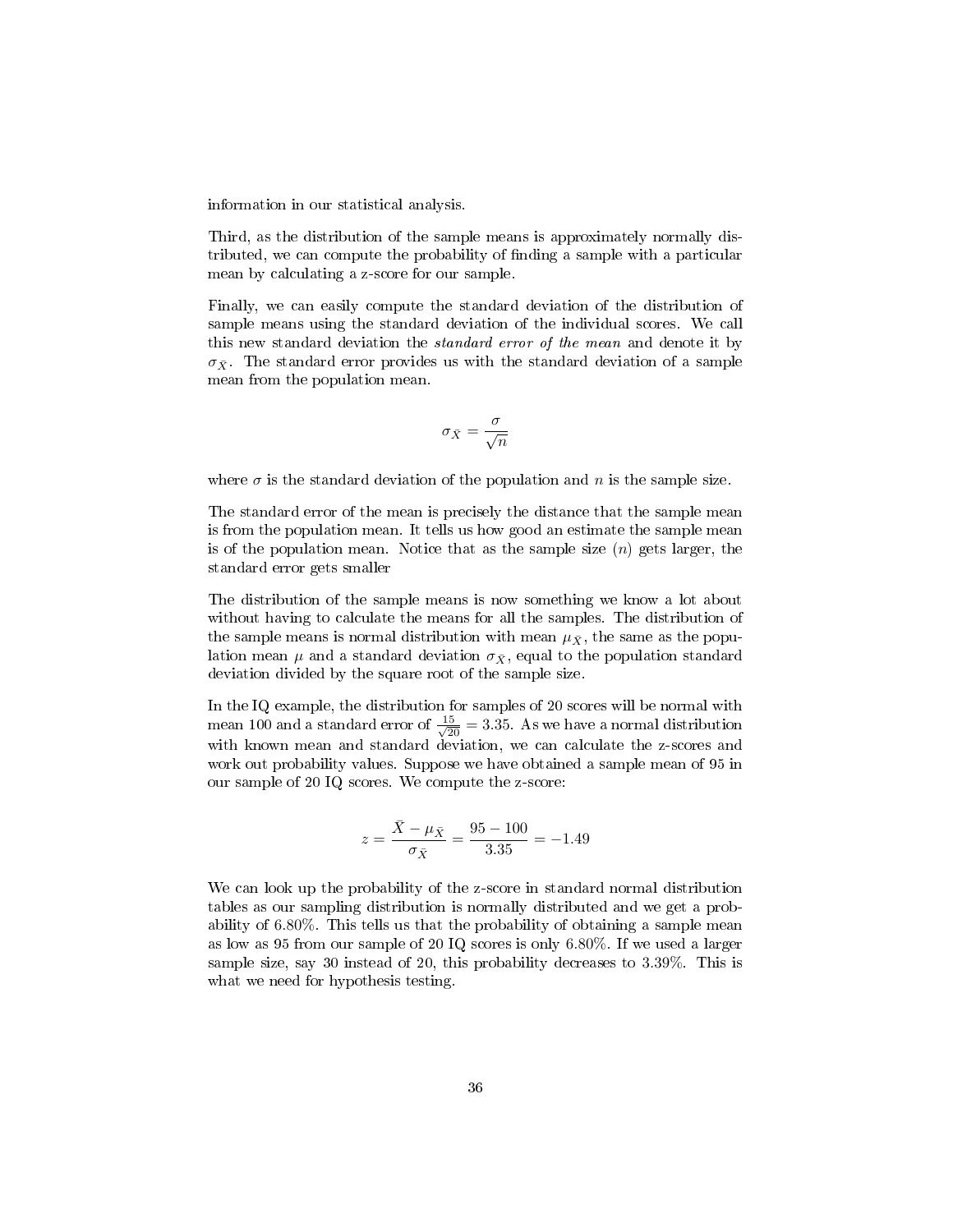## <span id="page-37-2"></span><span id="page-37-0"></span>4 Basic Concepts and Notation

**Definition 4.1.** A set  $\Omega$  is a collection of distinct objects, called "elements" of Ω.

#### Interpretation

- The elements of a set can be anything numbers, colours, letters and so on. For example  $A = \{1, 2, 3, 4, 5\}$  is the set of the first 5 positive integers and  $B = \{A, B, C, D, ..., X, Y, Z\}$  is the set of the alphabet.
- Two sets are said to be equal if and only if they have precisely the same elements; for example,  $C = \{2, 1, 4, 3, 5\}$  is equal to the set A described above, but the set  $C' = \{6, 2, 1, 4, 3, 5\}$  is not. Note that the order of the elements does not matter.
- A set may contain no elements at all, then it is called the empty set and is denoted by ∅.
- A set can have infinitely many elements, for example the set of all odd positive numbers  $D = \{1, 3, 5, 7, ...\}$ .

**Definition 4.2.** Given two sets X and Y, we say that X is a subset of Y, if every element of X is also an element of Y. It is denoted as  $X \subseteq Y$  and it implies that

$$
x \in X \Rightarrow x \in Y
$$

<span id="page-37-1"></span>**Definition 4.3.** A set  $\Omega$  is called countable if there exists an injective function  $f : \Omega \to \mathbb{N}$  from  $\Omega$  to the natural numbers  $\mathbb{N}$ 

#### Remark

- If a set is countable, then the number of elements of this set is some subset of the natural numbers. This means the elements can be counted one at a time and each element is associated with a natural number. However that does not mean that a countable set is finite - just like the set of natural number is not.
- If a set is not countable, it is call uncountable.

**Example 4.1.** Recall the set of all positive odd numbers  $D$  as defined above. Now consider a set E consisting of all odd positive numbers, divisible by 3. Than the set  $E = \{3, 9, 15, 21, 27, ...\}$  is a subset of D since all the elements in E are also elements in D.

**Example 4.2.** Consider the set  $E = \{0, 1, 2\}$  and the set A as defined above. Than E is not a subset of A or  $E \nsubseteq A$  since  $0 \in E$ , but  $0 \notin A$ .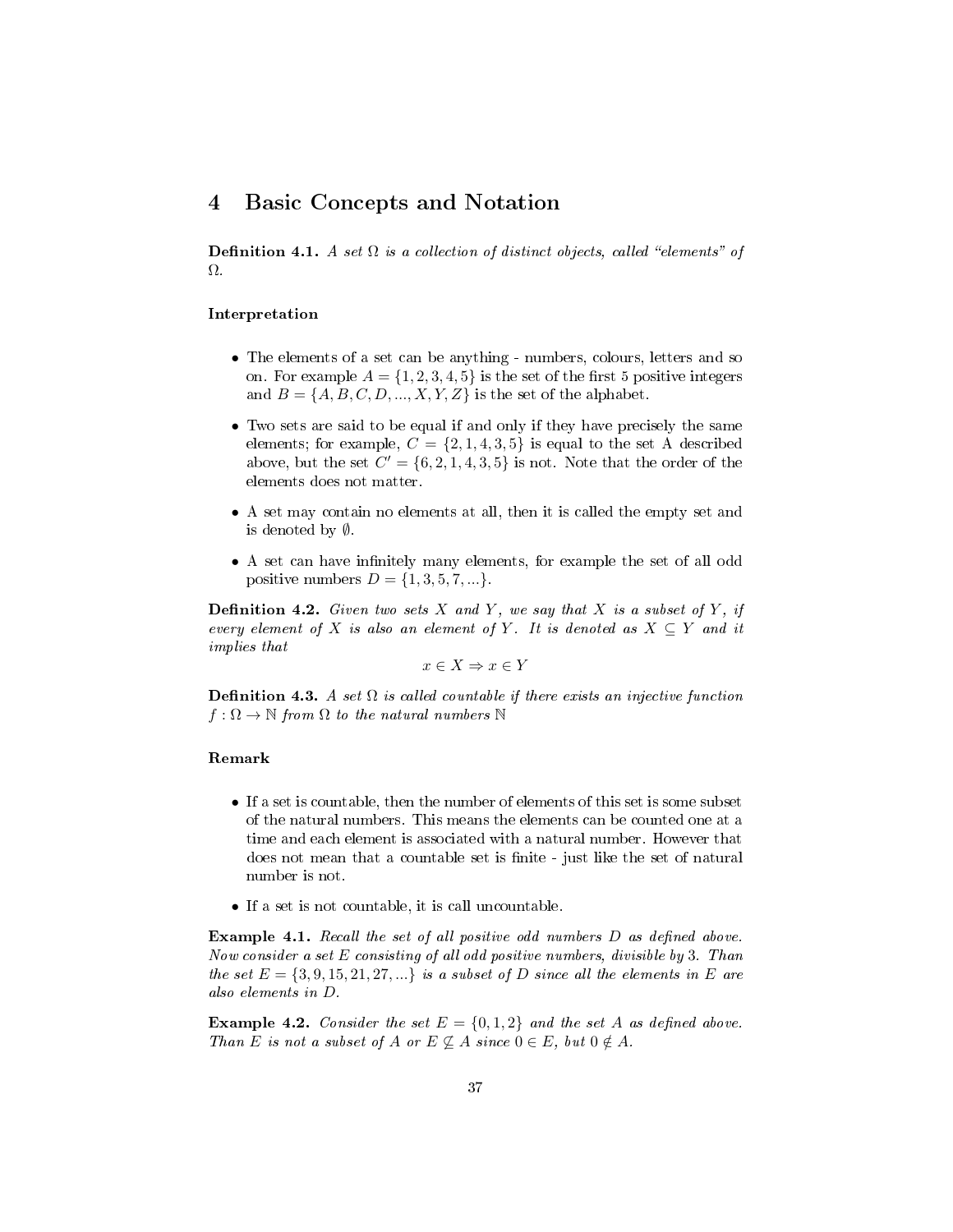<span id="page-38-1"></span>Example 4.3. Every set is a subset of itself and the empty set is a subset of every other set. That means  $\emptyset \subseteq F$  and  $F \subseteq F$  for every set F.

**Example 4.4.** If  $X \subseteq Y$  and  $Y \subseteq X$ , than it must be the case that  $X = Y$ .

<span id="page-38-0"></span>Definition 4.4. Given a set  $\Omega$ , the power set of  $\Omega$  is the set of all subsets of  $\Omega$ . It is denoted by  $\mathcal{P}(\Omega)$ .

#### Interpretation

• If we have a set  $\Omega = \{x, y, z\}$ , then  $\{x\}$ ,  $\{y\}$  and  $\{z\}$  each form a subset of  $\Omega$ . Also, so do  $\{x, y\}$ ,  $\{x, z\}$  and  $\{y, z\}$ . Finally, the empty set  $\{\emptyset\}$  and the whole set  $\Omega$  are also considered subsets of  $\Omega$ . Therefore the power set of  $\{x, y, z\}$  is given by

$$
\mathcal{P}(\Omega) = \{ \{\emptyset\}, \{x\}, \{y\}, \{z\}, \{x, y\}, \{x, z\}, \{y, z\}, \{x, y, z\} \}
$$

- The power set is therefore a set, whose elements are again sets, that consists of a different selection of items in  $\Omega$ . Note that due to the set properties, the order of the items does not matter, so  $\{x, y\}$  is the same as  $\{y, x\}$ . Also, repetitions do not matter, i.e.  $\{x, x, y\} = \{x, y\}.$
- Number of subsets: if the set  $\Omega$  has n elements, than the power set of  $\Omega$ has  $2^n$  elements. In the example above,  $\Omega$  has 3 elements, therefore the power set should have 8 elements in total, which we can see to be true.

**Definition 4.5.** A set O is called open if for every  $x \in O$  there exists a real number  $\epsilon > 0$  such that, any point y in  $\mathbb{R}^n$  with distance from x is smaller than  $\epsilon$ , is also in O  $(y \in O)$ .

#### Interpretation

- Consider the interval  $(0, 1)$ . The endpoints 0 and 1 are not in the interval; if we take a point  $x$  that is arbitrarily close to either of the endpoints, we can still find a small enough number  $\epsilon \in \mathbb{R}$ , such that all points with a distance from x smaller than  $\epsilon$  are in  $(0, 1)$ . For example, consider  $x = 0.9999$ , so the distance from 1 is 0.0001. Still, we can take, say,  $\epsilon = 0.0001/2$  and it is small enough to ensure the above requirements. Therefore  $(0, 1)$  is an open interval.
- Now consider the interval  $[0, 1]$ . Unlike the previous example, the endpoints 0 and 1 belong to the interval. Now if we take  $x = 1$ , than we cannot find a positive  $\epsilon$  such that any y with distance from x less than  $\epsilon$ is in [0, 1]. Indeed, consider a very small epsilon, say  $\epsilon = 0.00001$ . Than for  $y = 1.000001$ , the distance between x and y is less than  $\epsilon$ , yet clearly  $y \notin [0, 1]$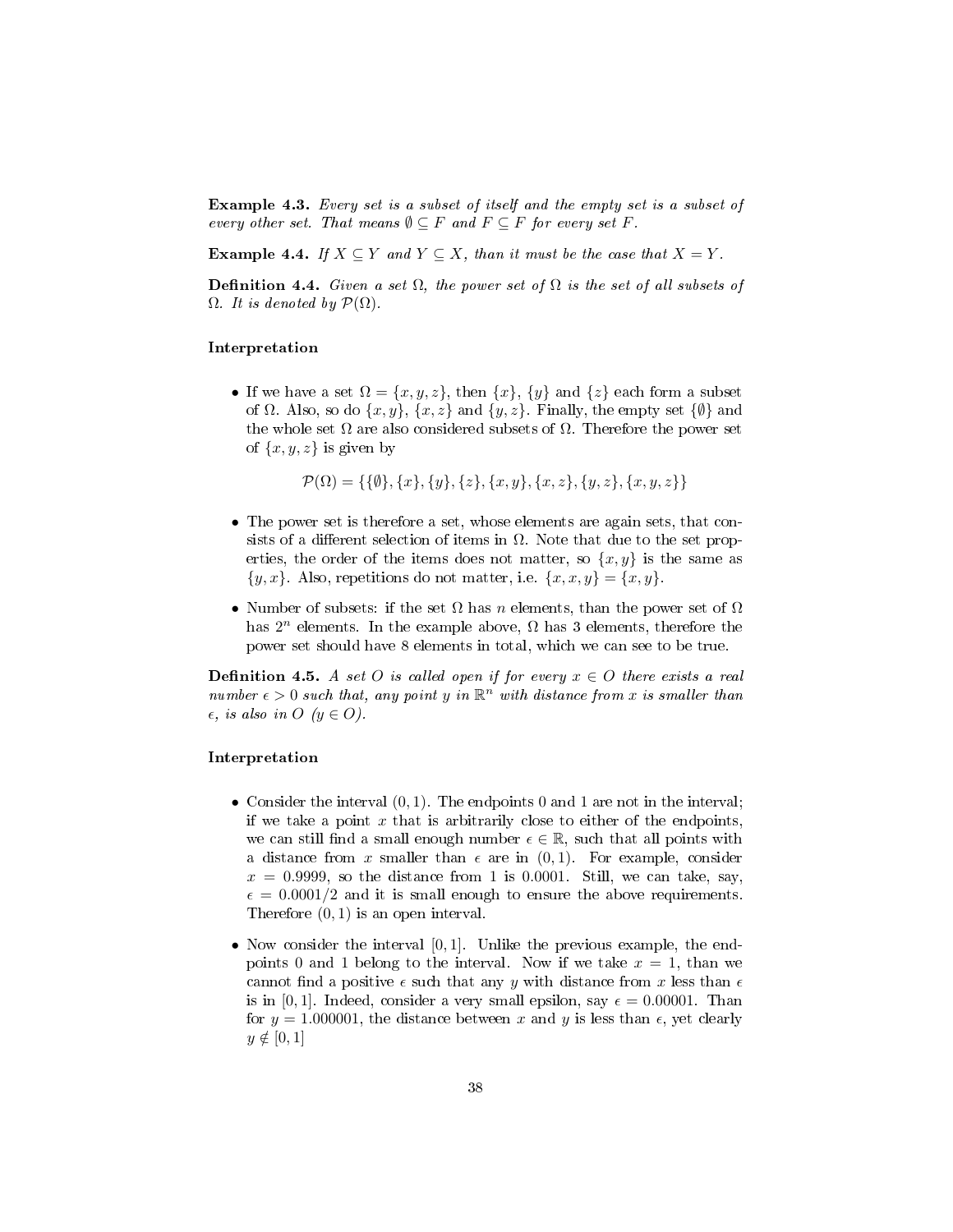<span id="page-39-2"></span><span id="page-39-0"></span>**Definition 4.6.** A Borel set on  $\mathbb R$  is any set that can be formed from open sets through the operations of countable union and countable intersection. The collection of Borel sets on X forms a  $\sigma$ -algebra, known as the Borel algebra. This is the smallest  $\sigma$ -algebra containing all open sets (or equivalently, containing all closed sets).

#### Interpretation

• Every "reasonable" subset of  $\mathbb R$ , in particular each interval, open set, closed set, finite set, countable set, is a Borel set. For example,  $(0, 1)$  is a Borel set, so is  $(1, 2)$  and so is their union.

Definition 4.7. A simple function is

<span id="page-39-1"></span>**Definition 4.8.** The indicator function of a subset  $A$  of a set  $X$  is a function  $\mathbf{1}_{\mathcal{A}} : X \to \{0,1\}$  defined as

$$
\mathbf{1}_{\scriptscriptstyle\mathcal{A}} = \begin{cases} 1, & \text{if } x \in A, \\ 0, & \text{if } x \notin A \end{cases}
$$